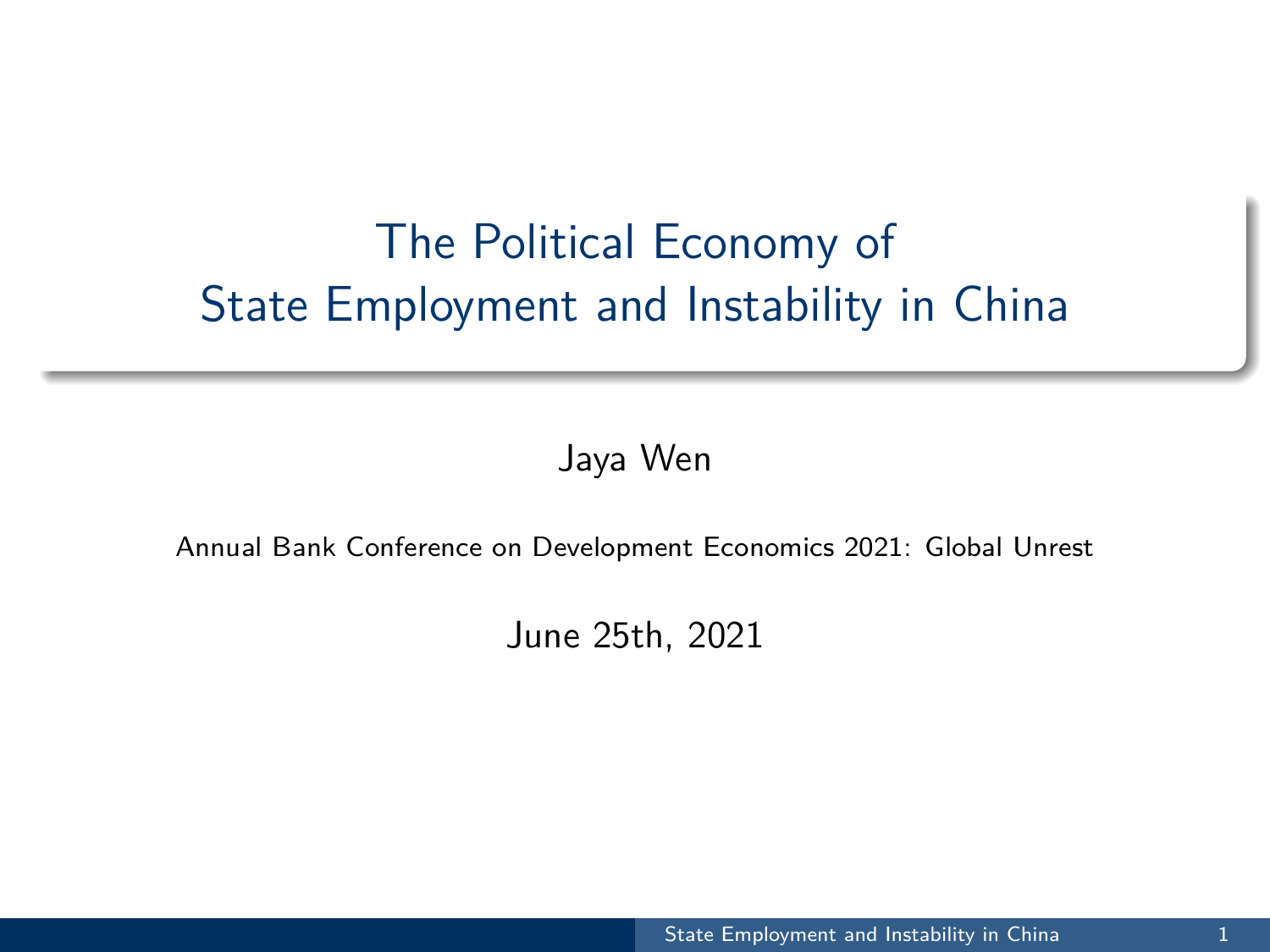## **Motivation**

 $\blacktriangleright$  All governments must maintain social and political stability

Especially autocracies (Svolik 2012, Gehlbach Sonin Svolik 2016)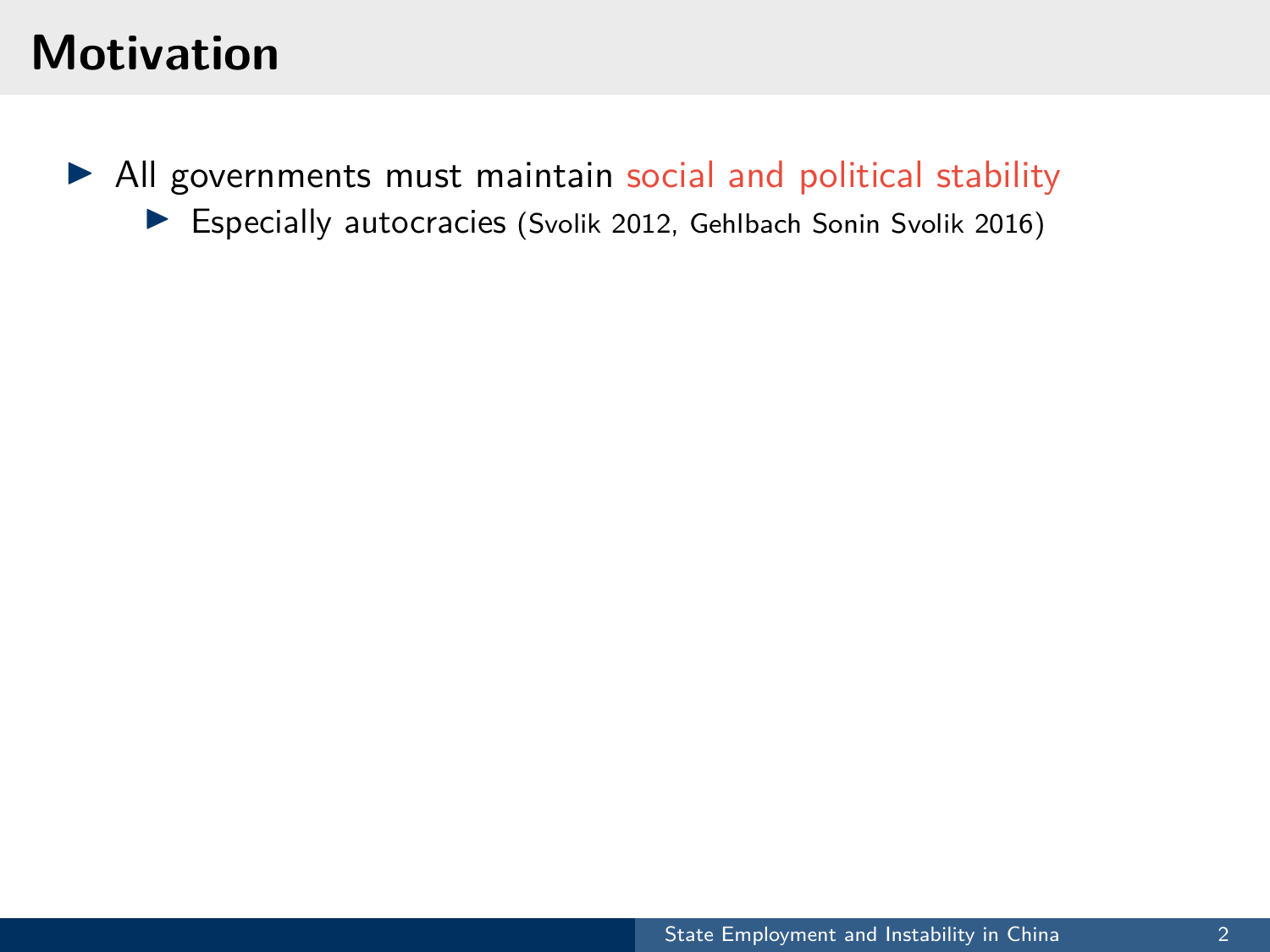## **Motivation**

- $\blacktriangleright$  All governments must maintain social and political stability
	- $\blacktriangleright$  Especially autocracies (Svolik 2012, Gehlbach Sonin Svolik 2016)

- $\triangleright$  Many sources of instability, including:
	- $\triangleright$  Mass unemployment: trade shocks, natural disasters, pandemics
	- $\blacktriangleright$  Also: ethnic unrest, food prices, sex ratios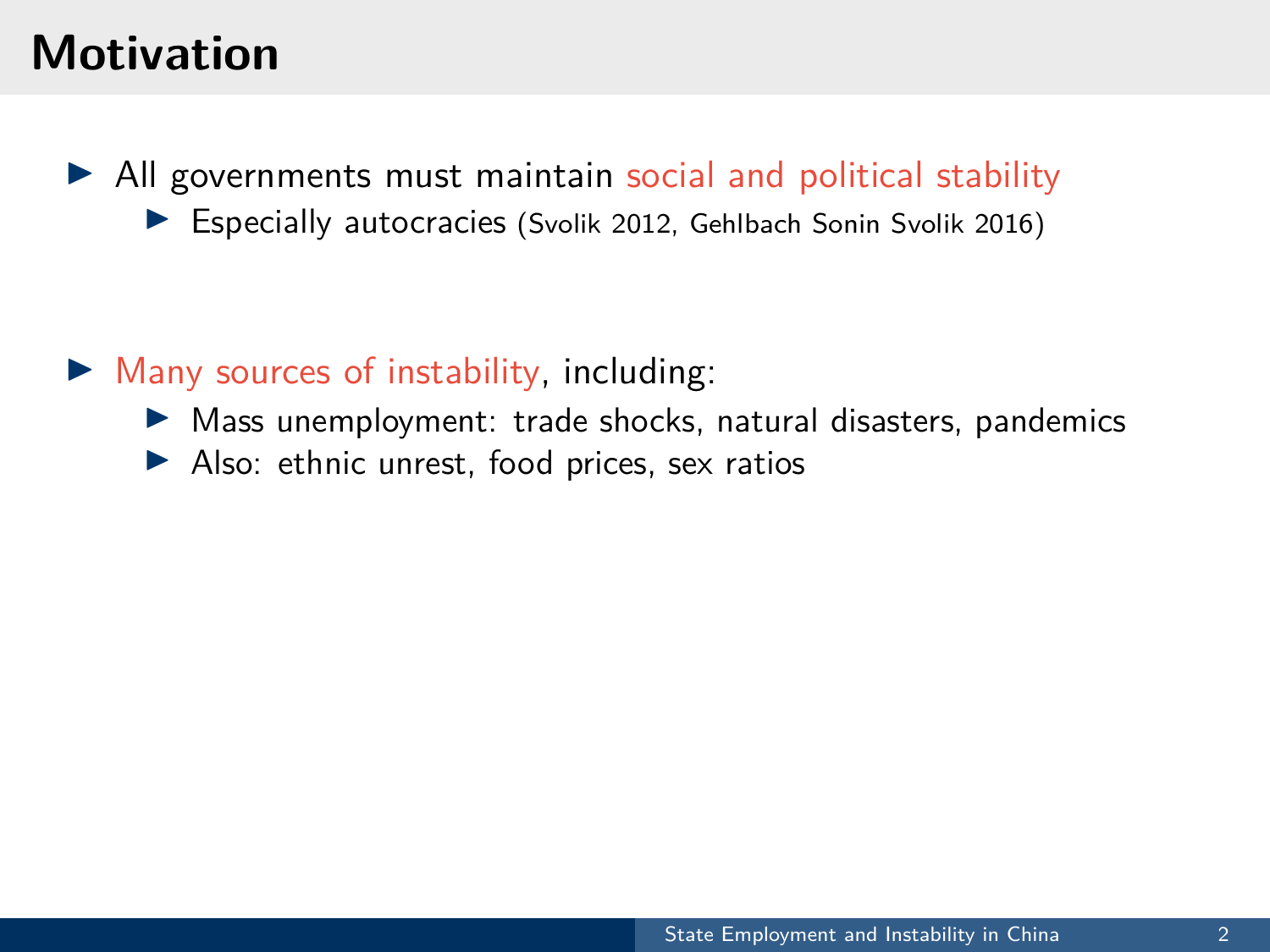## **Motivation**

- $\blacktriangleright$  All governments must maintain social and political stability
	- $\blacktriangleright$  Especially autocracies (Svolik 2012, Gehlbach Sonin Svolik 2016)

- $\triangleright$  Many sources of instability, including:
	- $\triangleright$  Mass unemployment: trade shocks, natural disasters, pandemics
	- $\blacktriangleright$  Also: ethnic unrest, food prices, sex ratios

#### $\blacktriangleright$  Economic stability policies include:

- $\blacktriangleright$  Transfers, taxation, social insurance
- $\triangleright$  State employment programs: WPA (US), NREGA (India), Cobblestone Project (Ethiopia), Work for the Dole (Australia), Plan Jefes y Jefas de Hogar Desocupados (Argentina)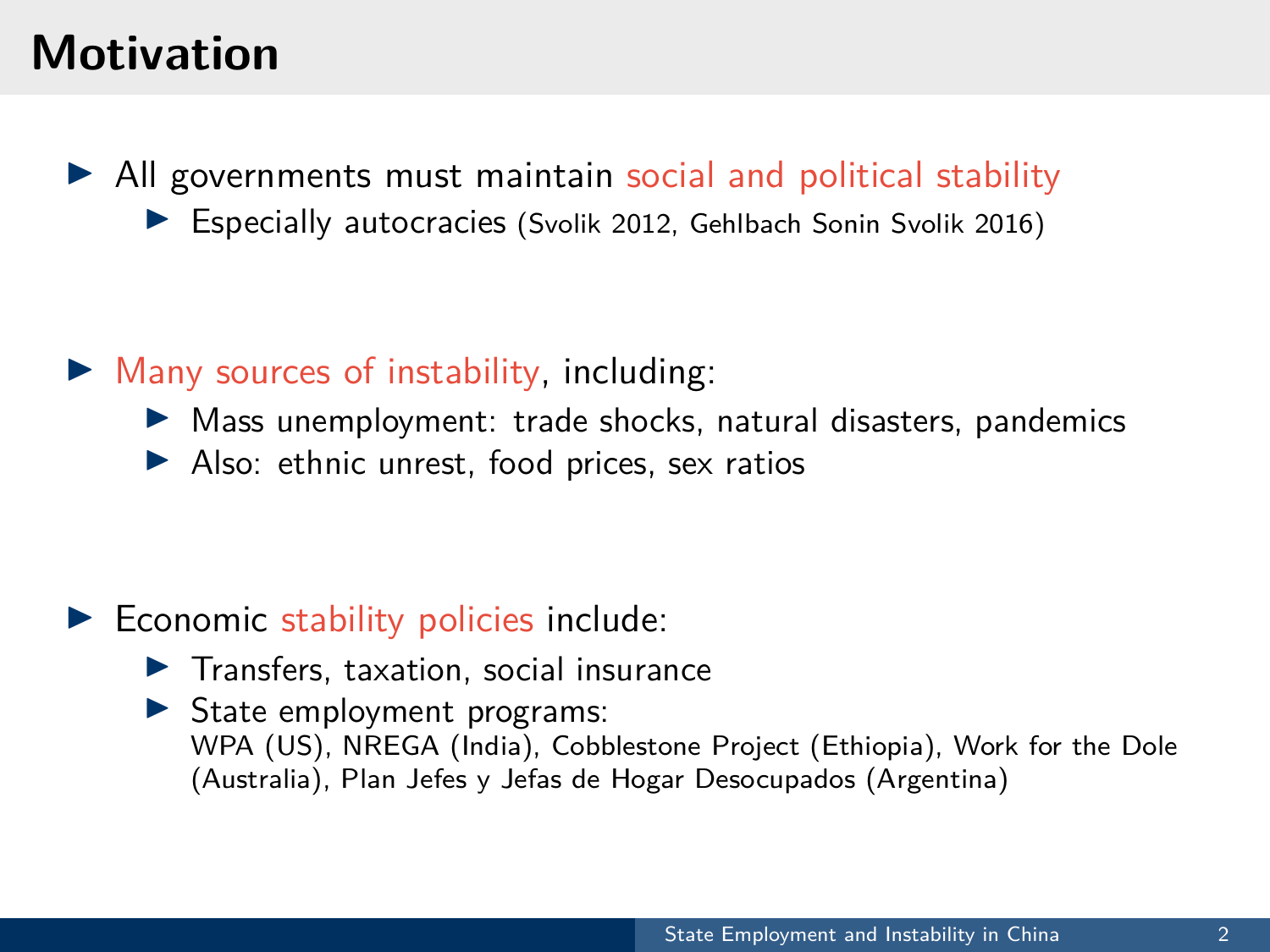# **This paper**

- $\triangleright$  Does the Chinese government use targeted state employment to maintain political stability?
	- $\triangleright$  Focus on state-owned enterprises (SOEs): firms officially owned by the Chinese government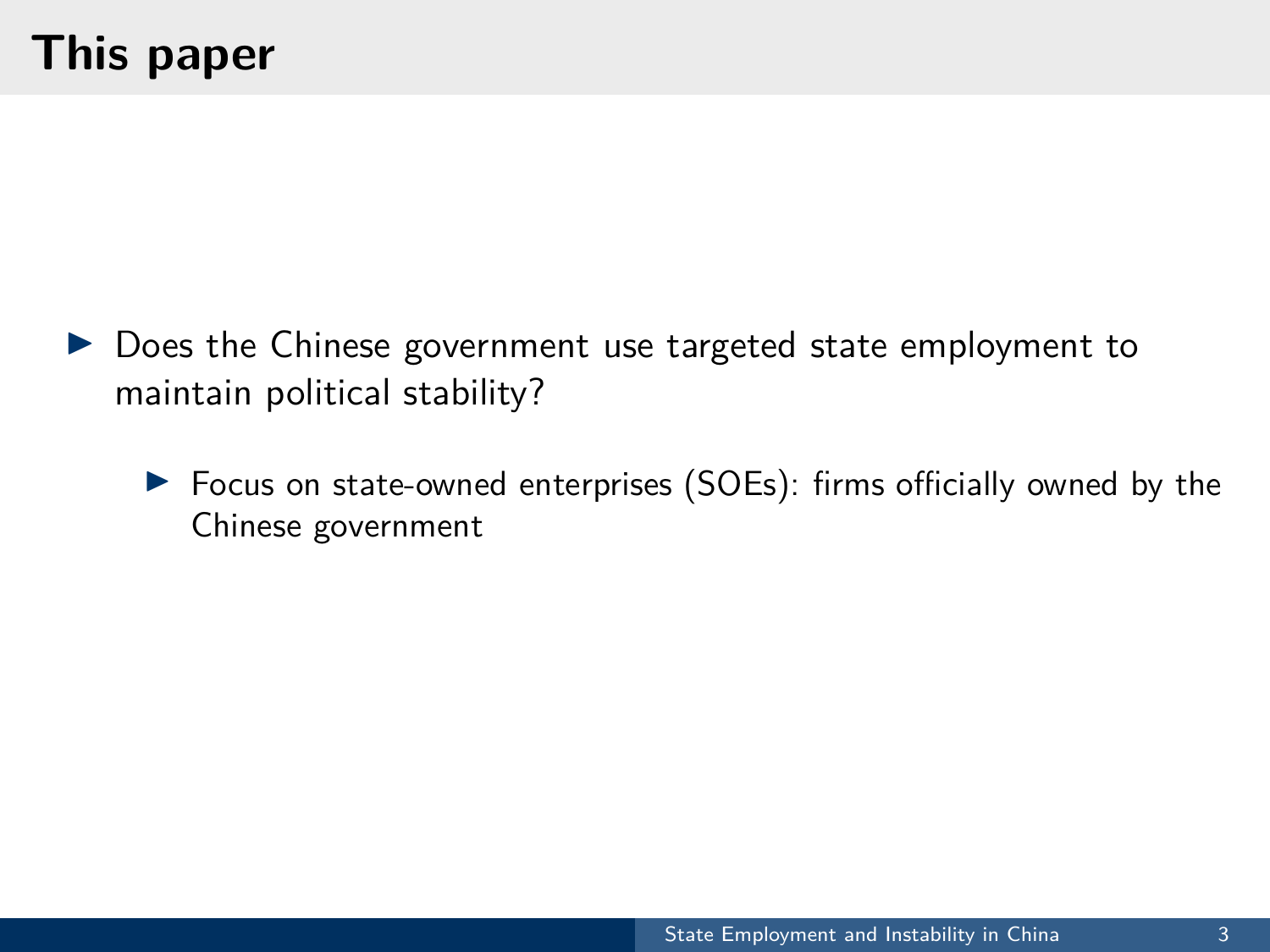1. The government prioritizes economic growth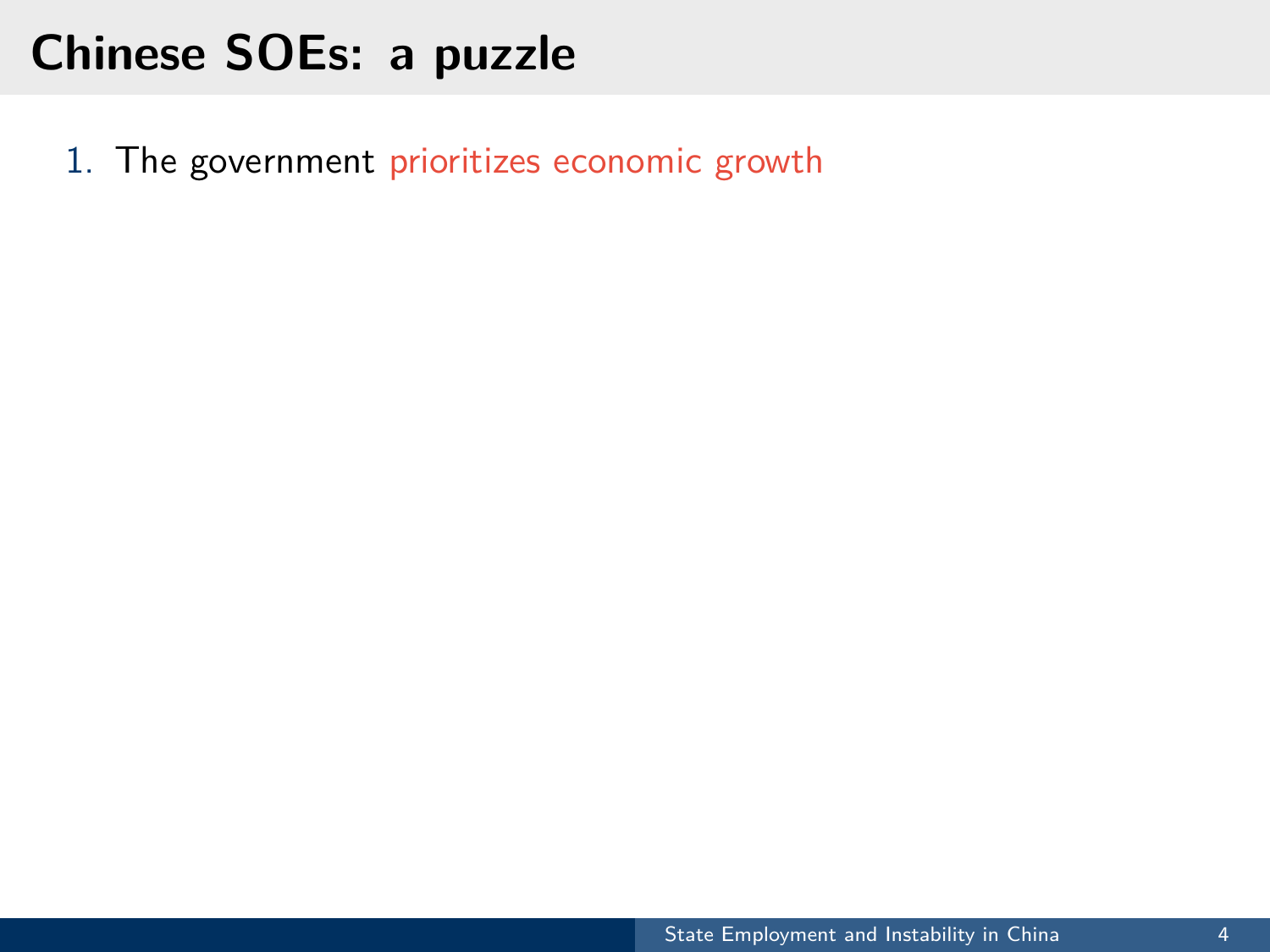1. The government prioritizes economic growth

2. SOEs are 25-50% less productive than private firms [Chart](#page--1-1) (Brandt et al 2012, Hsieh Song 2015, Chen et al 2018)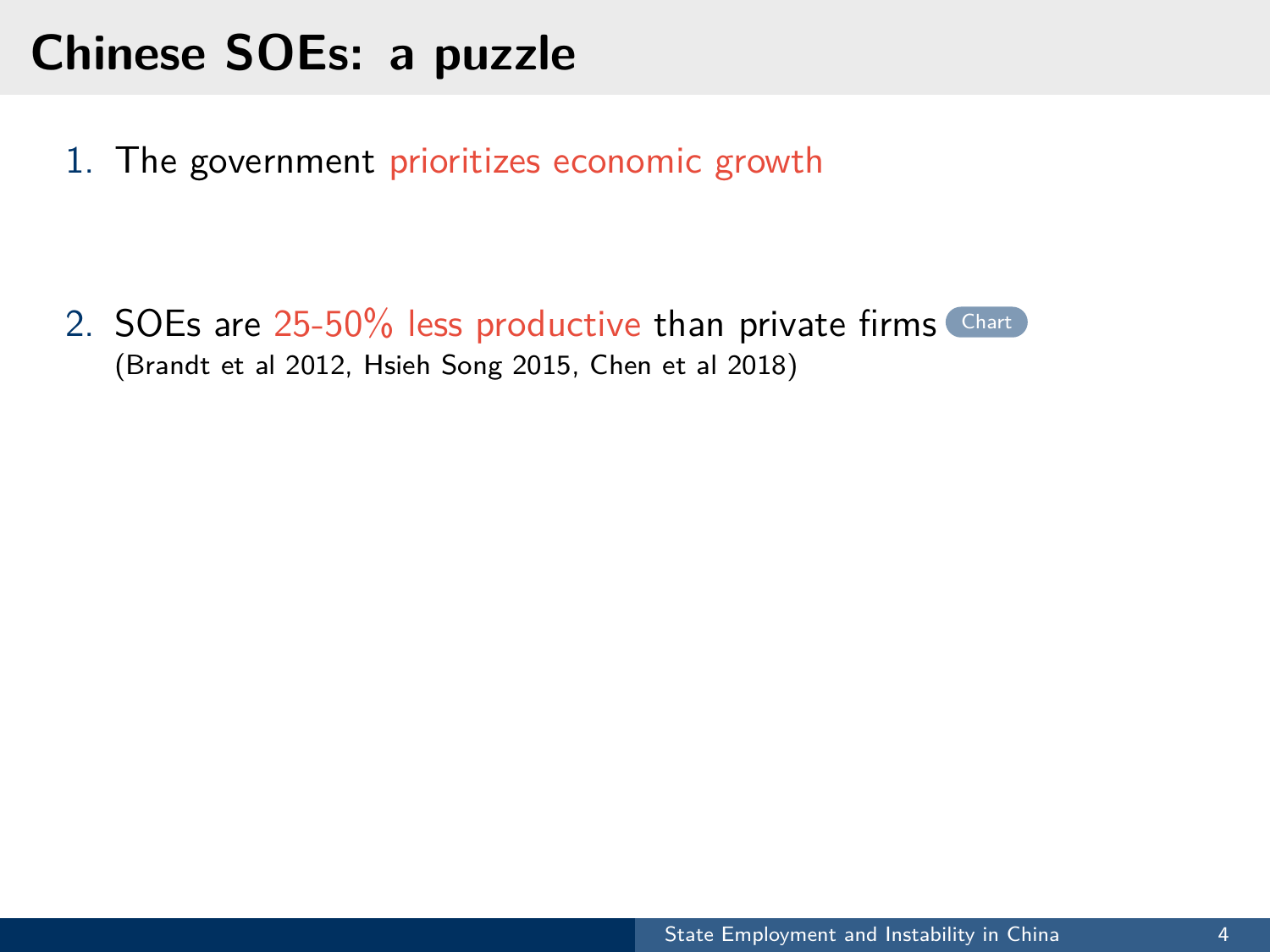1. The government prioritizes economic growth

2. SOEs are 25-50% less productive than private firms [Chart](#page--1-1) (Brandt et al 2012, Hsieh Song 2015, Chen et al 2018)

3. SOE privatization has stalled since 2004 [Chart](#page--1-2) 3.1 SOEs operate in a diverse array of sectors [Chart](#page--1-3) 3.2 18% of urban employment in 2018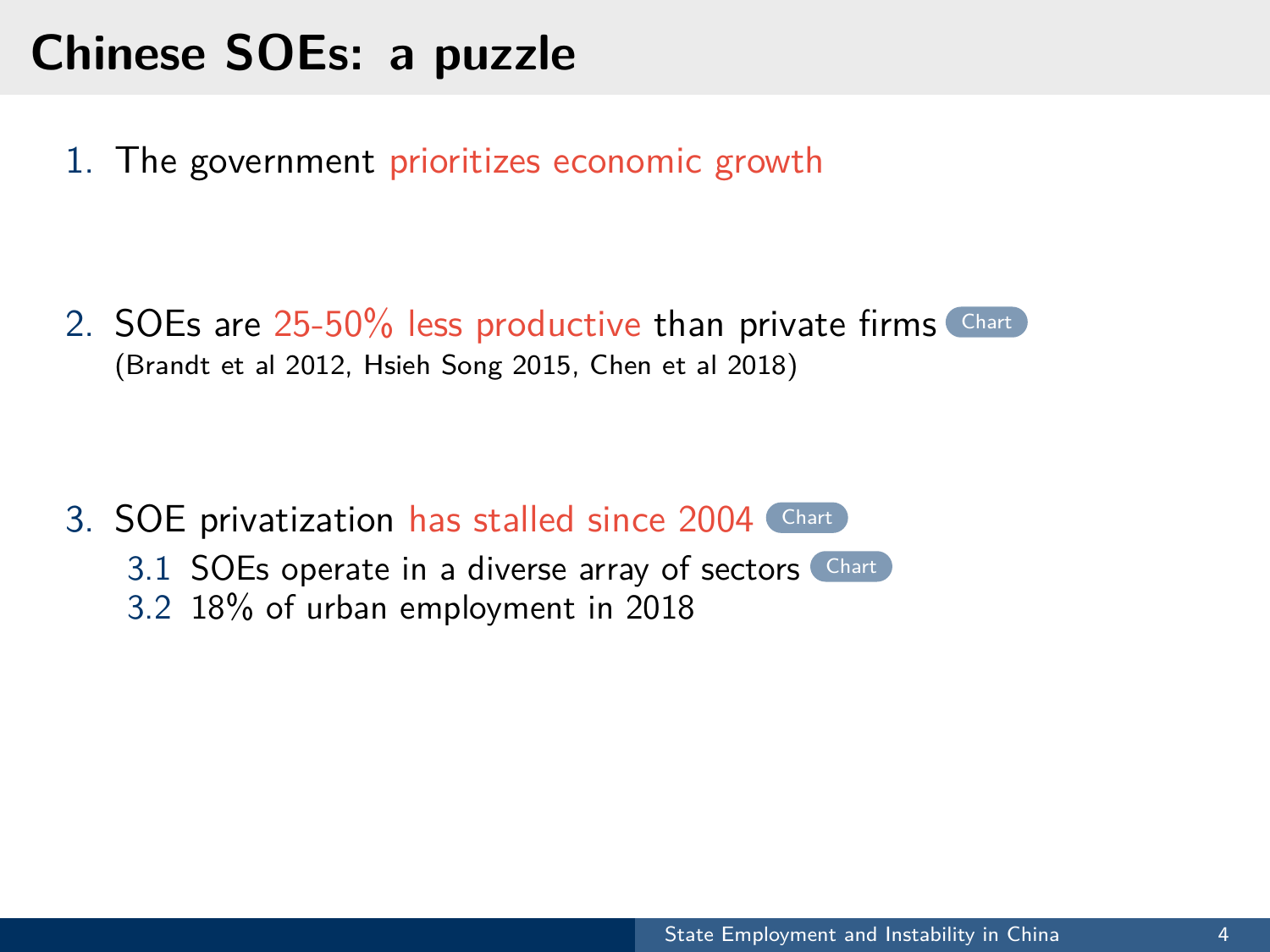1. The government prioritizes economic growth

2. SOEs are 25-50% less productive than private firms [Chart](#page--1-1) (Brandt et al 2012, Hsieh Song 2015, Chen et al 2018)

3. SOE privatization has stalled since 2004 [Chart](#page--1-2) 3.1 SOEs operate in a diverse array of sectors [Chart](#page--1-3) 3.2 18% of urban employment in 2018

Why?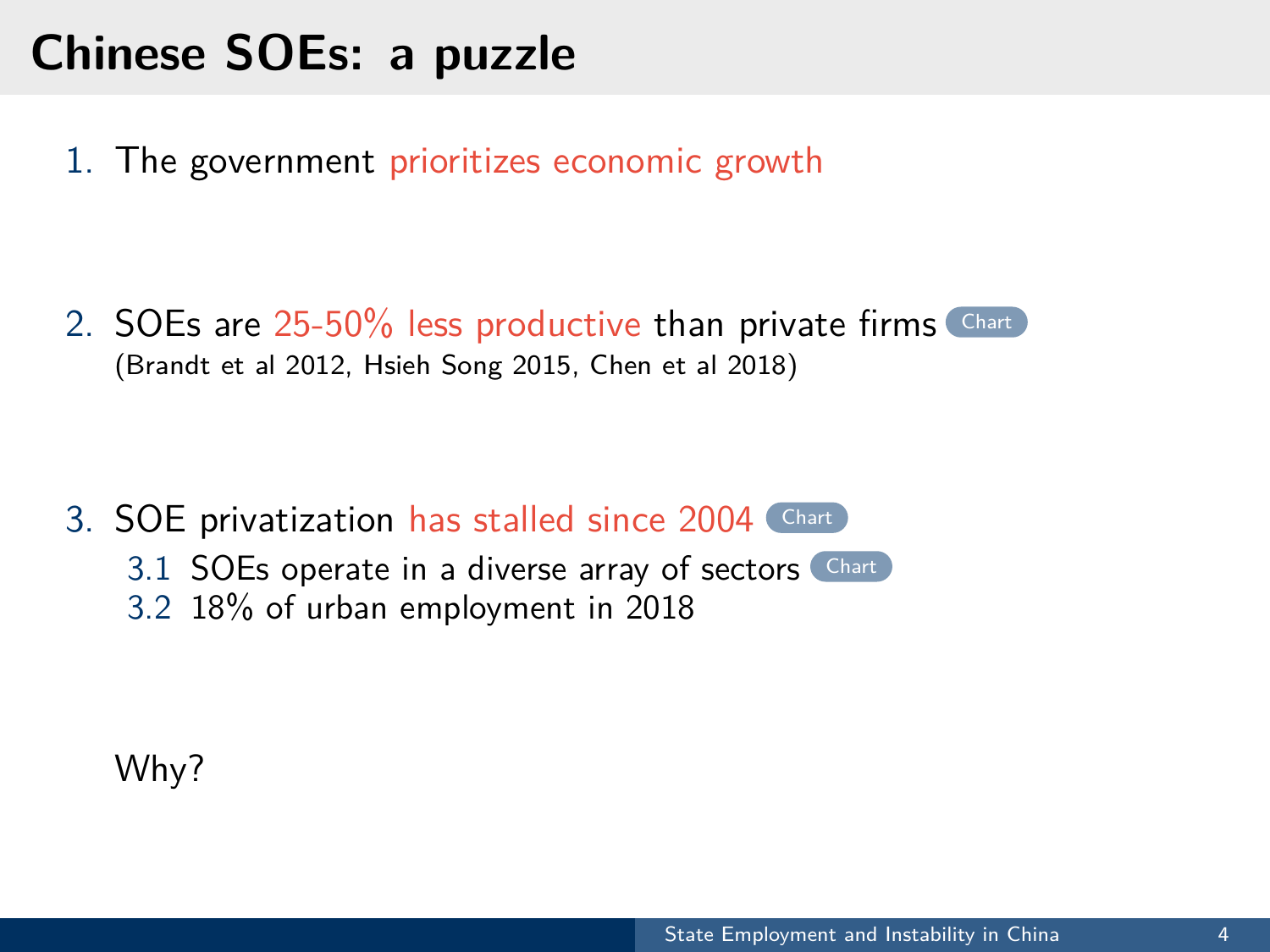# **SOEs provide political benefits**



The government uses SOE employment to maintain political stability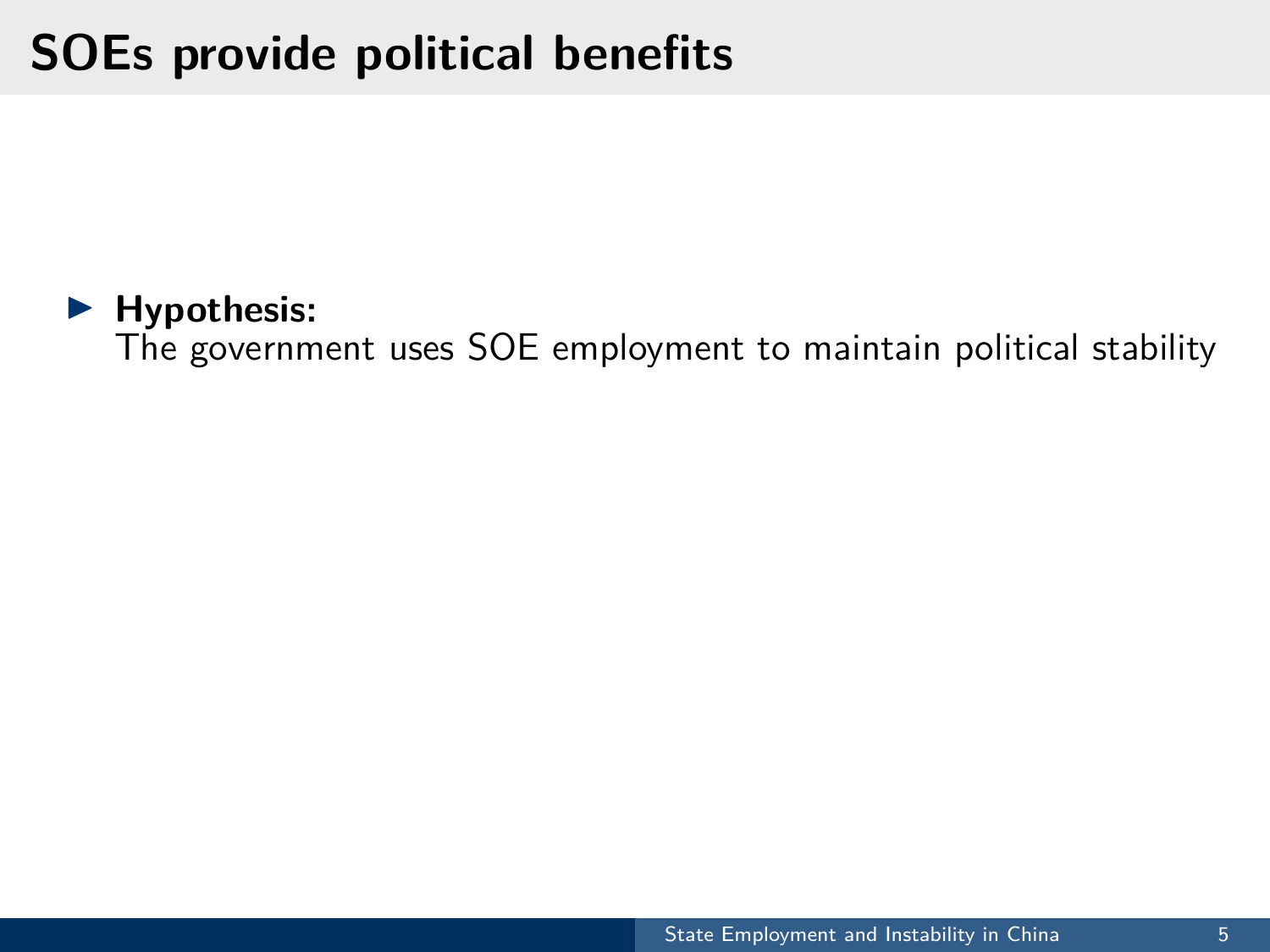# **SOEs provide political benefits**

#### **EXECUTE:** Hypothesis:

The government uses SOE employment to maintain political stability

#### **Empirical Question:** Does SOE employment increase in response to unrest threats?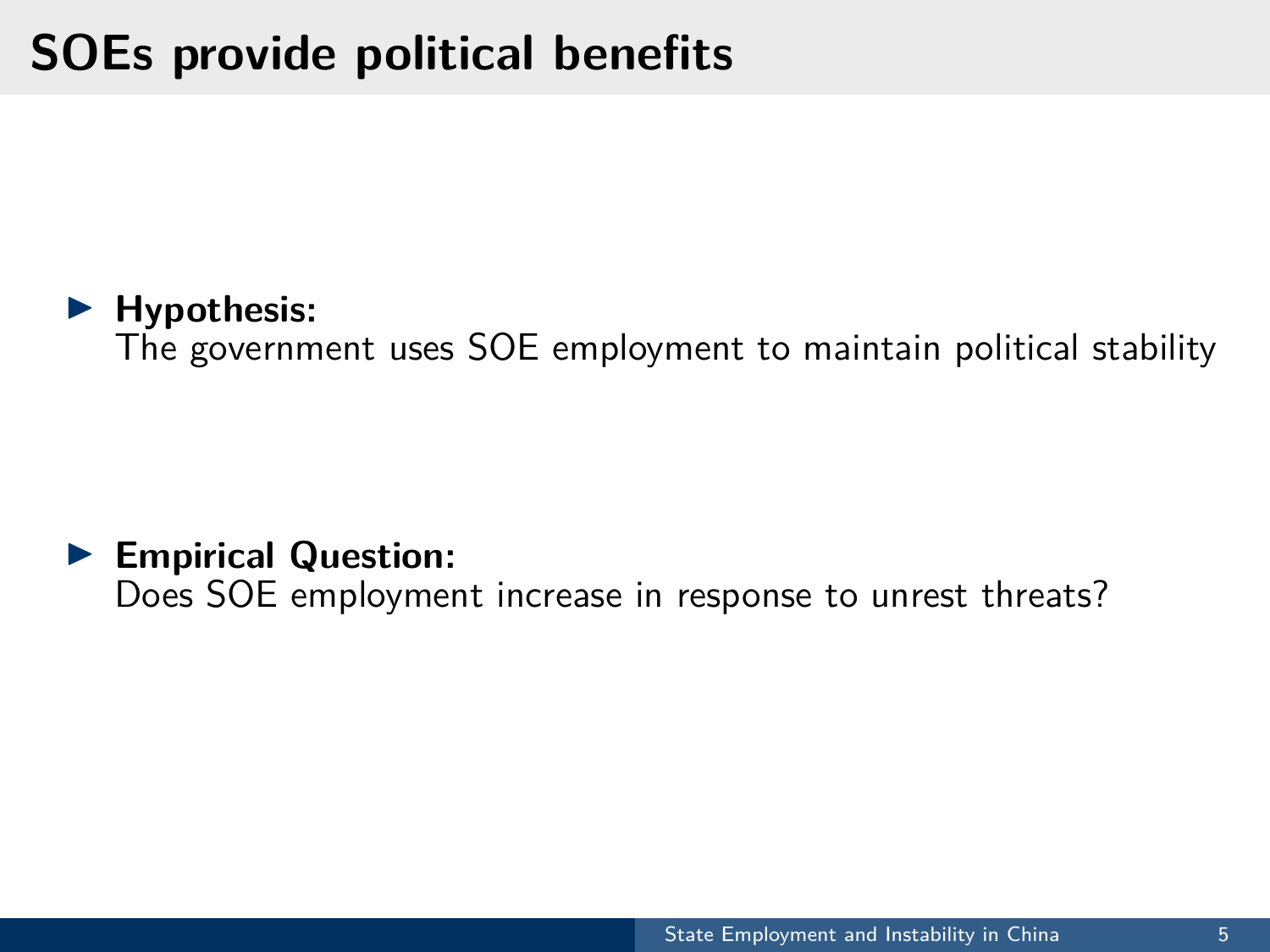## **Empirical challenges**

- $\blacktriangleright$  Mechanism: document a political motive
- $\triangleright$  Causal identification: need exogenous source of unrest
	- $\triangleright$  Omitted variables
	- $\blacktriangleright$  Reverse causality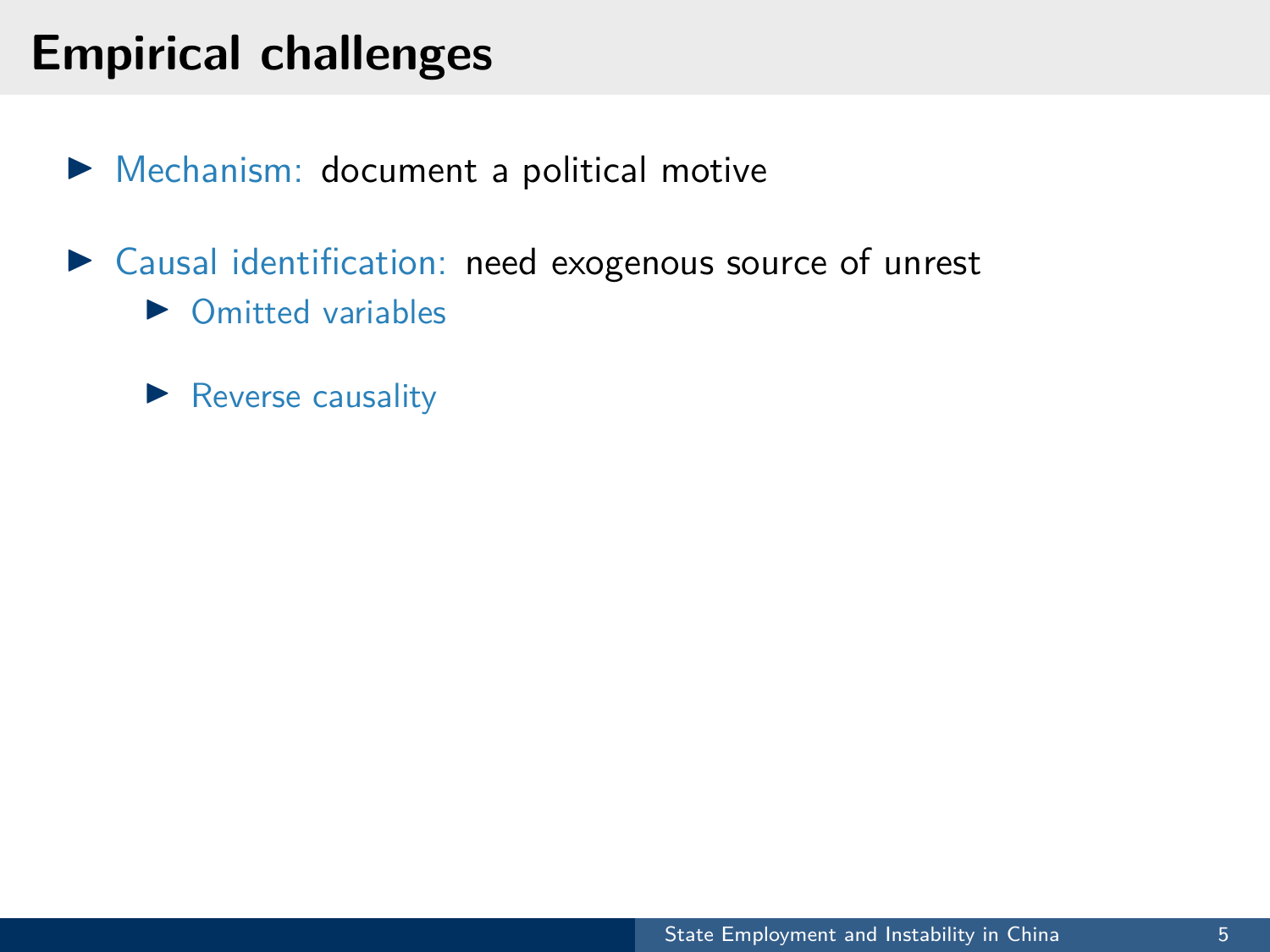## **What I do**

I Mechanism: study SOE response to ethnic unrest threat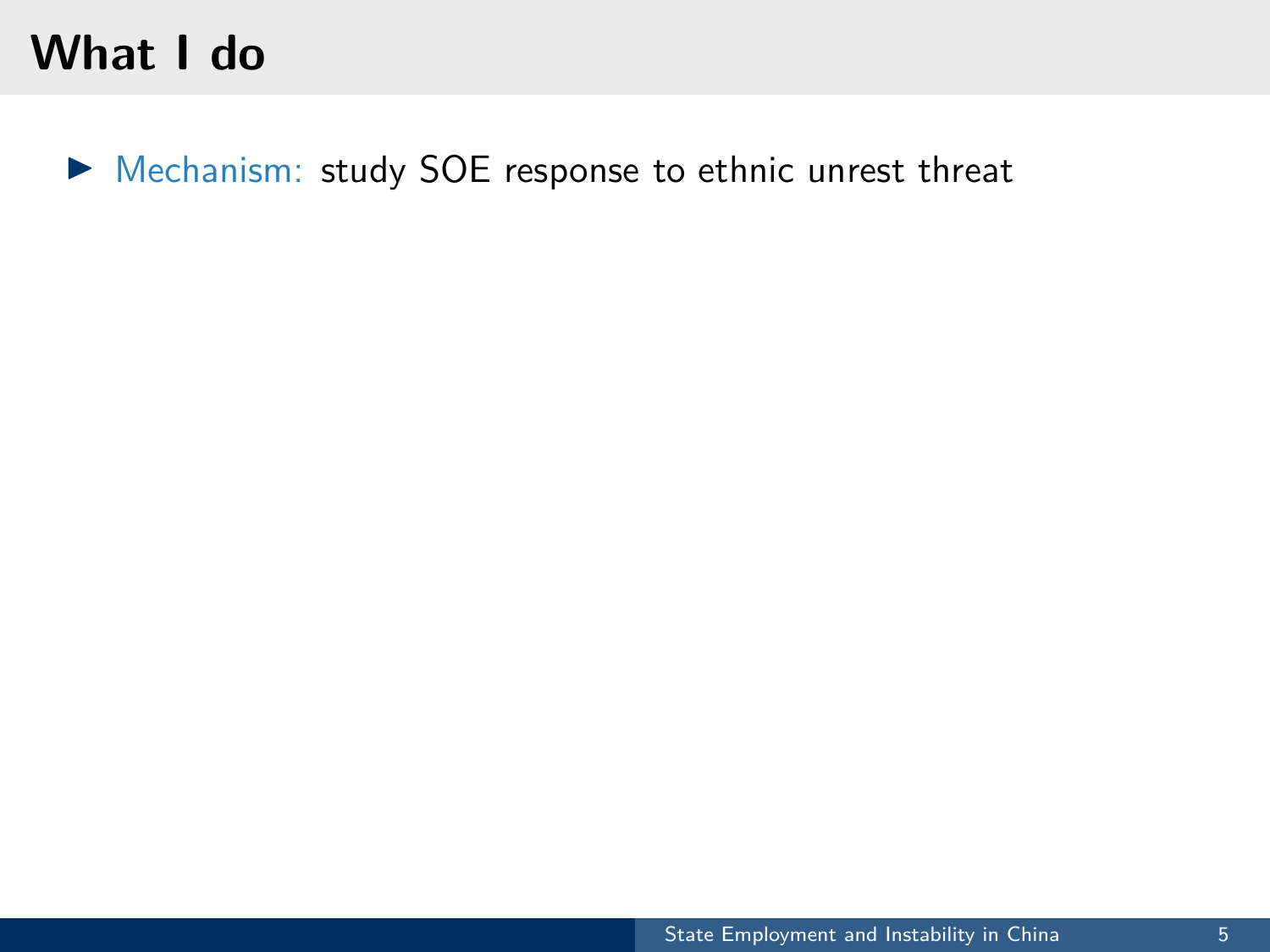## **What I do**

- $\triangleright$  Mechanism: study SOE response to ethnic unrest threat
- $\blacktriangleright$  Causal identification:

Triple-differences exploiting variation from regional ethnic conflict

Ethnic conflict incidents in region

 $\times$  County ethnic shares outside region

 $\times$  Male minority

 $\triangleright$  Omitted variables:

Compare minority men to general population

 $\blacktriangleright$  Reverse causality:

Regional conflict creates unrest threats in rest of China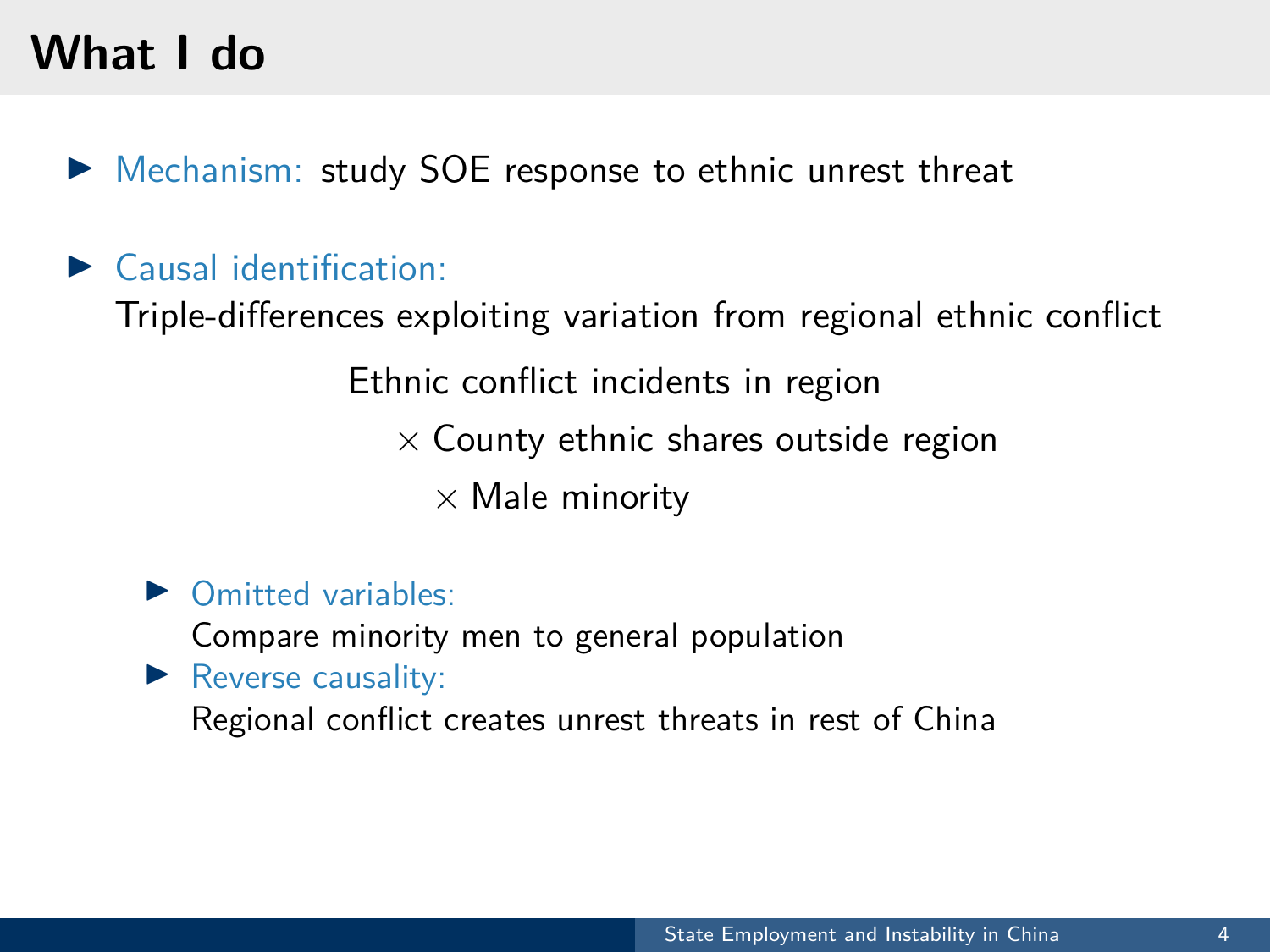# **What I do**

- $\triangleright$  Mechanism: study SOE response to ethnic unrest threat
- $\blacktriangleright$  Causal identification:

Triple-differences exploiting variation from regional ethnic conflict

Ethnic conflict incidents in region

 $\times$  County ethnic shares outside region

 $\times$  Male minority

 $\triangleright$  Omitted variables:

Compare minority men to general population

 $\blacktriangleright$  Reverse causality:

Regional conflict creates unrest threats in rest of China

Generality: consider trade shocks and natural disasters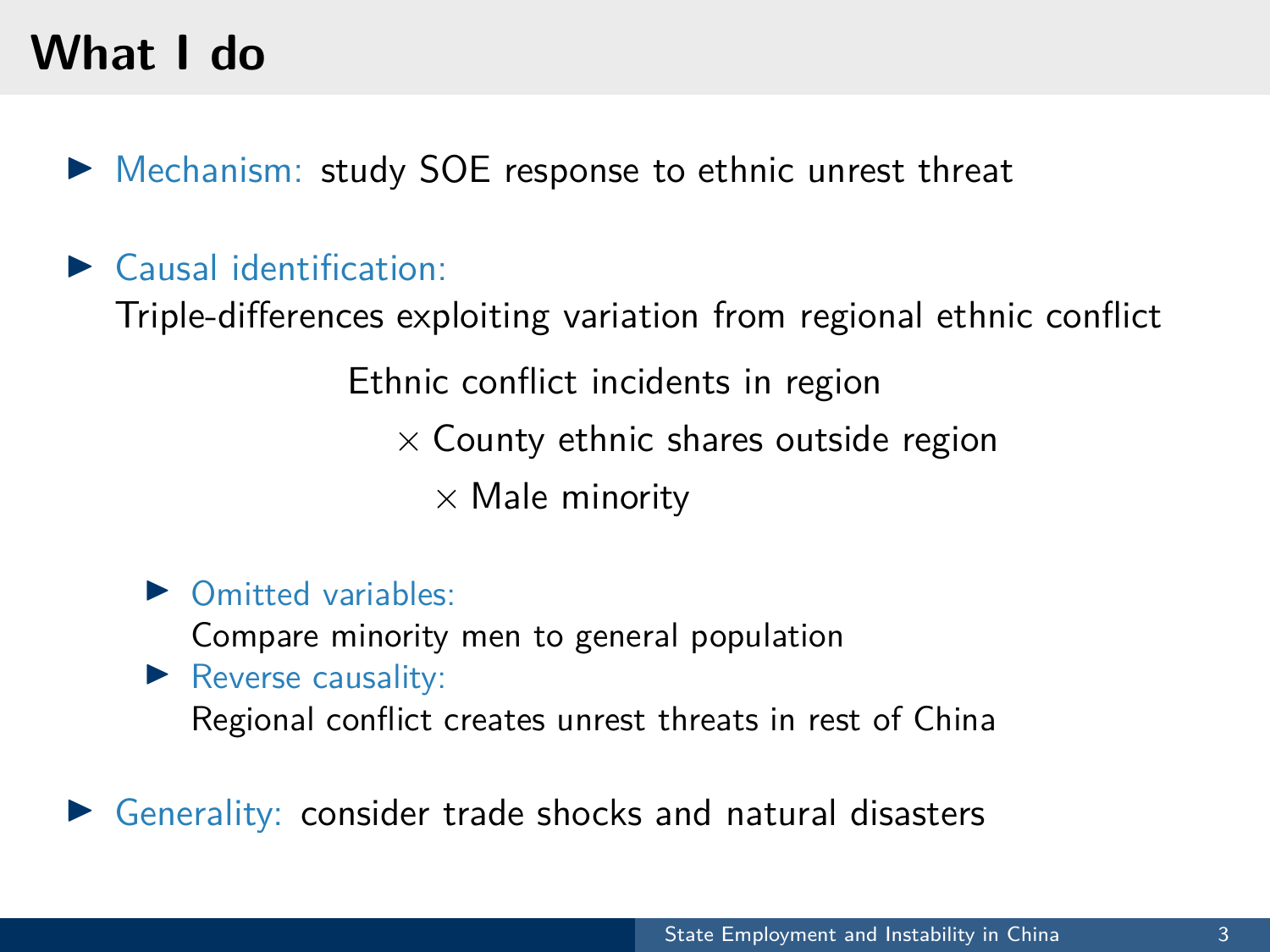## **How state employment protects stability**

 $\blacktriangleright$  Relative to transfers:

- $\blacktriangleright$  Better monitoring
- $\triangleright$  Opportunity cost of unrest Dube Vargas 2013 (Colombia); Blattman Annan 2015 (Liberia), Dell Feigenberg Teshima 2018 (Mexico) [Literature](#page--1-4)
- $\blacktriangleright$  Creates appearance that benefits are earned Cameron Shah 2014 (Indonesia)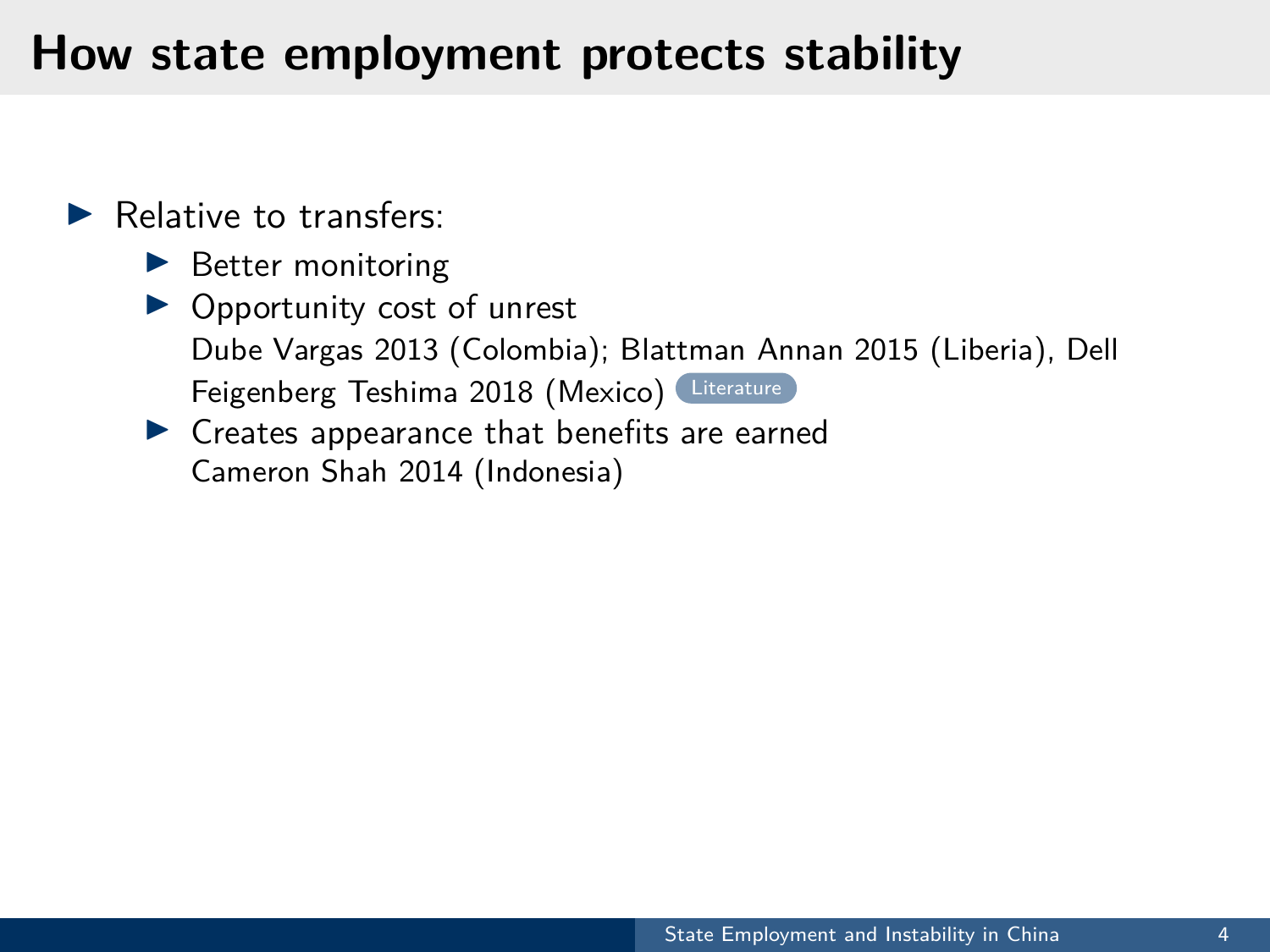## **How state employment protects stability**

- $\blacktriangleright$  Relative to transfers:
	- $\blacktriangleright$  Better monitoring
	- $\triangleright$  Opportunity cost of unrest Dube Vargas 2013 (Colombia); Blattman Annan 2015 (Liberia), Dell Feigenberg Teshima 2018 (Mexico) [Literature](#page--1-4)
	- $\blacktriangleright$  Creates appearance that benefits are earned Cameron Shah 2014 (Indonesia)
- $\blacktriangleright$  Less risk of backlash relative to armed suppression Dell Querubin 2018 (Vietnam)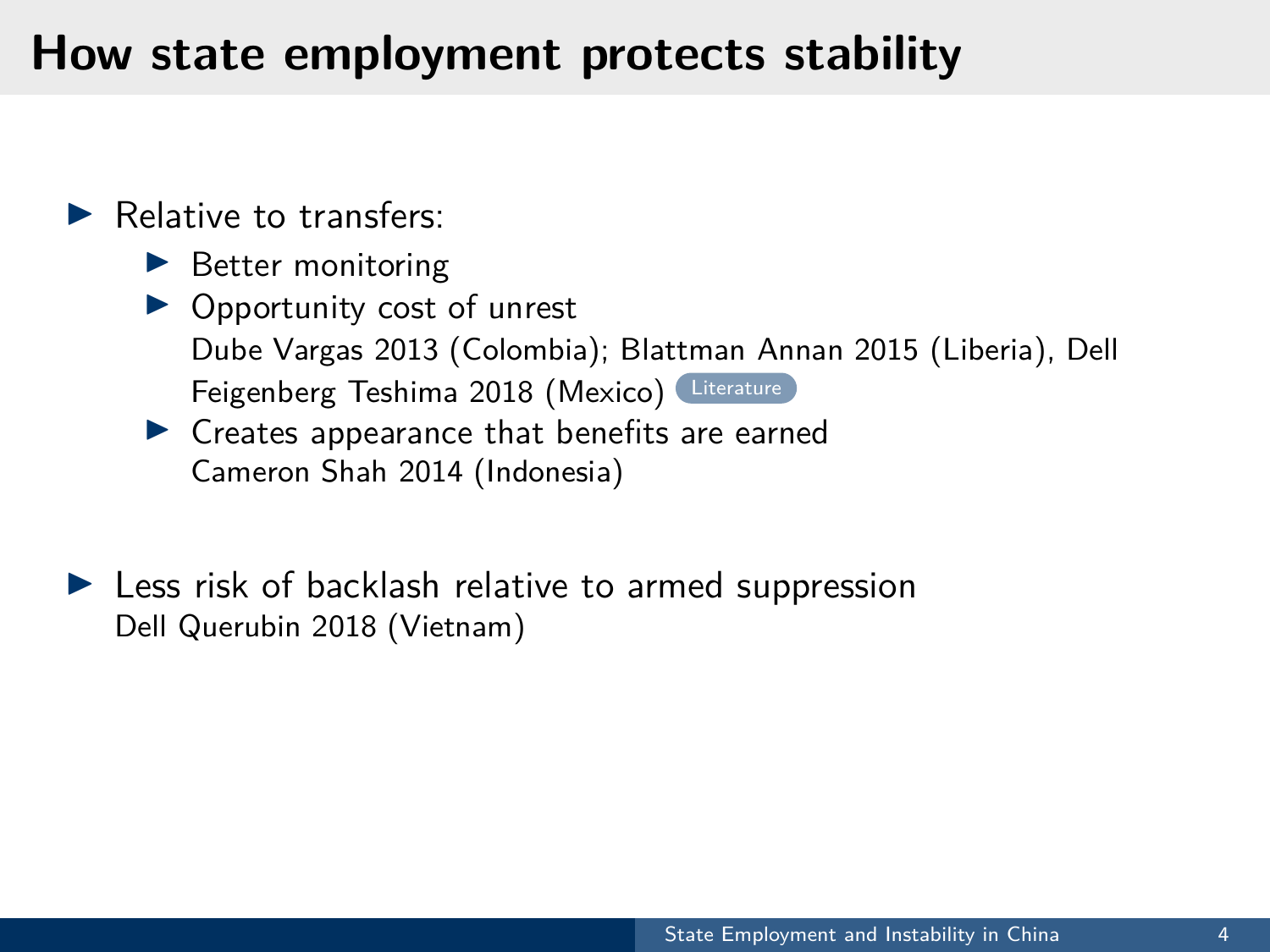## **How state employment protects stability**

- $\blacktriangleright$  Relative to transfers:
	- $\blacktriangleright$  Better monitoring
	- $\triangleright$  Opportunity cost of unrest Dube Vargas 2013 (Colombia); Blattman Annan 2015 (Liberia), Dell Feigenberg Teshima 2018 (Mexico) [Literature](#page--1-4)
	- $\blacktriangleright$  Creates appearance that benefits are earned Cameron Shah 2014 (Indonesia)
- $\blacktriangleright$  Less risk of backlash relative to armed suppression Dell Querubin 2018 (Vietnam)
- $\triangleright$  Directly engenders positive feelings for ruling party Wang 2016; Voigtlaender Voth 2014 (Germany)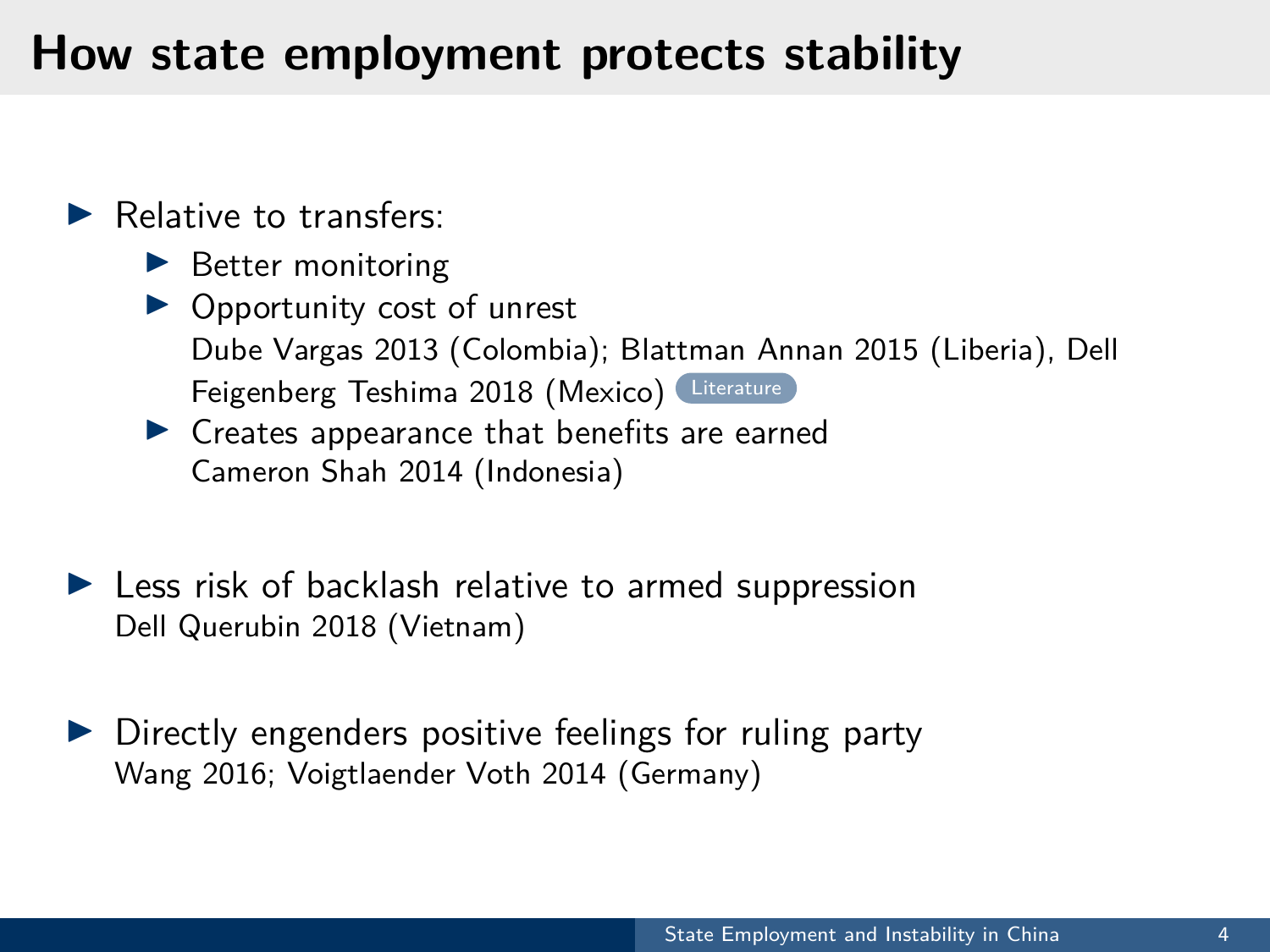## **Contributions to related literatures**

#### $\blacktriangleright$  Economic policy as a political tool

- $\triangleright$  Fiscal expenditures: Nordhaus (1975), Rogoff (1998), Persson and Tabellini (1990), Schuknecht (2000), Drazen (2000, review), Brender and Drazen (2005), Alt and Lassen (2006), Bertrand et al (2007), Lee Sung (2008)
- ▶ Autocracies: Egorov, Guriev, and Sonin (2009), Boix and Svolik (2013), Lorentzen (2013); Gehlbach and Sonin (2014); Gehlbach, Sonin, and Svolik (2016); Gehlbach (2018)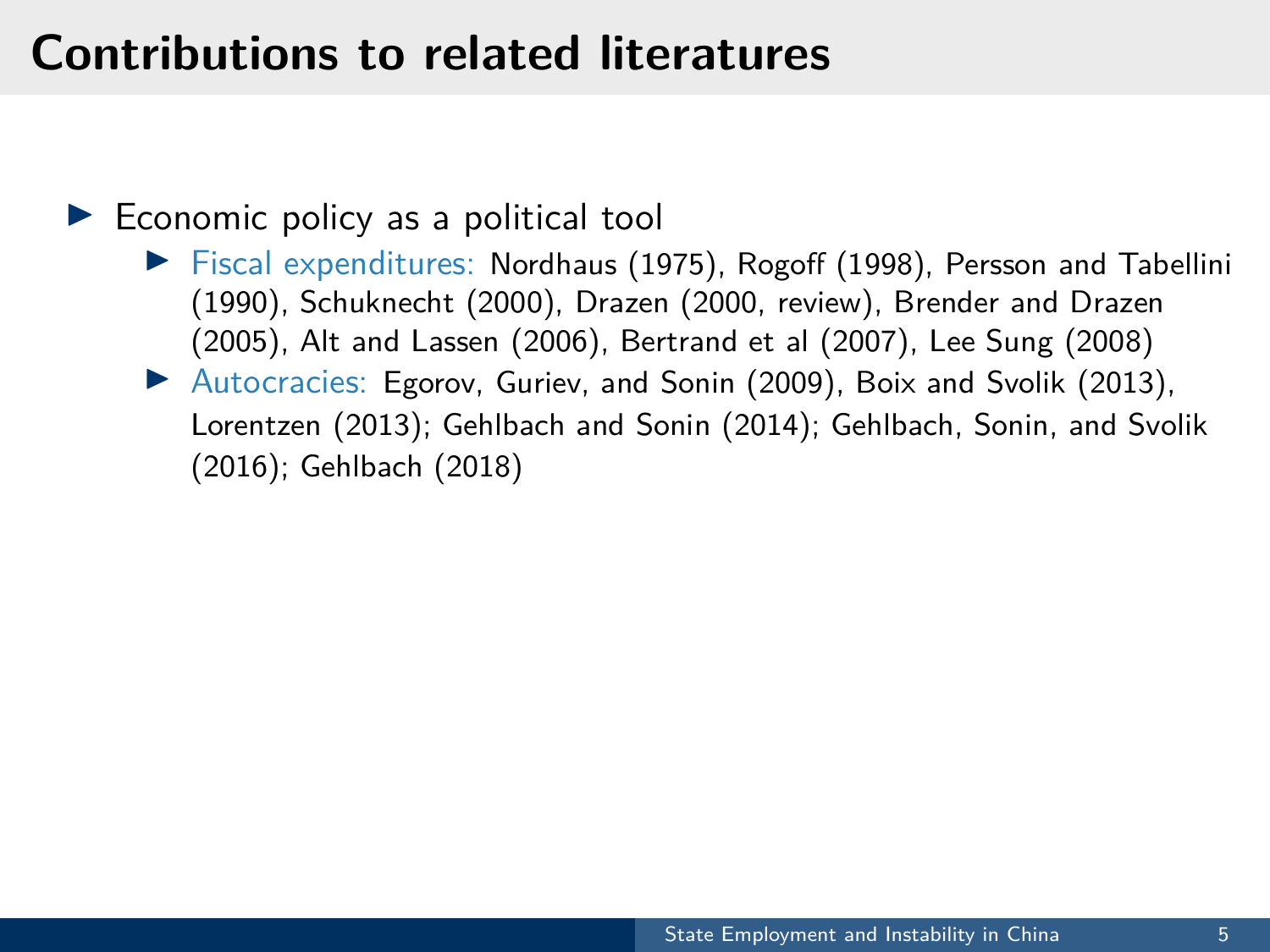## **Contributions to related literatures**

#### $\blacktriangleright$  Economic policy as a political tool

- $\triangleright$  Fiscal expenditures: Nordhaus (1975), Rogoff (1998), Persson and Tabellini (1990), Schuknecht (2000), Drazen (2000, review), Brender and Drazen (2005), Alt and Lassen (2006), Bertrand et al (2007), Lee Sung (2008)
- ▶ Autocracies: Egorov, Guriev, and Sonin (2009), Boix and Svolik (2013), Lorentzen (2013); Gehlbach and Sonin (2014); Gehlbach, Sonin, and Svolik (2016); Gehlbach (2018)

#### $\blacktriangleright$  The political economy of China

- ▶ Cantoni Yang Yuchtman (2019); Campante Chor Li (2019), Qin Stromberg Wu (2018); Martinez-Bravo Padro-i-Miquel Qian Yao (2017); Jia Kudamatsu Seim (2015)
- ▶ SOE puzzle: Lin Cai Li (1998); Dong Putterman (2003); Zeng (2017, regulation); Liu (2018, input subsidies)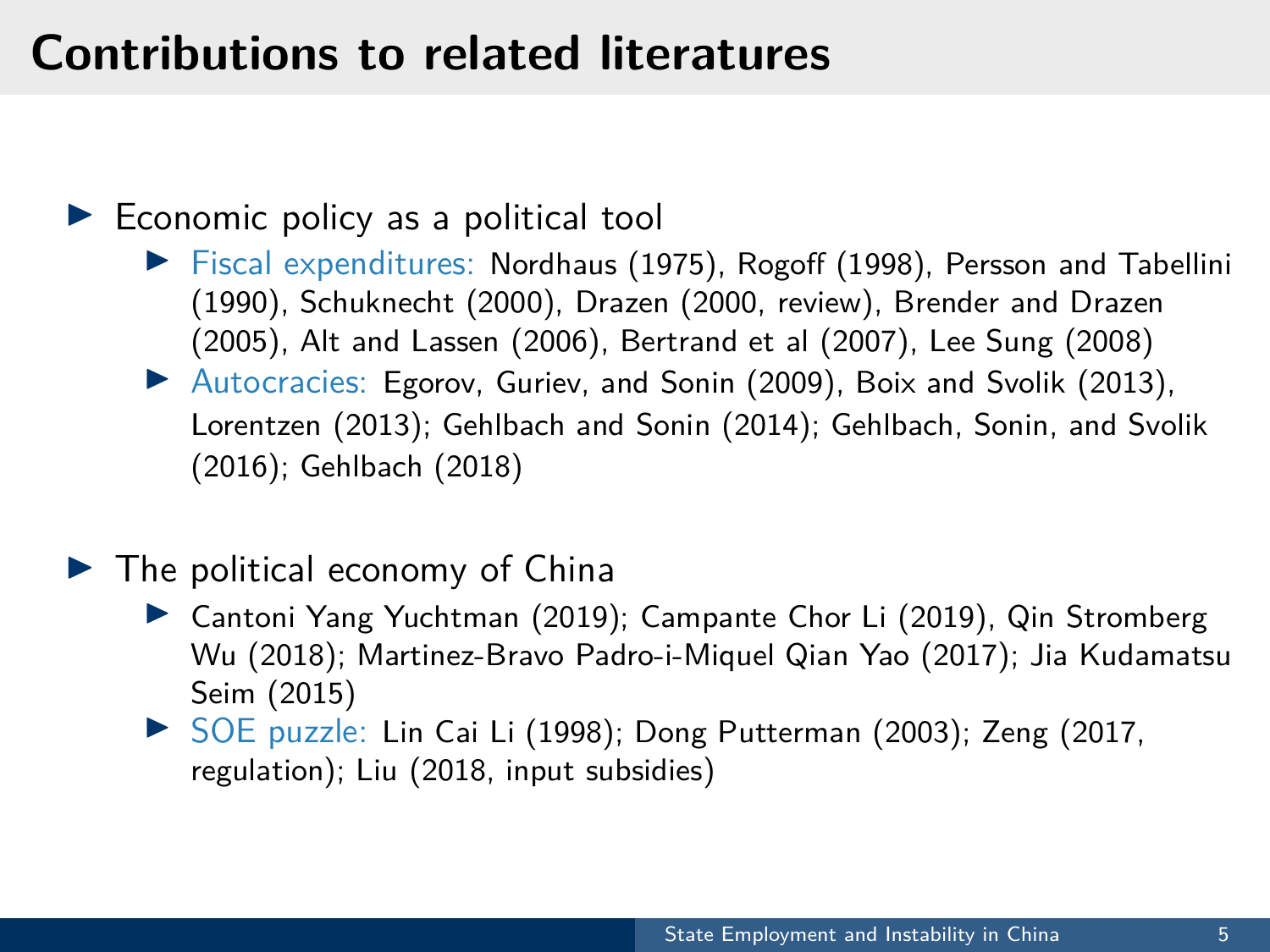# <span id="page-20-0"></span>**Road map**

#### [Background](#page-20-0)

- [Data and Descriptive Evidence](#page-27-0)
- [Empirical Strategy](#page-34-0)
- [Results](#page-46-0)
- [Conclusion](#page-56-0)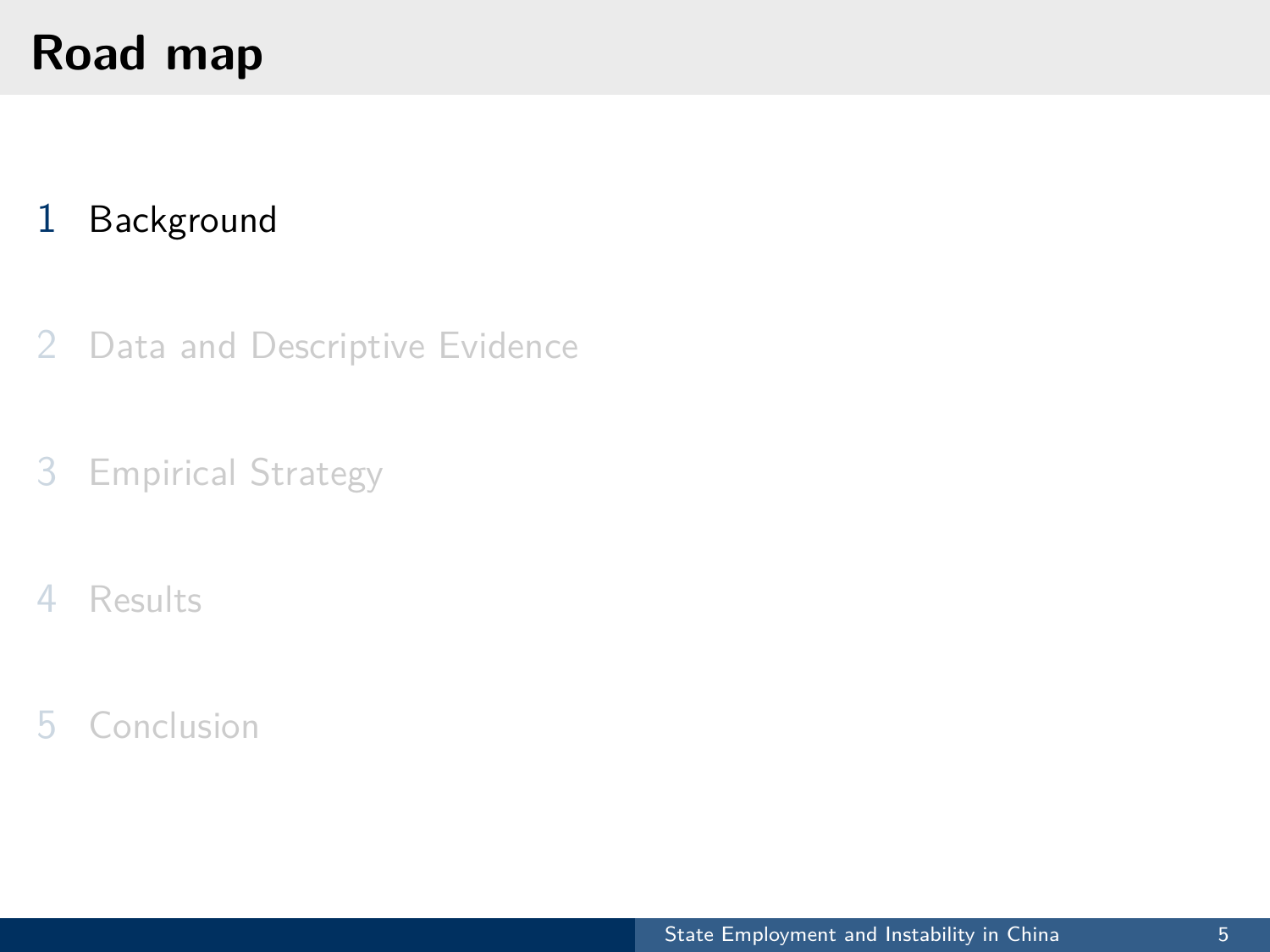# **Chinese government objectives**

#### $\blacktriangleright$  Growth

- $\blacktriangleright$  Rhetoric, GDP targets, personnel policy
- $\blacktriangleright$  Stability
	- ▶ "Stability overrides everything." Deng Xiaoping, 1989
	- $\blacktriangleright$  Bureaucratic promotion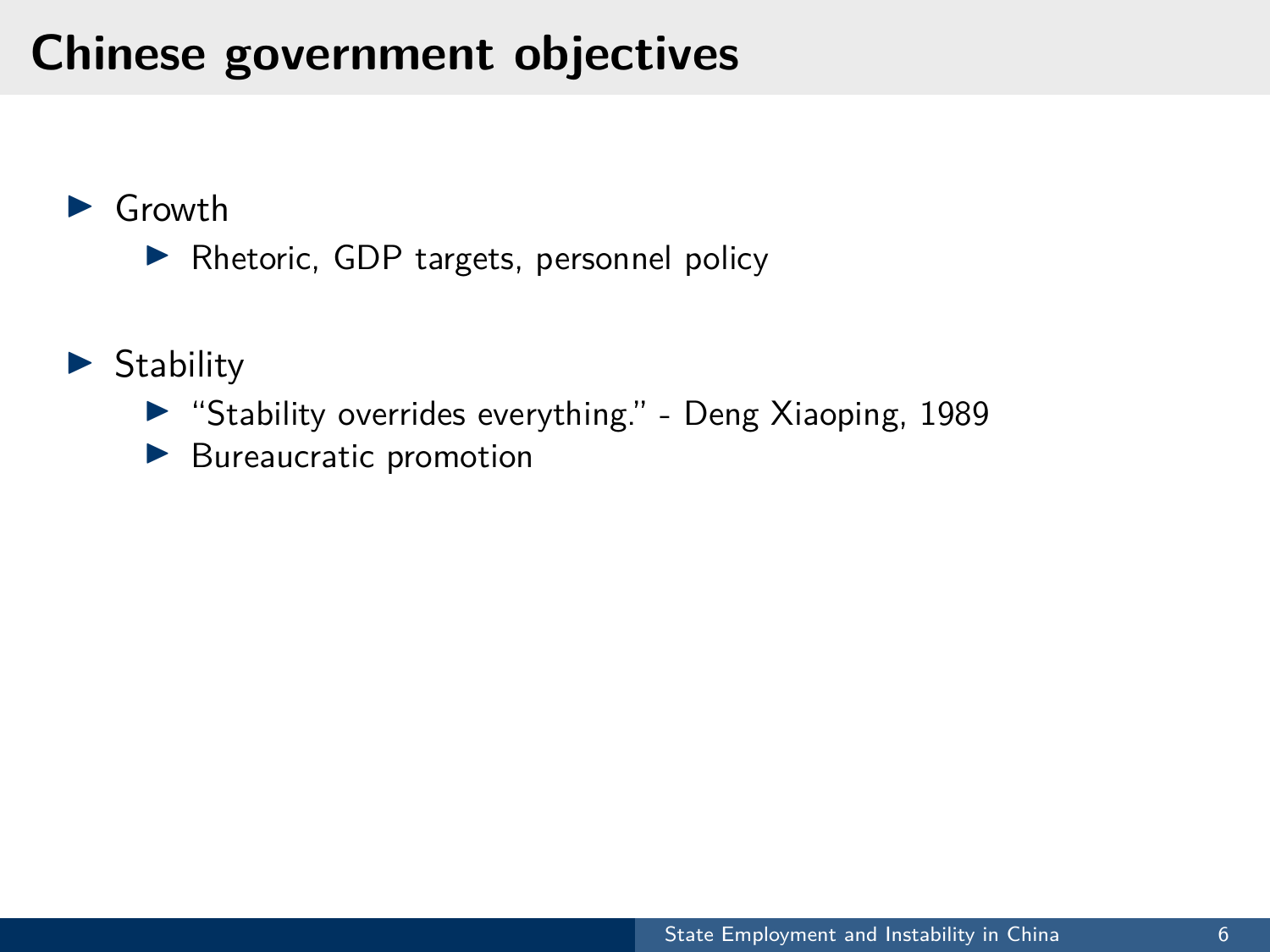# **Chinese government objectives**

#### $\blacktriangleright$  Growth

 $\blacktriangleright$  Rhetoric, GDP targets, personnel policy

- $\blacktriangleright$  Stability
	- ▶ "Stability overrides everything." Deng Xiaoping, 1989
	- $\blacktriangleright$  Bureaucratic promotion
- $\triangleright$  SOEs potentially play an important role
	- $\triangleright$  SOEs are "a pillar of domestic stability" CCP, 2017
	- $\blacktriangleright$  Just rhetoric?

[Other Policies](#page--1-5)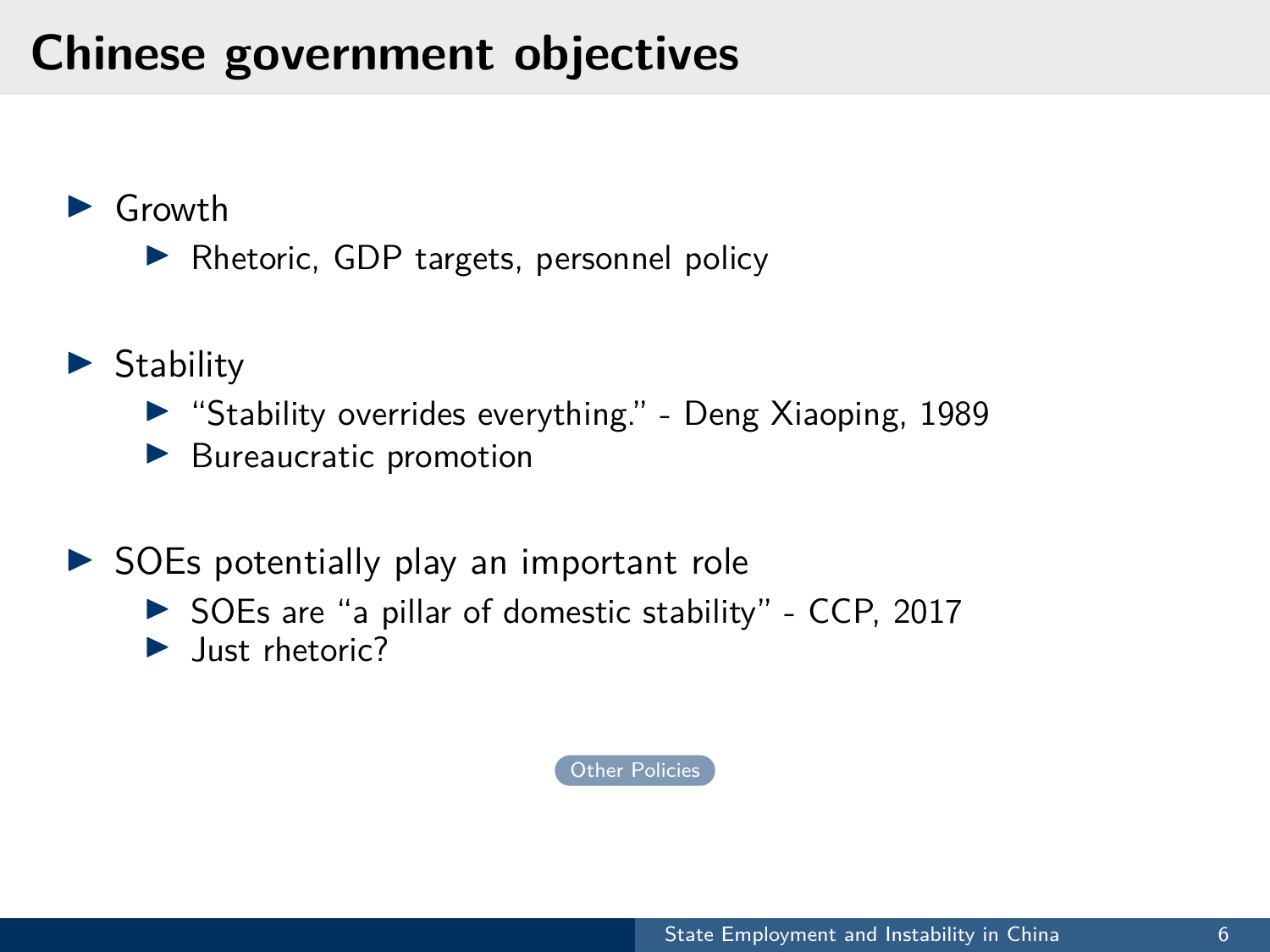▶ Land protests (Yu 2009, Rithmire 2016)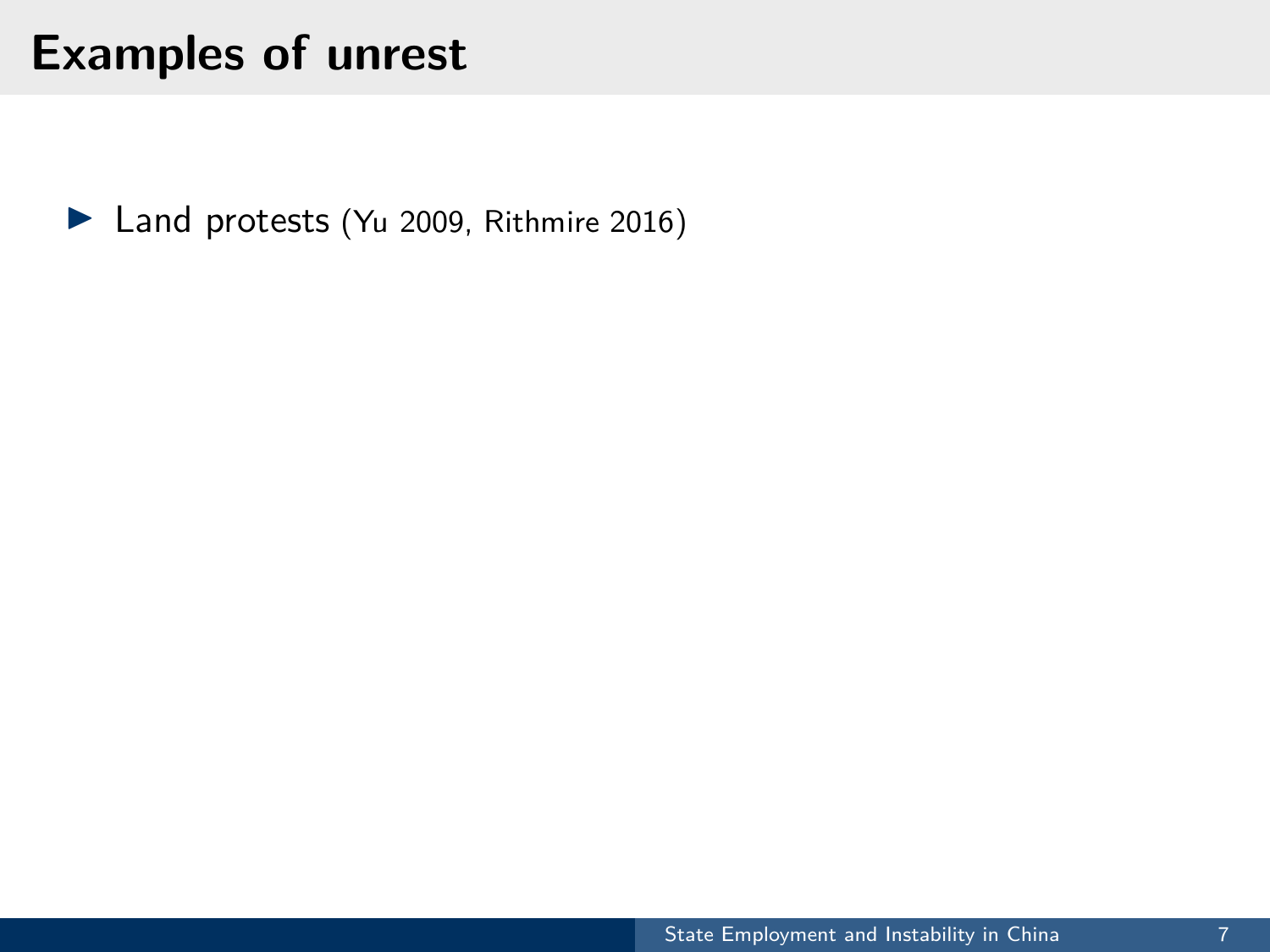- $\blacktriangleright$  Land protests (Yu 2009, Rithmire 2016)
- ▶ Labor protests (Campante Chor Lee 2019, Lee 2016)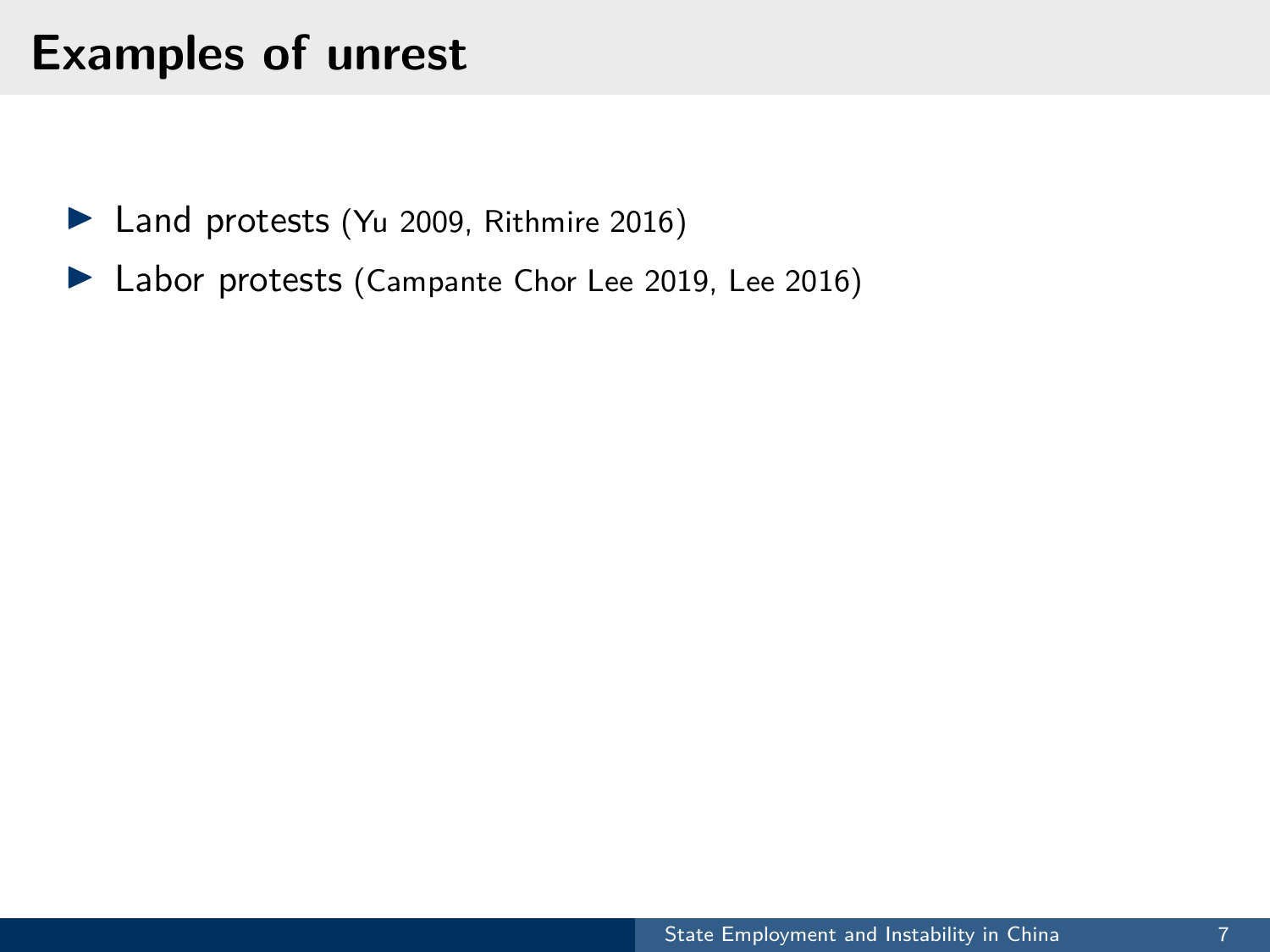- $\blacktriangleright$  Land protests (Yu 2009, Rithmire 2016)
- ▶ Labor protests (Campante Chor Lee 2019, Lee 2016)
- $\blacktriangleright$  Ethnic unrest
	- $\blacktriangleright$  Tibetians in Tibet
	- $\blacktriangleright$  Uyghurs in Xinjiang province
		- $\triangleright$  Visible minority, live mostly in Xinjiang province
		- $\blacktriangleright$  Population outside Xinjiang is scattered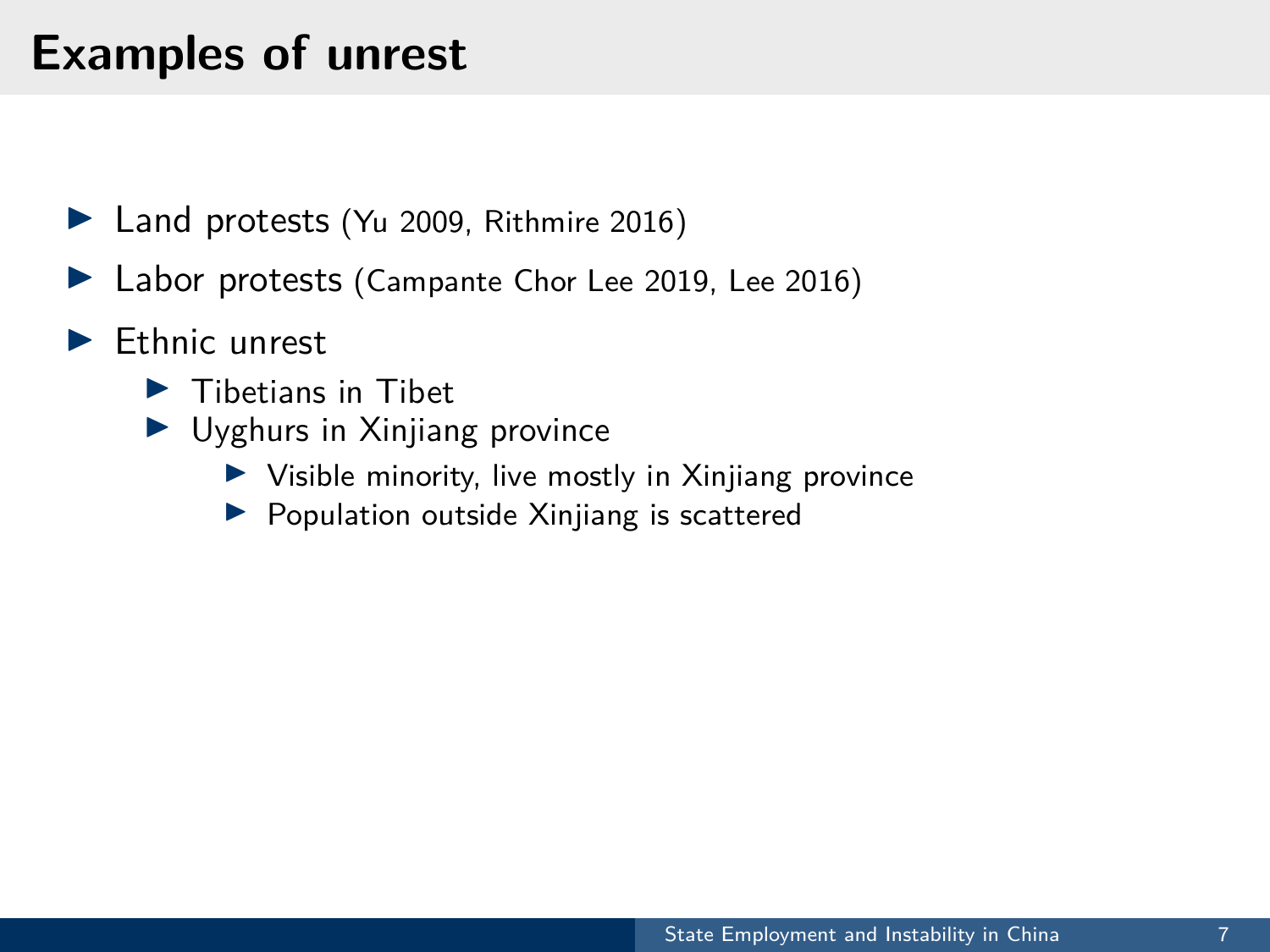- $\blacktriangleright$  Land protests (Yu 2009, Rithmire 2016)
- Labor protests (Campante Chor Lee 2019, Lee 2016)
- $\blacktriangleright$  Ethnic unrest
	- $\blacktriangleright$  Tibetians in Tibet
	- $\blacktriangleright$  Uyghurs in Xinjiang province
		- $\blacktriangleright$  Visible minority, live mostly in Xinjiang province
		- $\blacktriangleright$  Population outside Xinjiang is scattered

- $\blacktriangleright$  Uyghur conflict
	- Extremely high government priority (Thum 2019)
	- Mostly localized (Bovingdon 2010)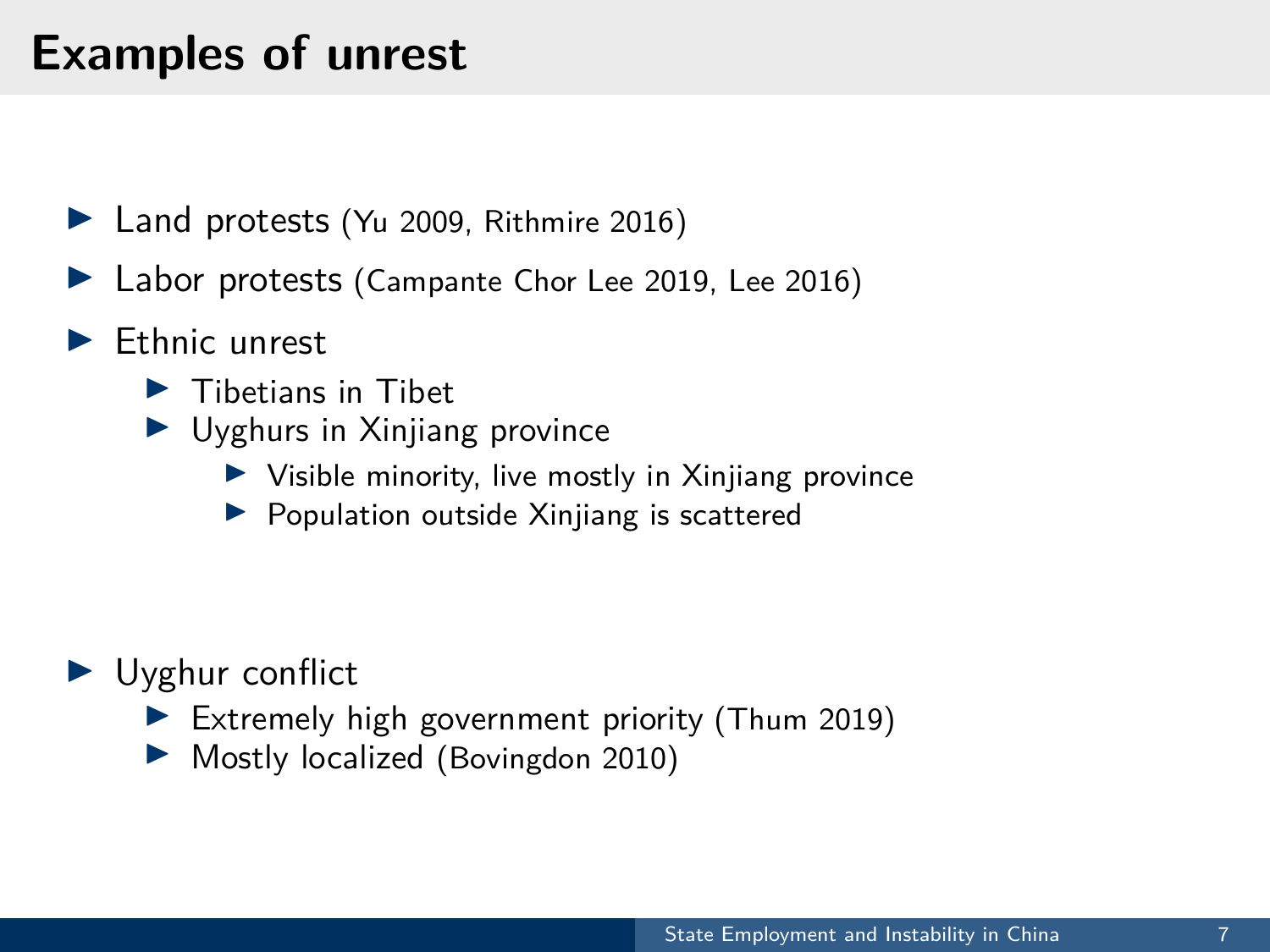# <span id="page-27-0"></span>**Road map**

#### [Background](#page-20-0)

#### [Data and Descriptive Evidence](#page-27-0)

#### [Empirical Strategy](#page-34-0)

#### [Results](#page-46-0)

#### [Conclusion](#page-56-0)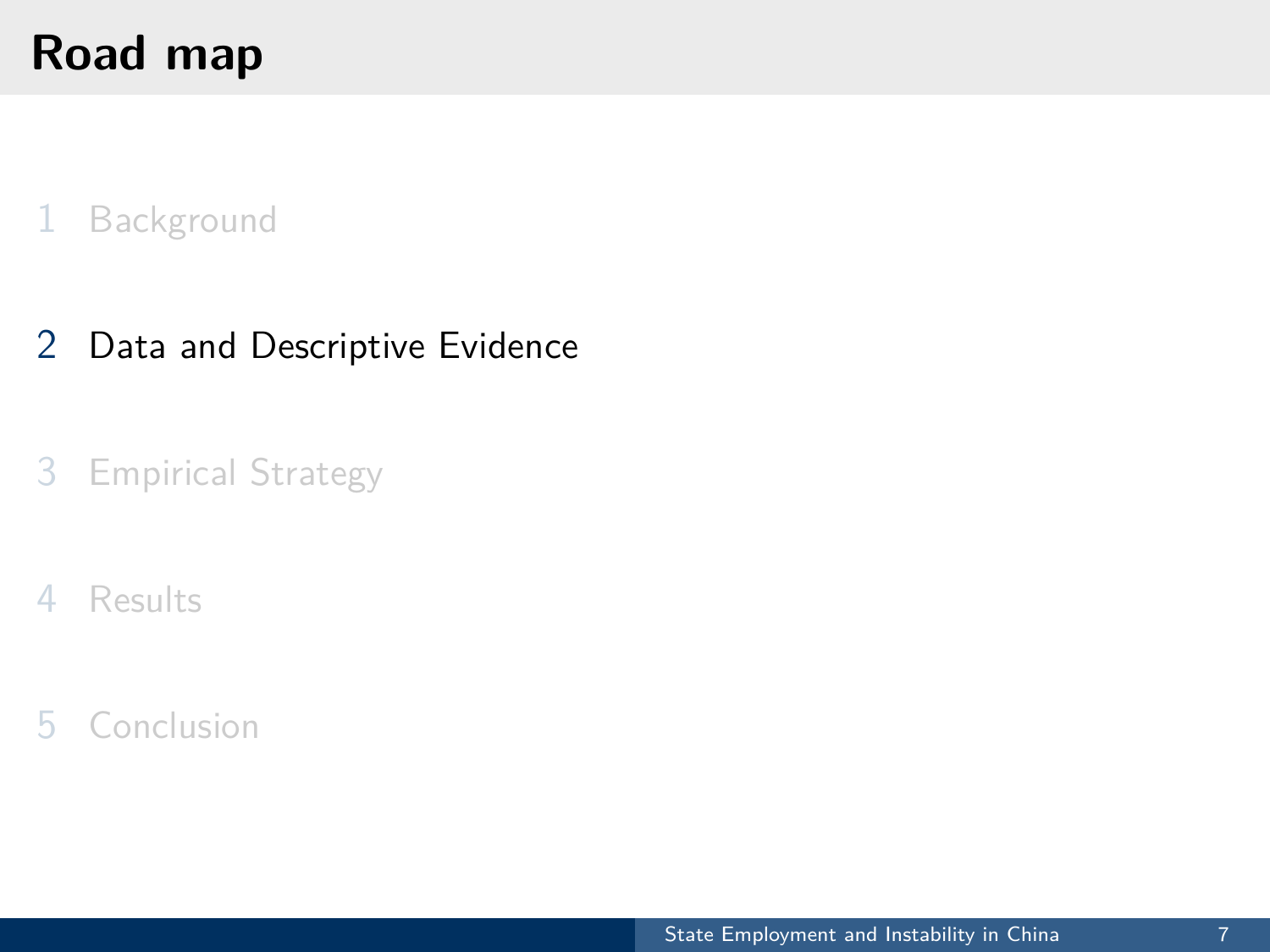## **Main dataset**

#### ▶ Urban Household Survey, 2002 - 2009

- $\blacktriangleright$  Individual-level data
- **IDEMOGRAPHICS:** age, years of education, minority indicator
	- $\blacktriangleright$  Minority data only available 2002-2009
- **I Labor Market: Employment by ownership, wage [Quality](#page--1-6) [Coverage](#page--1-7)**

#### Describe other data sources when relevant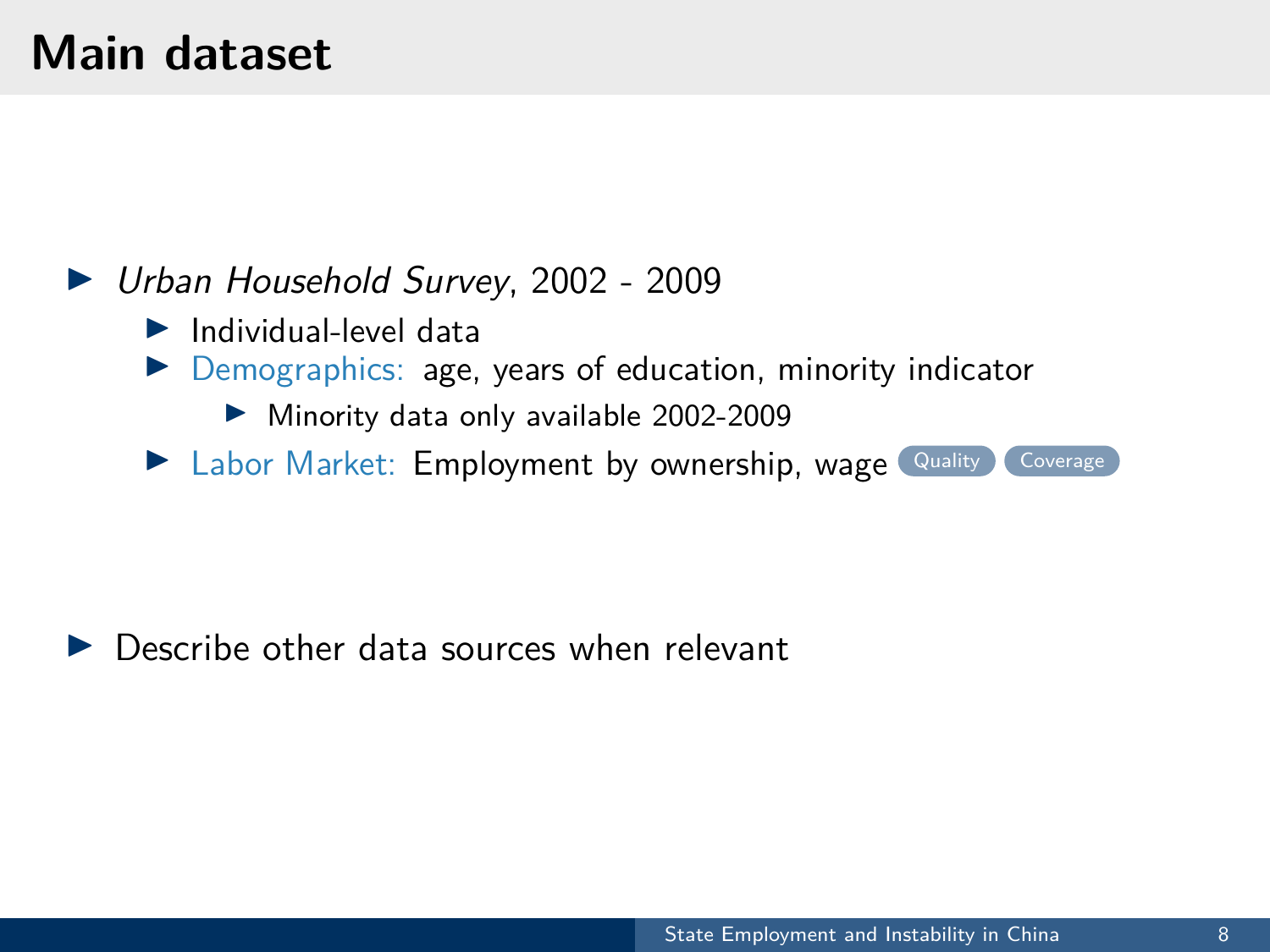## **Three facts about Chinese state employment**

Conditional on age, education, survey year, county, sector:

- 1. SOEs hire more men and male minorities
	- 1.1 SOEs: 57% men and 1.7% male minorities
	- 1.2 Private: 45% men and 1.3% male minorities
	- 1.3 These groups are most likely to participate in unrest in China (CECC 2019)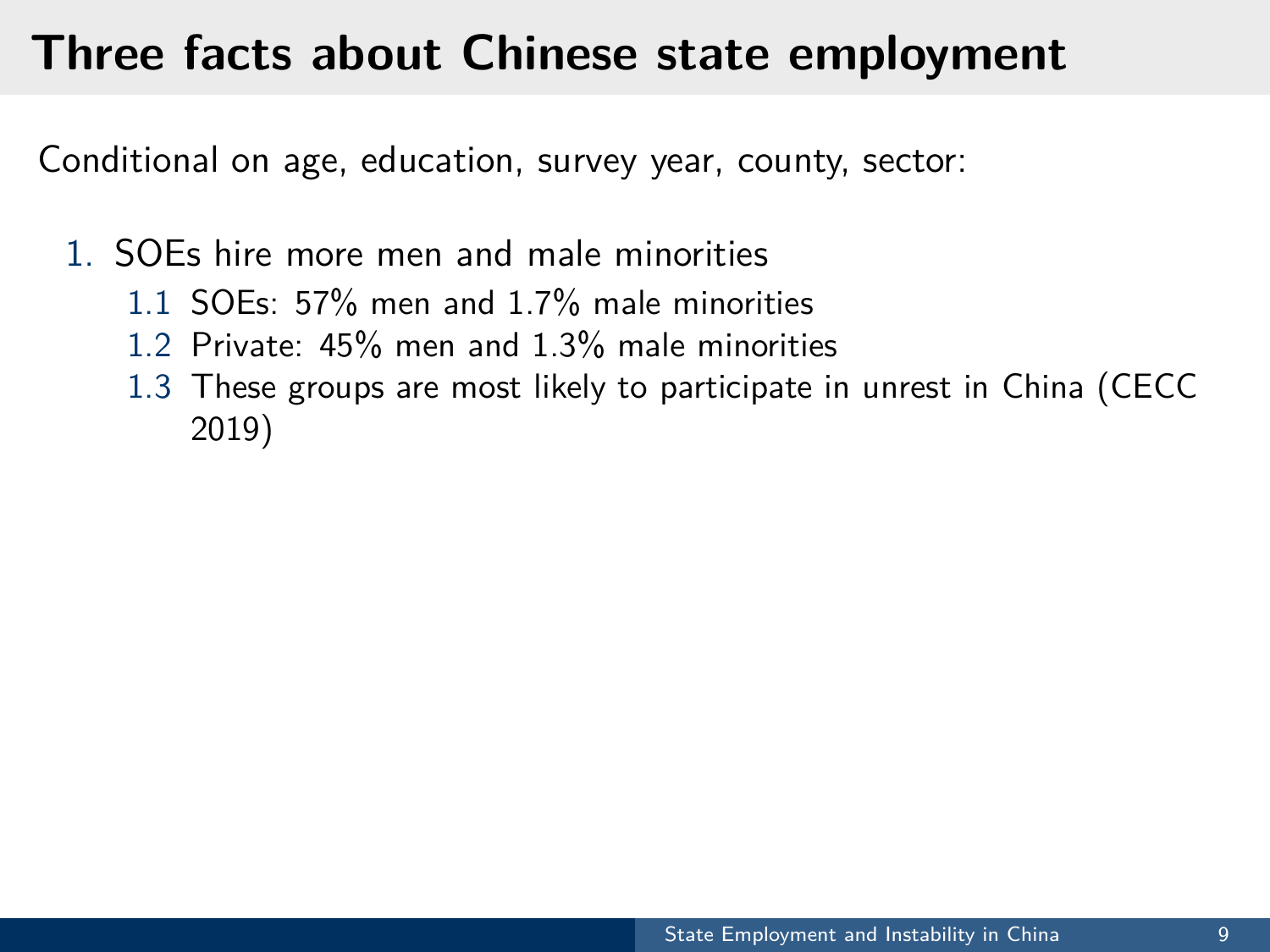## **Three facts about Chinese state employment**

Conditional on age, education, survey year, county, sector:

- 1. SOEs hire more men and male minorities
- 2. SOEs hire countercyclically to trade shocks 2.1 Private firm employment strongly procyclical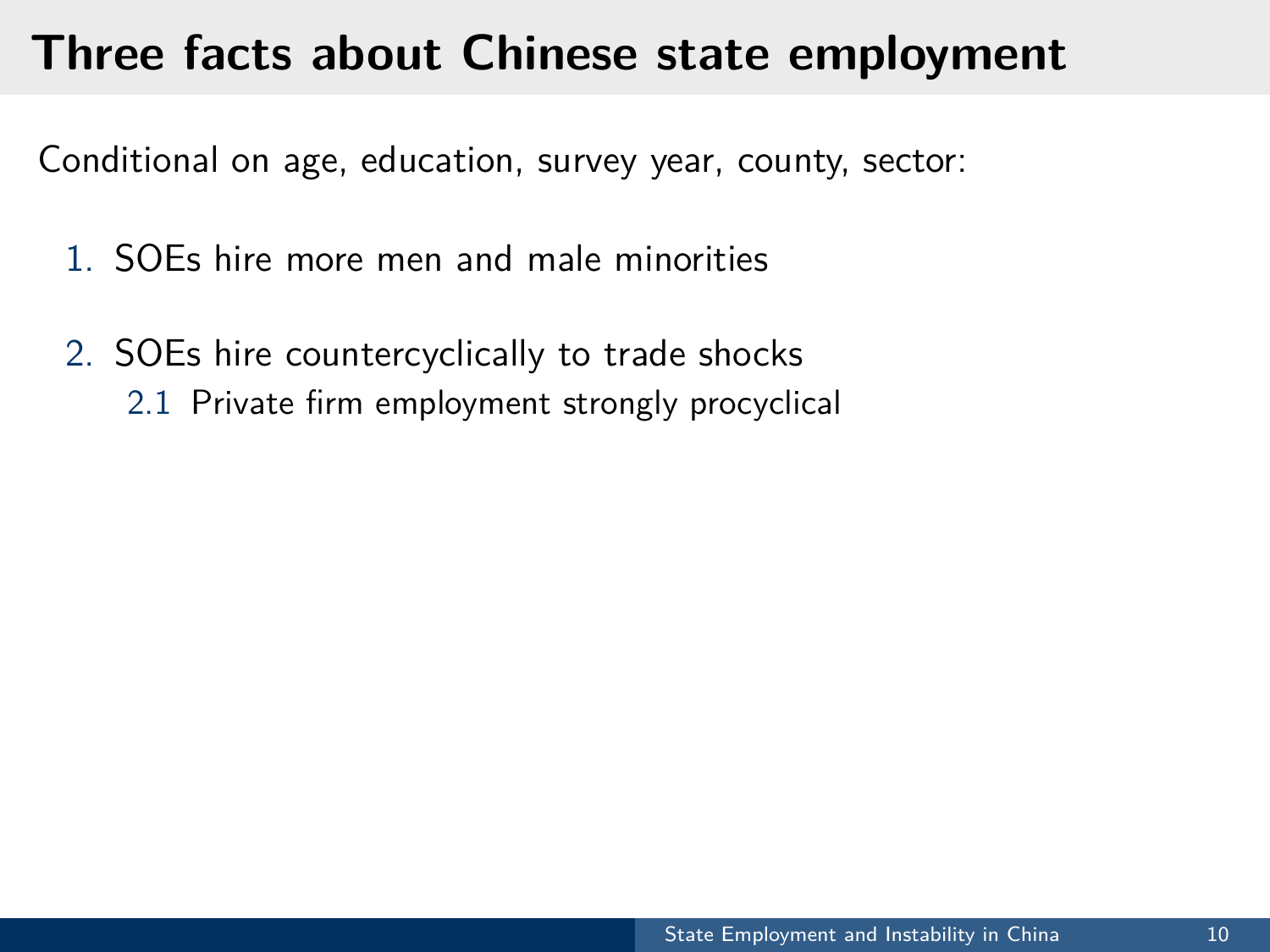## **Three facts about Chinese state employment**

Conditional on age, education, survey year, county, sector:

- 1. SOEs hire more men and male minorities
- 2. SOEs hire countercyclically to trade shocks 2.1 Private firm employment strongly procyclical
- 3. SOEs hire after natural disaster floods
	- 3.1 Private firms shed labor

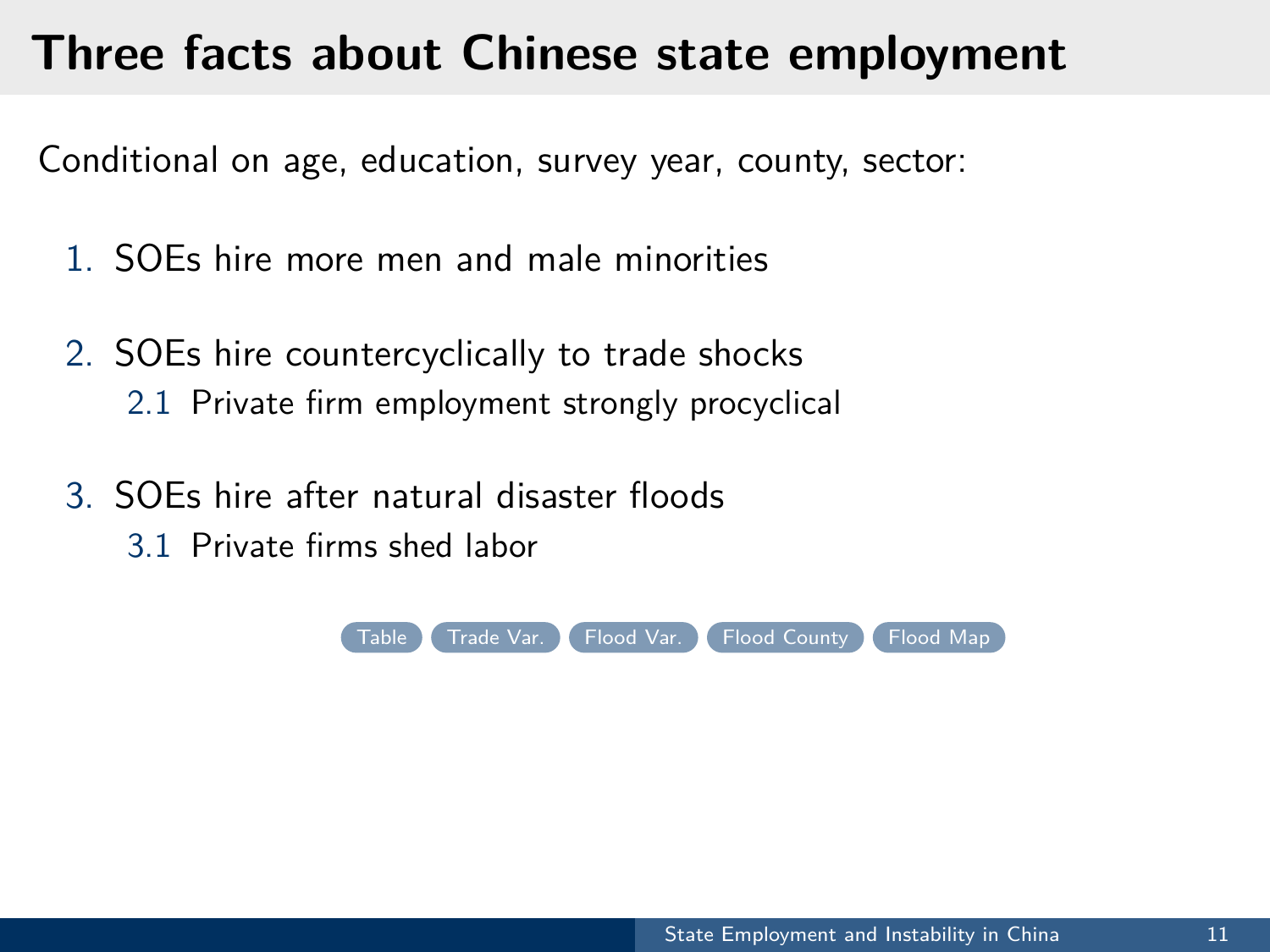# **Caveats**

Caveats:

#### $\triangleright$  State employment and private hiring may interact

 $\blacktriangleright$  Wages?

#### $\blacktriangleright$  Patterns could be generated by apolitical forces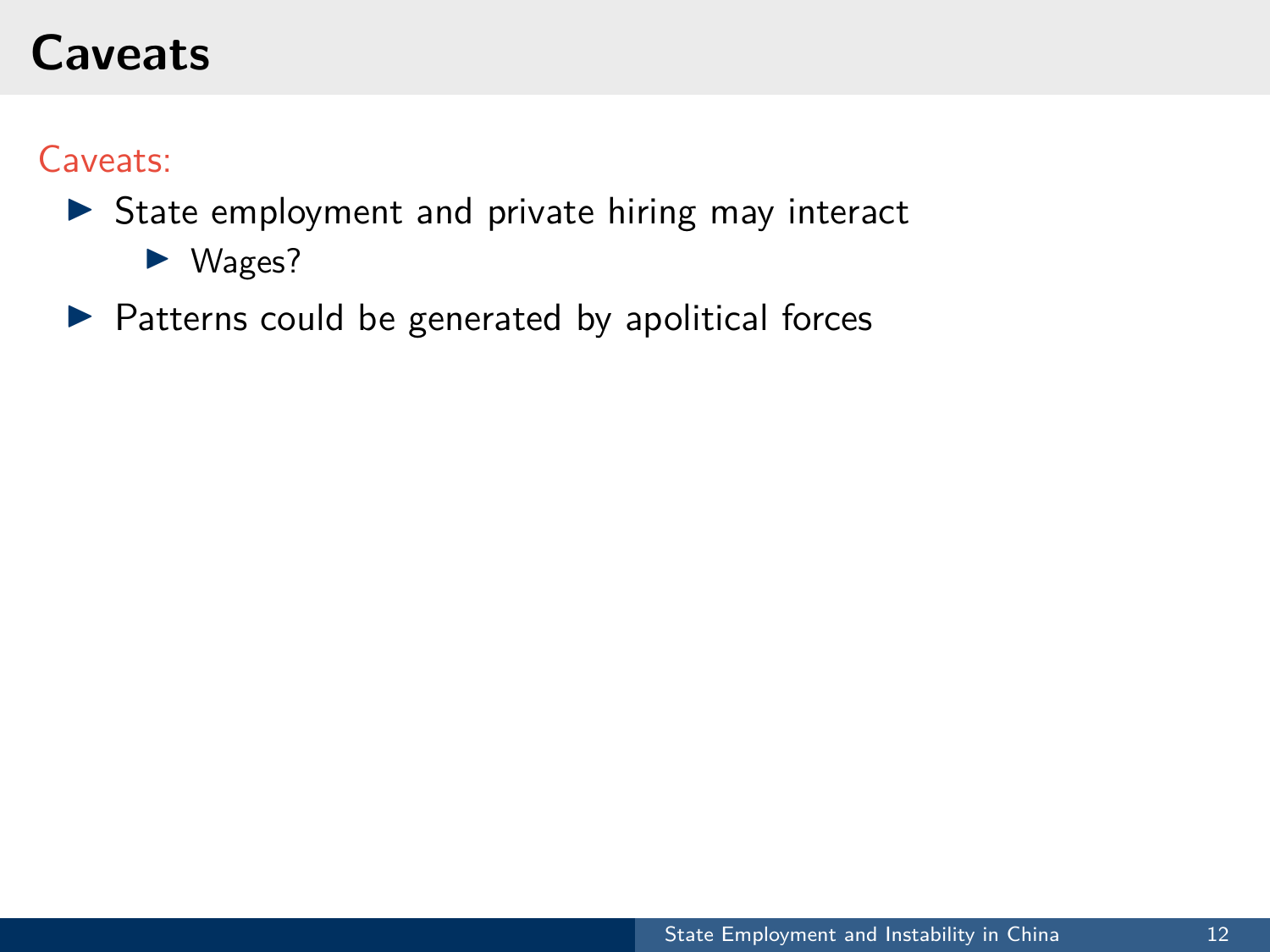# **Caveats**

#### Caveats:

#### $\triangleright$  State employment and private hiring may interact

- $\blacktriangleright$  Wages?
- $\blacktriangleright$  Patterns could be generated by apolitical forces

Next:

- 1. In paper, build a model of SOE stabilization. Three key predictions emerge about the labor market's response to unrest shocks. Relative to everyone else, male minority:
	- 1.1 SOE employment ↑, private employment ↓, and wages ↑
- 2. Test using ethnic unrest shock
	- 2.1 Explicitly political, cleaner identification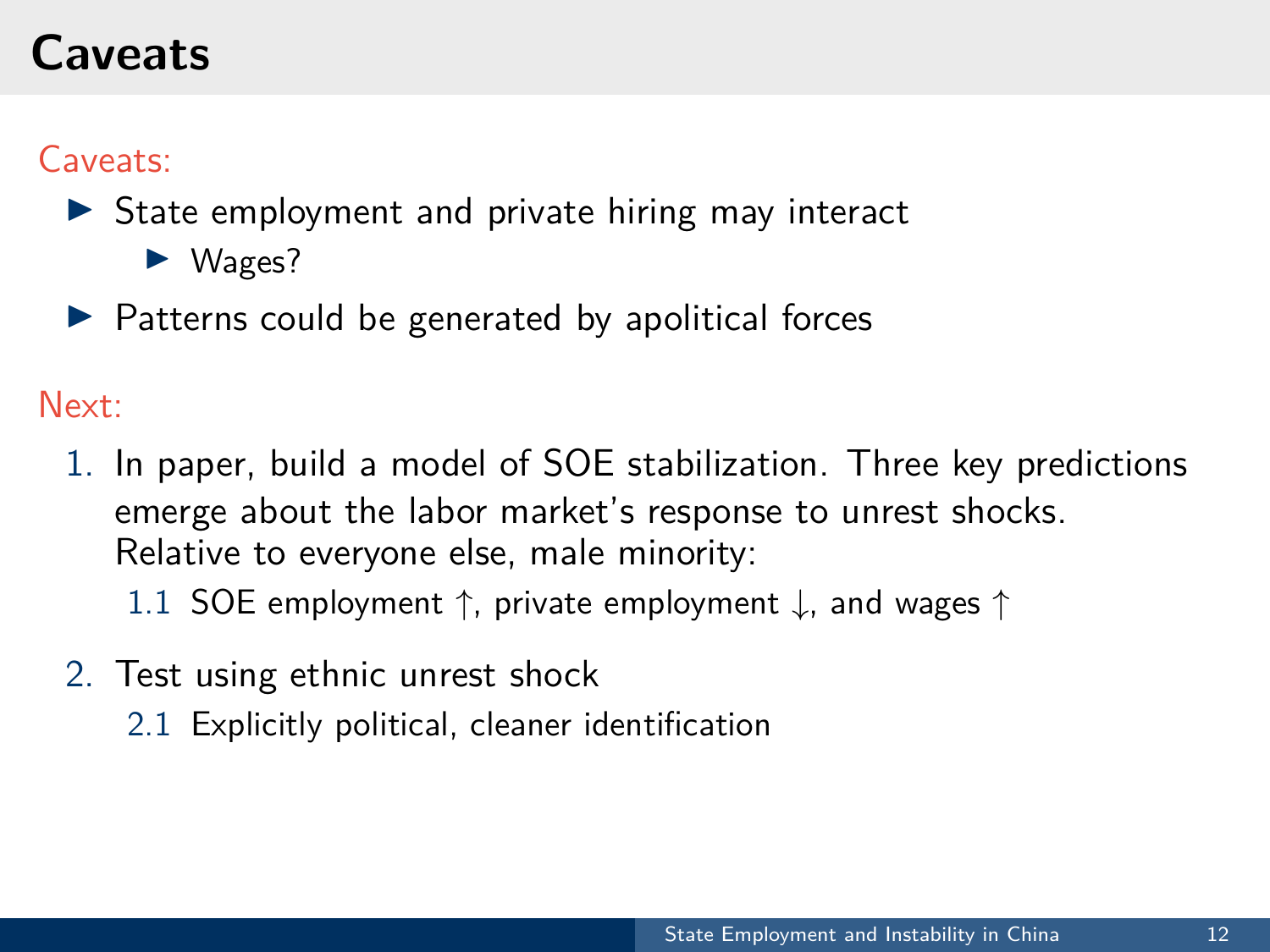# <span id="page-34-0"></span>**Road map**

#### [Background](#page-20-0)

[Data and Descriptive Evidence](#page-27-0)

#### [Empirical Strategy](#page-34-0)

#### [Results](#page-46-0)

#### [Conclusion](#page-56-0)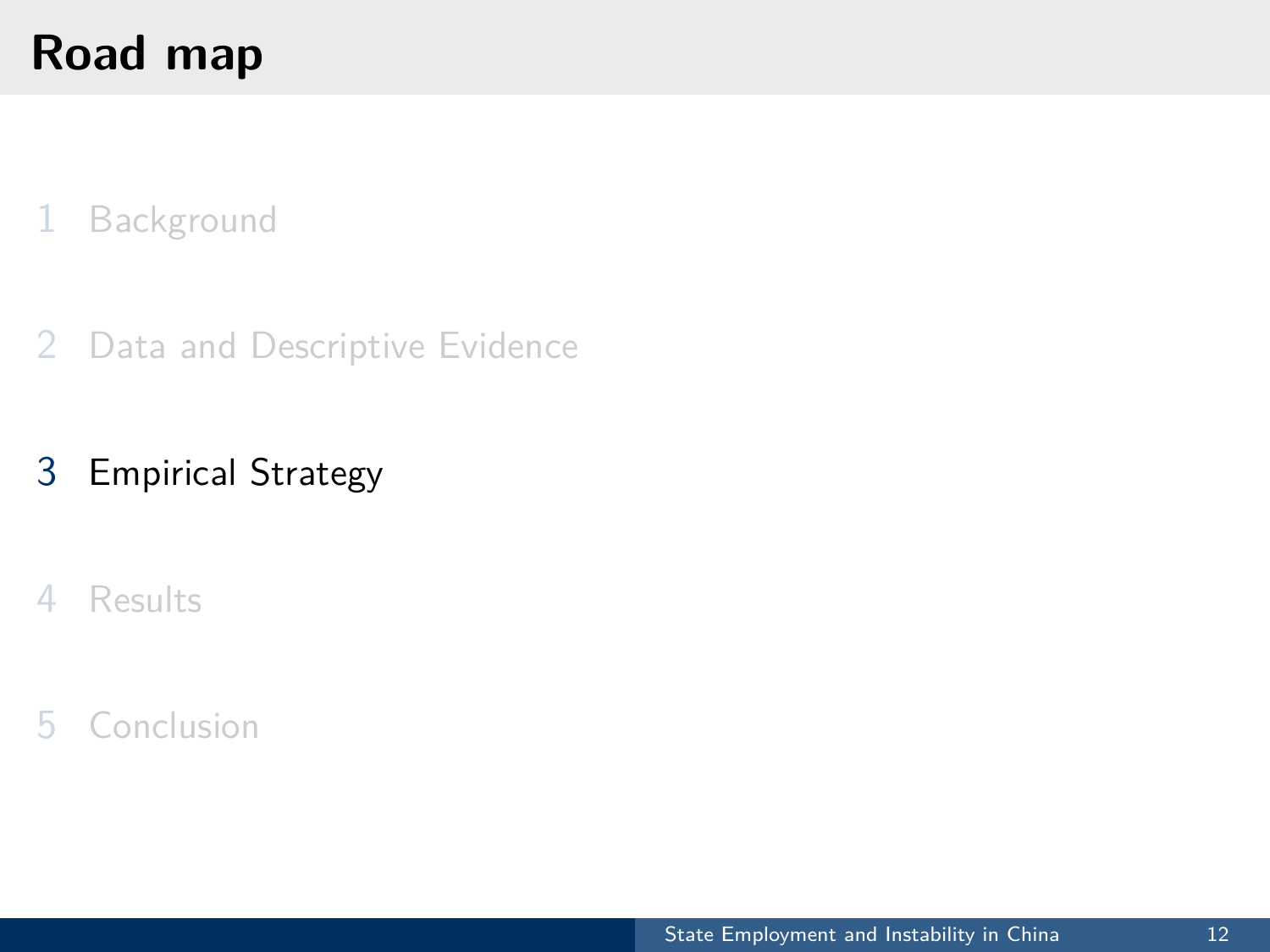### **Ethnic conflict creates threats elsewhere**

 $\blacktriangleright$  Ethnic conflicts tend to spill over when the conflict is severe to places with higher shares of aggrieved group(s)

Forsberg (2014), Buhaug Gleditsch (2008), Cederman Girardin Gleditsch (2009)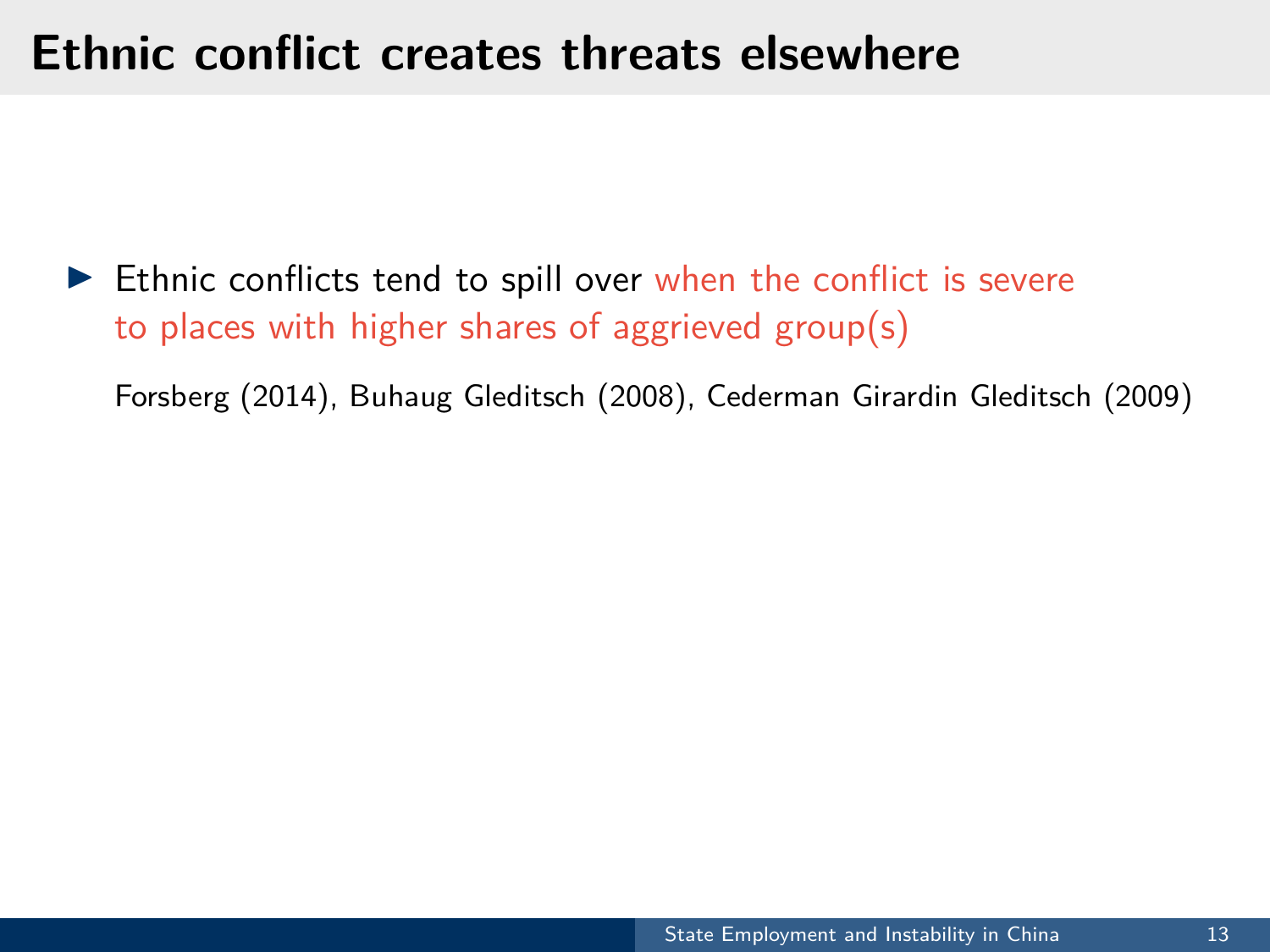## **Ethnic conflict creates threats elsewhere**

 $\blacktriangleright$  Ethnic conflicts tend to spill over when the conflict is severe to places with higher shares of aggrieved group(s)

Forsberg (2014), Buhaug Gleditsch (2008), Cederman Girardin Gleditsch (2009)

 $\blacktriangleright$  For example:

- $\blacktriangleright$  In 1985, Uyghur groups in Xinjiang protested nuclear testing
- **Protests spilled over to Uyghurs in Beijing**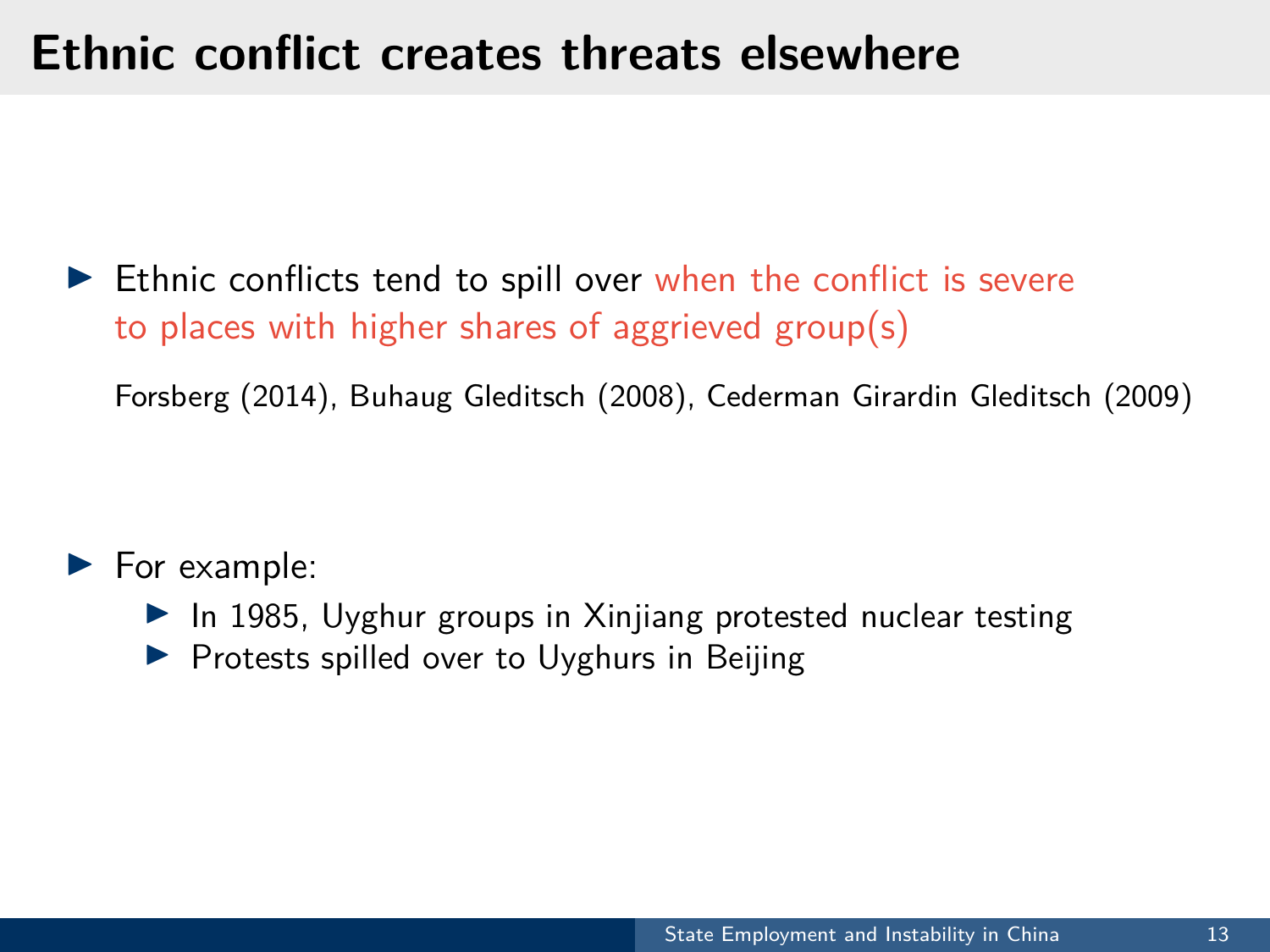$\blacktriangleright$  Uyghur unrest threat is greater...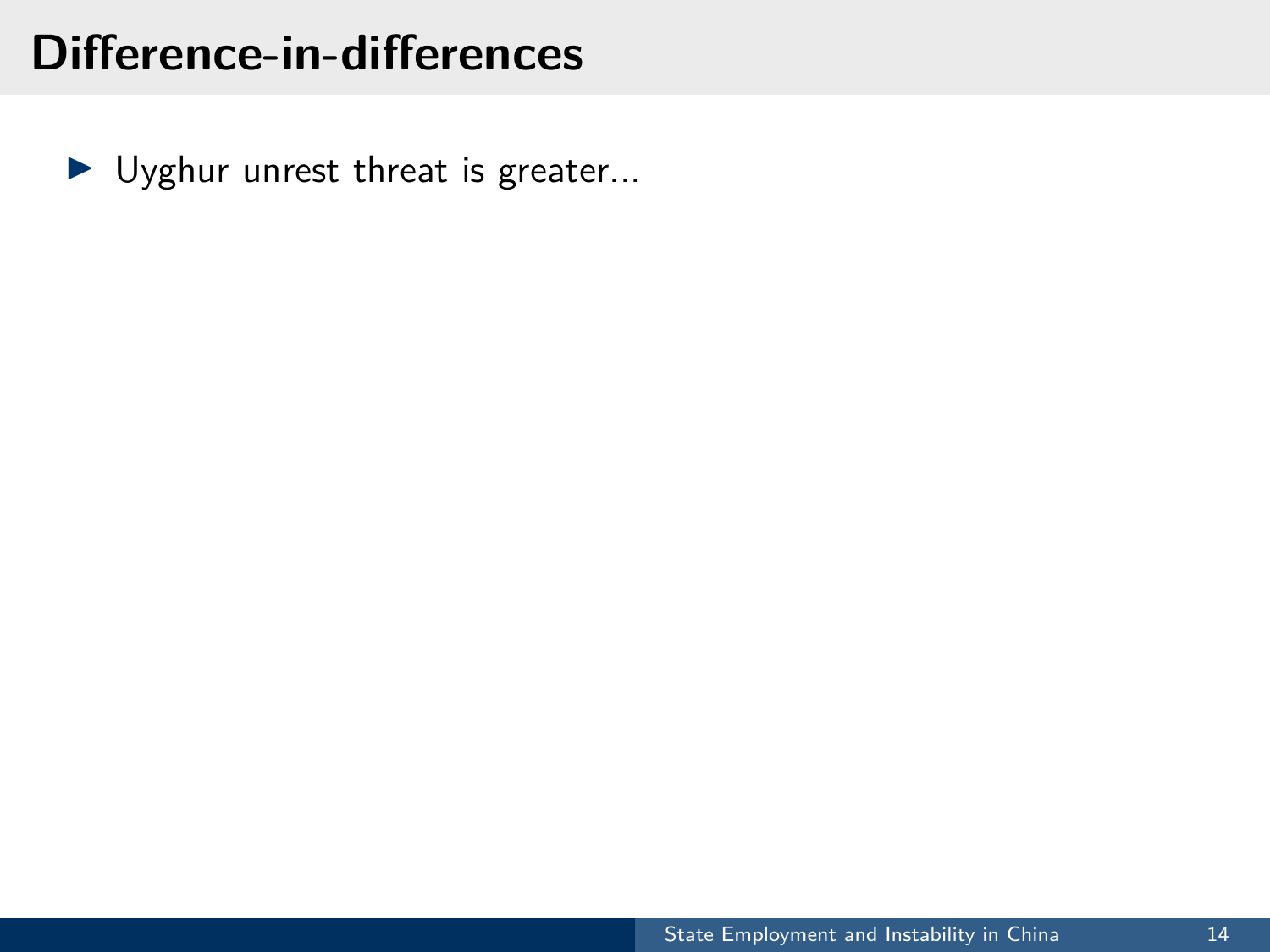$\blacktriangleright$  Uyghur unrest threat is greater...

...when previous year had many Xinjiang unrest incidents

- ▶ Hand-coded from Proquest, Wisenews, government documents ([ACLED](#page--1-13))
- $\blacktriangleright$  Lagged by one year; employment is sticky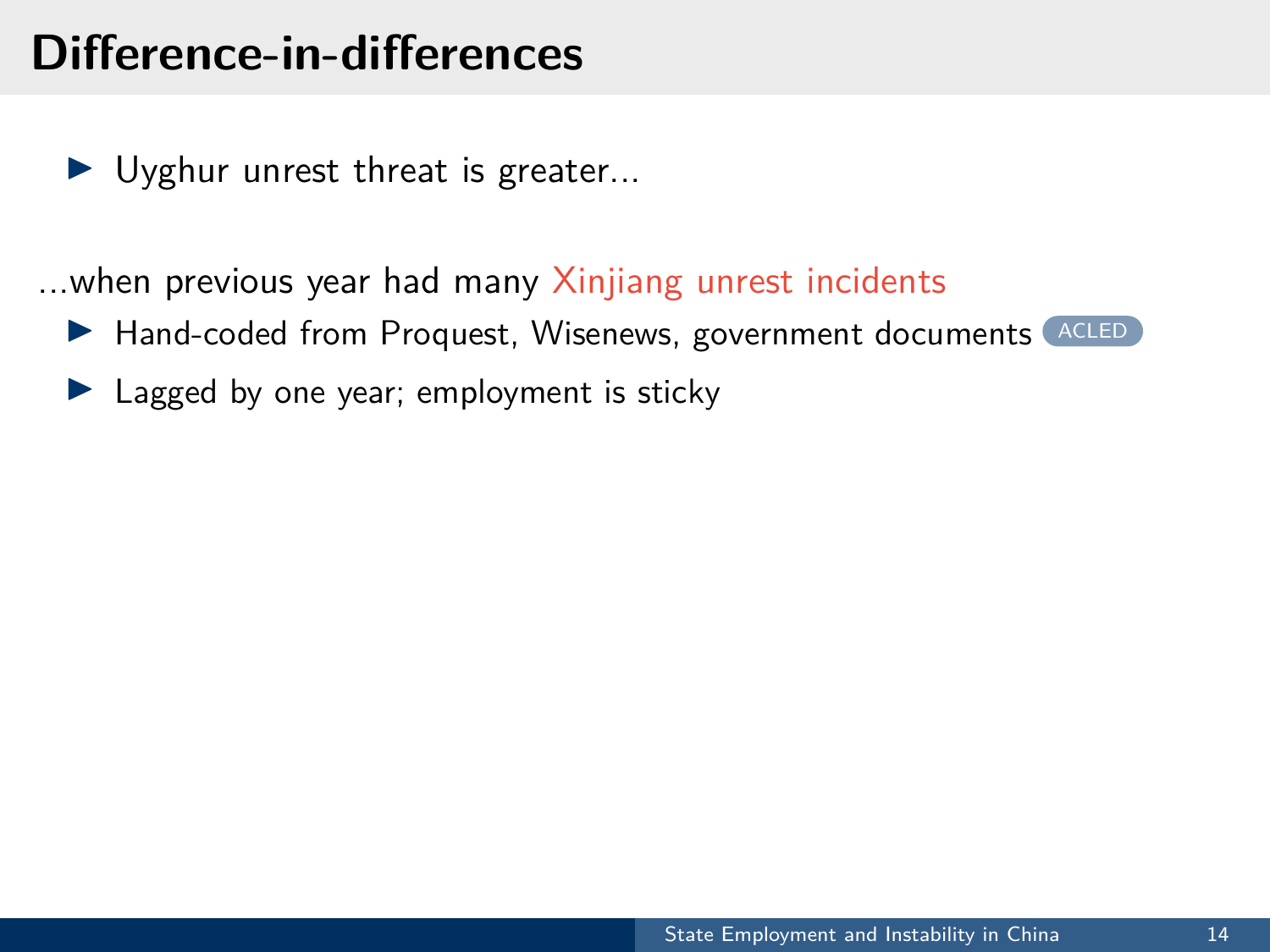$\blacktriangleright$  Uyghur unrest threat is greater...

...when previous year had many Xinjiang unrest incidents

- ▶ Hand-coded from Proquest, Wisenews, government documents [ACLED](#page--1-13)
- $\blacktriangleright$  Lagged by one year; employment is sticky

...in (non-Xinjiang) counties with large Uyghur population shares

 $\triangleright$  China's 2000 Census [Summary Statistics](#page--1-14)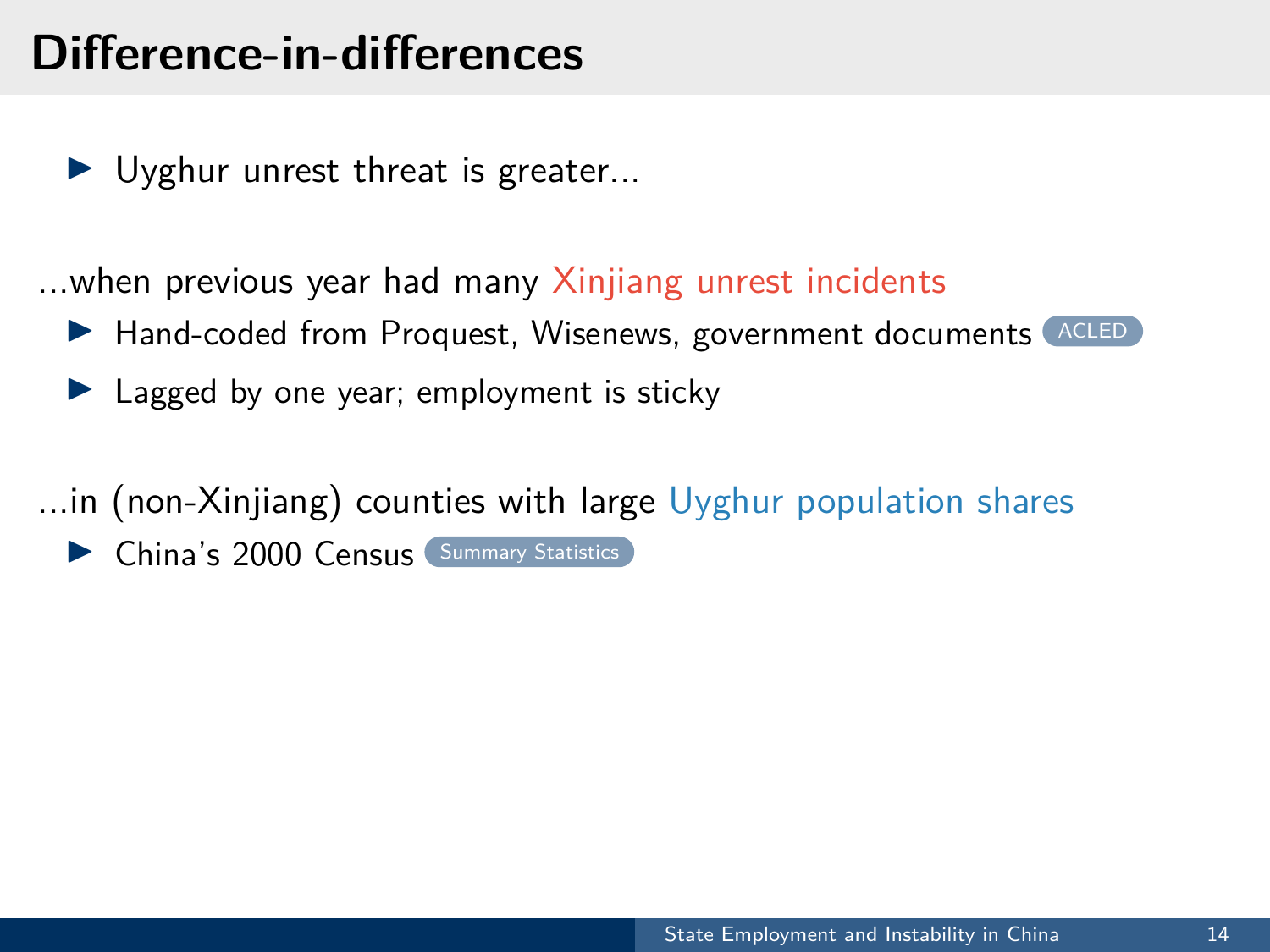$\blacktriangleright$  Uyghur unrest threat is greater...

...when previous year had many Xinjiang unrest incidents

- ▶ Hand-coded from Proquest, Wisenews, government documents [ACLED](#page--1-13)
- $\blacktriangleright$  Lagged by one year; employment is sticky

...in (non-Xinjiang) counties with large Uyghur population shares

 $\triangleright$  China's 2000 Census  $\overline{\phantom{a}}$  [Summary Statistics](#page--1-14)

 $\mathsf{Inc}_{t-1}^{\mathcal{X}J} \times \mathsf{Uyg}_c$ 

c counties, t years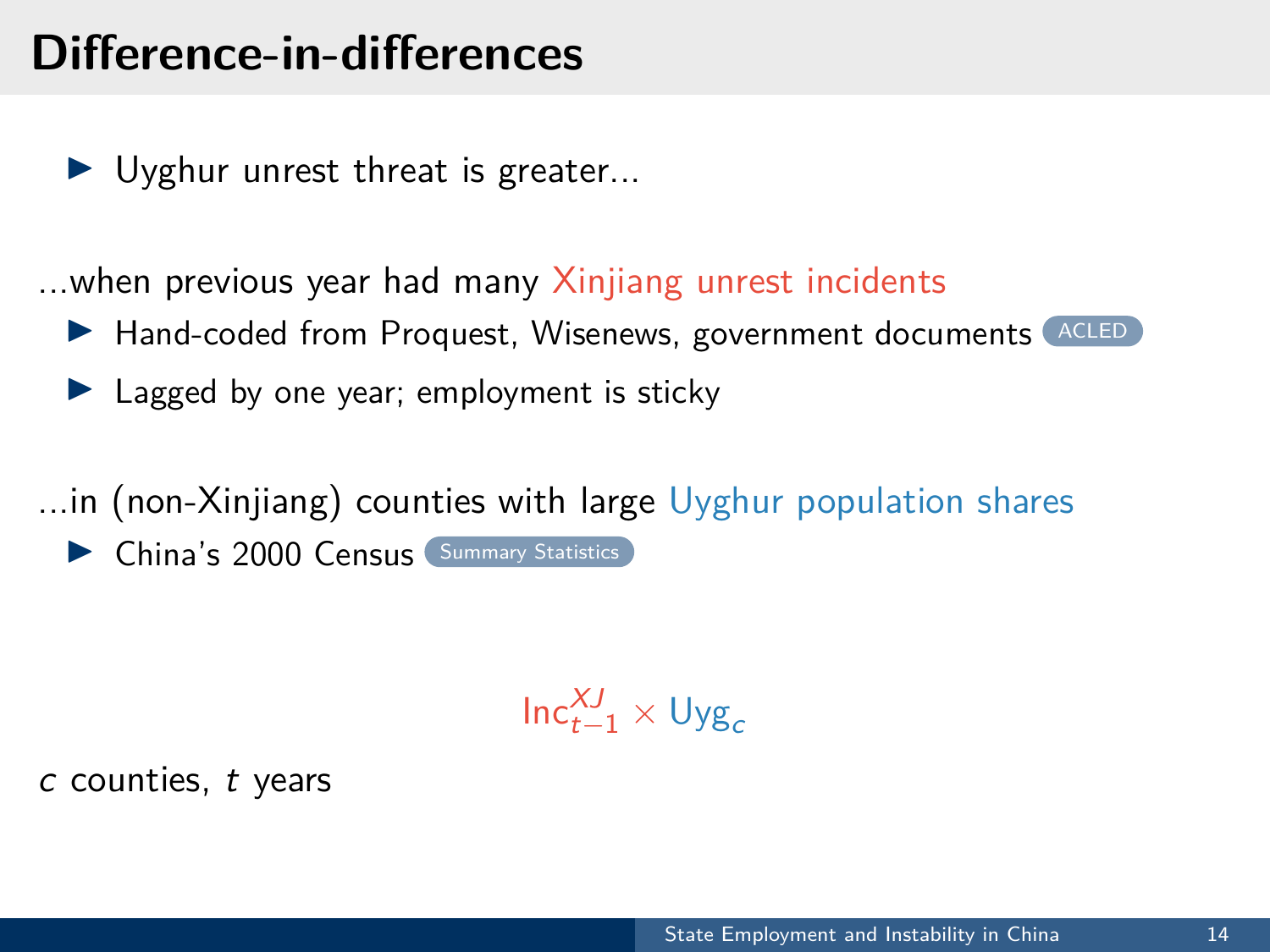## **Xinjiang incident timeline**

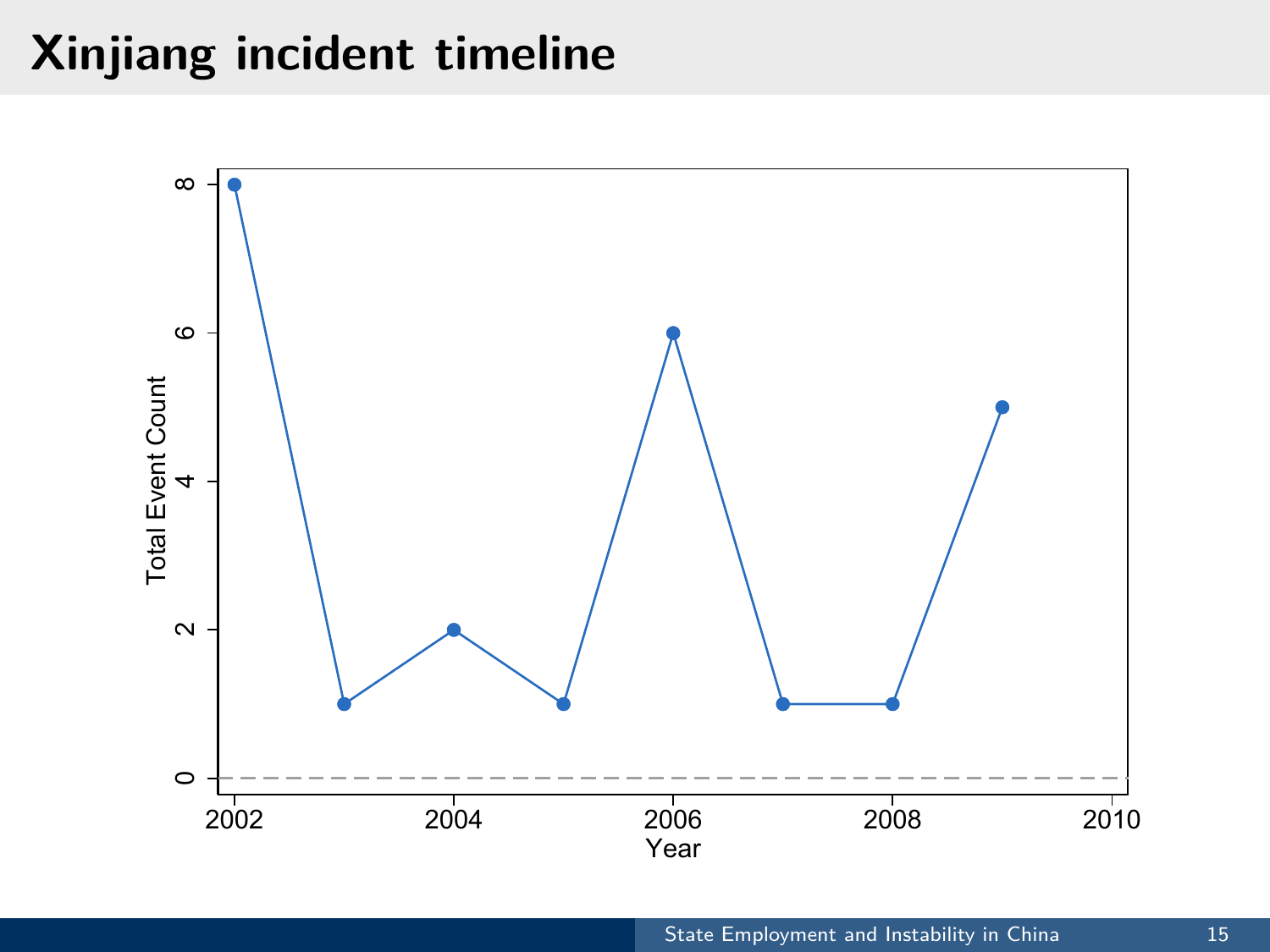# **Map of county Uyghur shares**

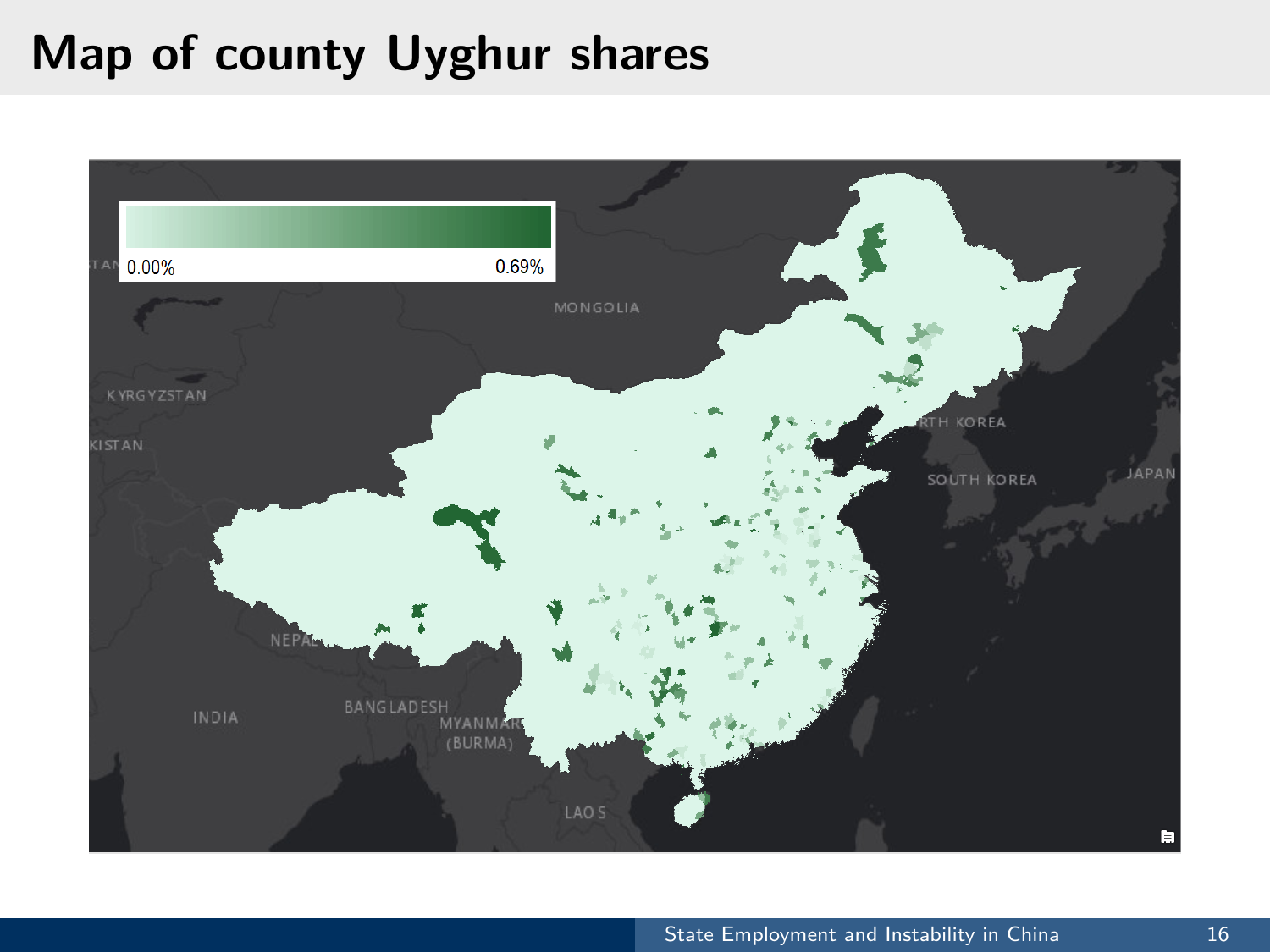$Y_{ict} = \alpha + \beta \ln \frac{XJ}{t-1} \times \text{Uyg}_c + \tau_t + \eta_c + ... + \epsilon_{ict}$ 

Sample omits Xinjiang. *i* individuals, c counties, t years

 $\blacktriangleright$  Omitted variables may lead to  $E\left[\epsilon_{ict}|X|\neq 0\right]$ 

- $\triangleright$  Ownership changes
- $\triangleright$  2001 accession to WTO
- $\blacktriangleright$  Fiscal stimulus during 2008 recession

Instead: triple difference, male minority vs. everyone else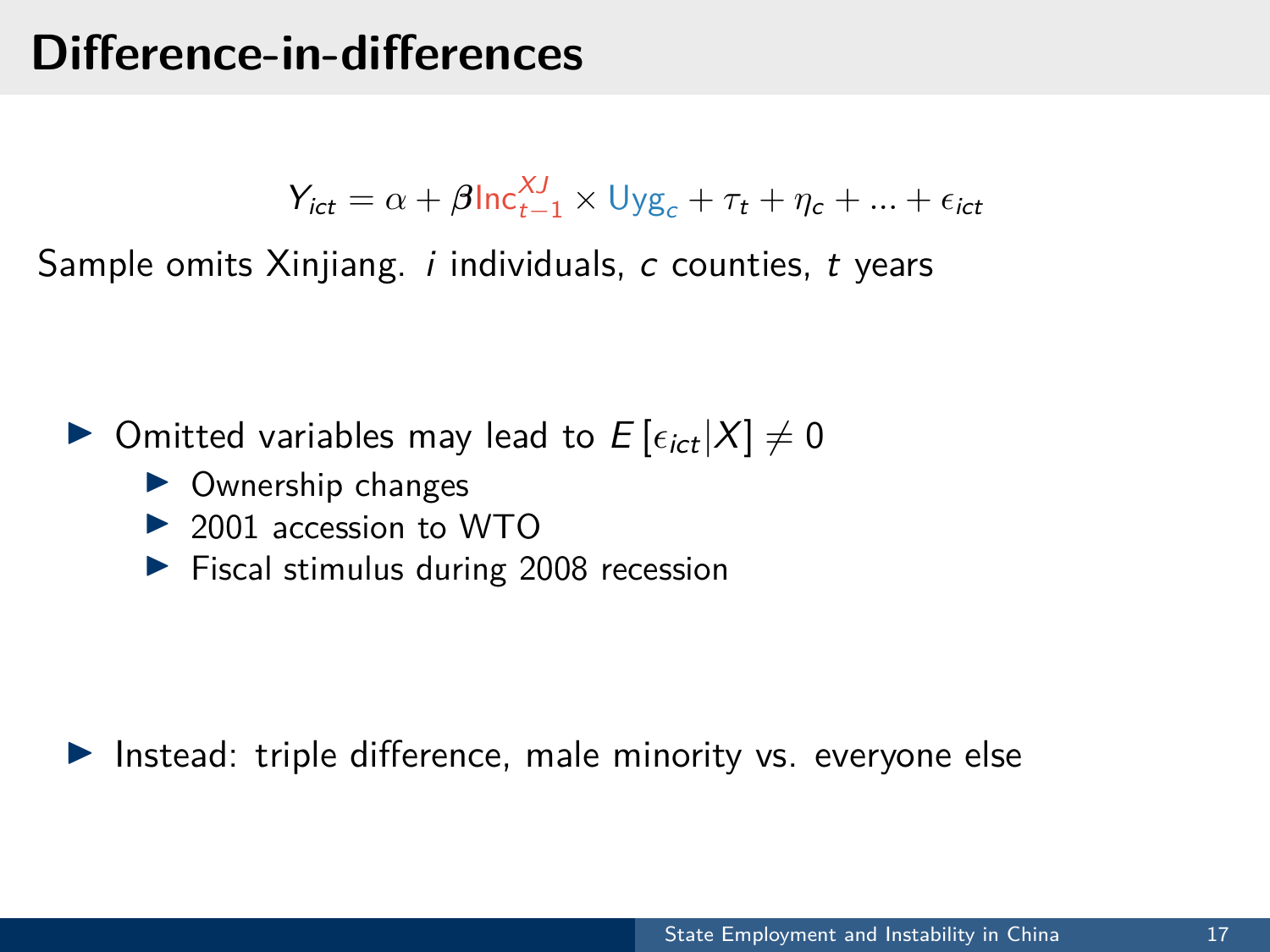# **Triple difference**

 $Y_{ict} = \alpha + \left| \beta_{\mathbf{M}} \ln c_{t-1}^{XJ} \times \mathsf{Uyg}_c \times \mathsf{Male}\right|$  Min<sub>i</sub>  $+ \beta \text{Inc}_{t-1}^{\chi_J} \times \text{Uyg}_c$  $+\gamma_1$ Inc $_{t-1}^{XJ}$  × Male Min<sub>i</sub> +  $\gamma_2 \cup yg_c$  × Male Min<sub>i</sub>  $+ \delta_i \ln c_{t-1}^{XJ} \times \cup yg_c \times \mathbf{X}_i$  $+ \delta_c \mathbf{X}_c \times \tau_t \times$  Male Min<sub>i</sub>  $+$  *Dist XJ<sub>c</sub>*  $\times \tau_t + \eta_c \times$  Male Min<sub>i</sub> +  $\tau_t + \epsilon_{ict}$ 

Sample omits Xiniiang.  $i$  individuals,  $c$  counties,  $t$  years

 $X_i$ : individual characteristics (age, years of education, robust. by gender)  $X_c$ : base year county-level characteristics (labor share and growth by ownership) Dist  $XJ_c$ : county distance from Xinjiang in log kilometers Standard errors clustered at the county level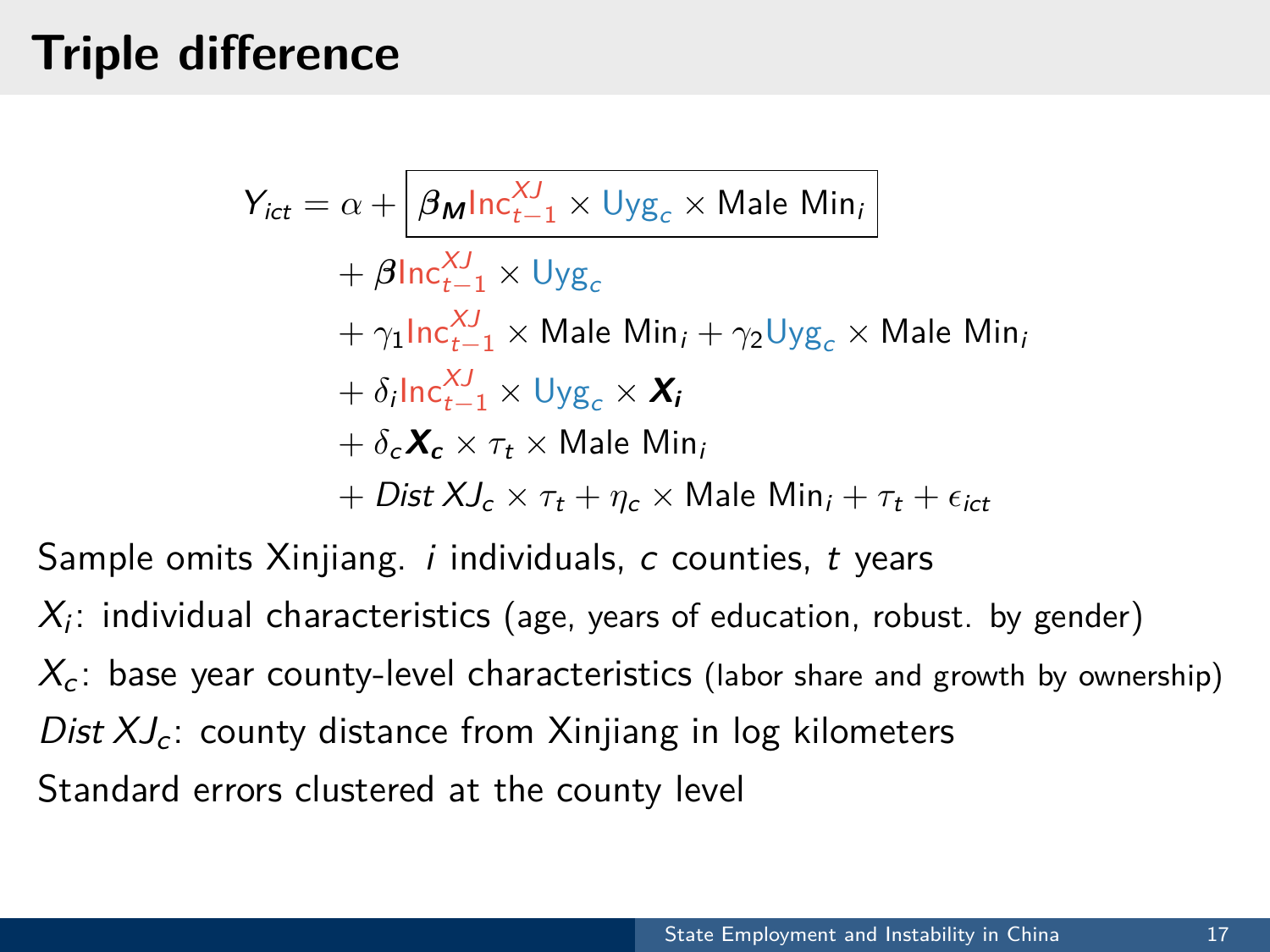## **Caveats to identification**

- $\blacktriangleright$  An omitted variable must covary:
	- 1. With Xinjiang incidents over time
	- 2. **And** with Uyghur population share over counties
	- 3. **And** differentially affect male minorities
	- $\blacktriangleright$  In a way that increases SOE employment and wages
	- **And** decreases private employment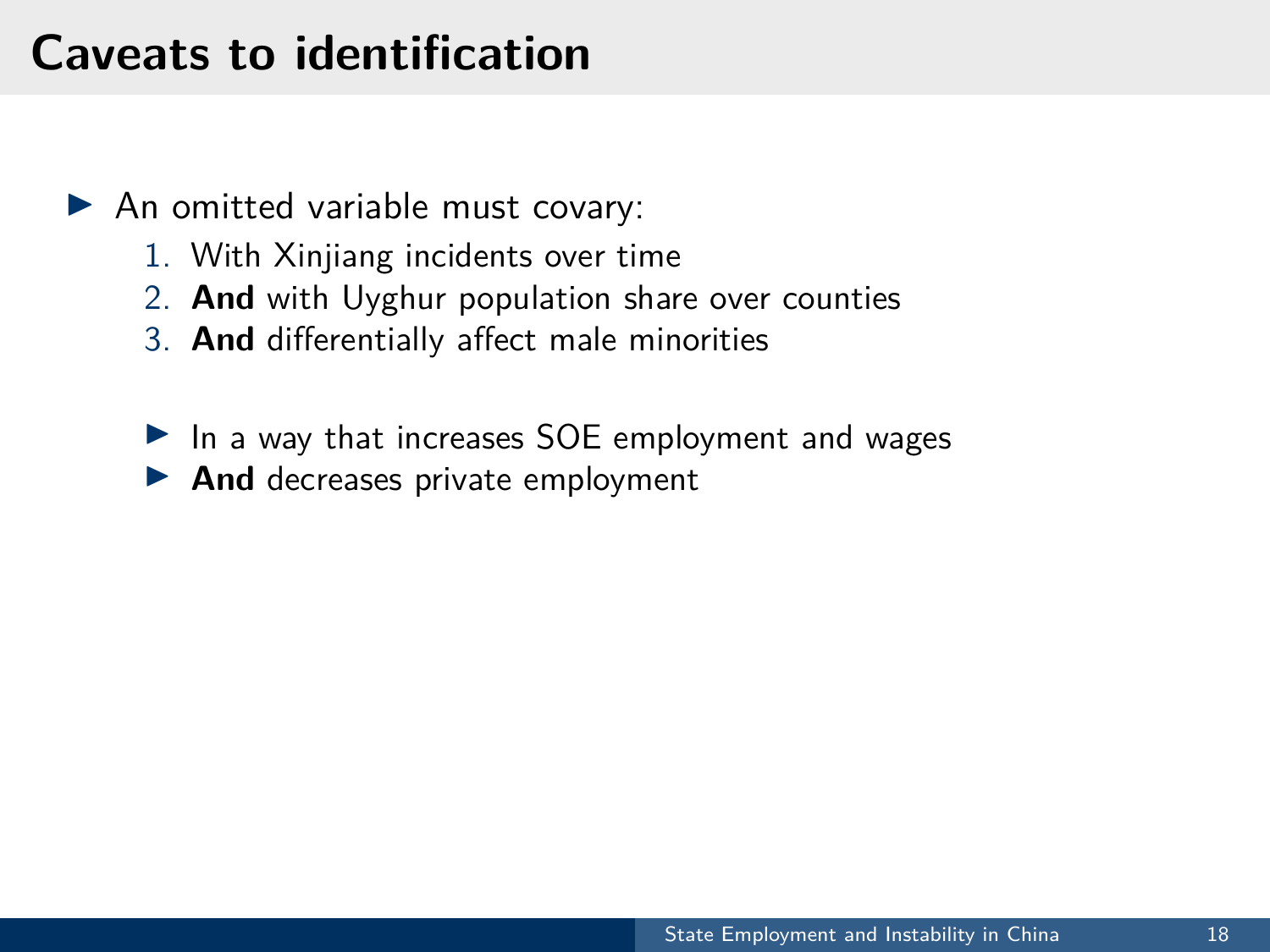# <span id="page-46-0"></span>**Road map**

#### [Background](#page-20-0)

- [Data and Descriptive Evidence](#page-27-0)
- [Empirical Strategy](#page-34-0)

#### [Results](#page-46-0)

#### [Conclusion](#page-56-0)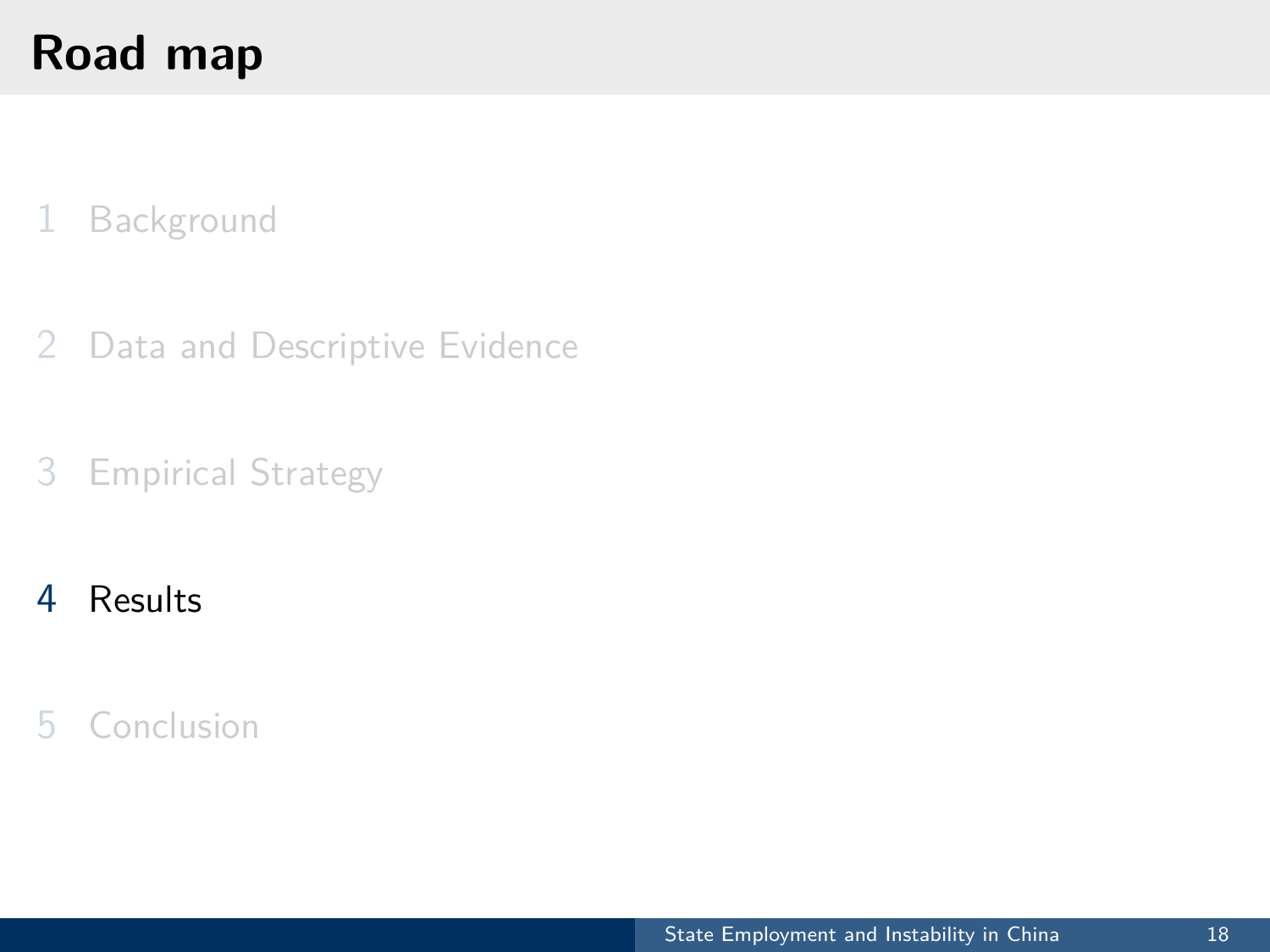# **Baseline employment predictions**

|                                                                                      | (1)        | (2)             | (3)<br>Salary   |
|--------------------------------------------------------------------------------------|------------|-----------------|-----------------|
| Dependent Variable:                                                                  | <b>SOE</b> | Private         | (000s RMB)      |
| Mean of dependent variable                                                           |            |                 |                 |
| Coun. Uyg. Share $\times$ Lag Xinjiang Incid.<br>$\times$ Male Minority ( $\beta$ M) | Positive   | <b>Negative</b> | <b>Positive</b> |
| Observations<br>R-squared                                                            |            |                 |                 |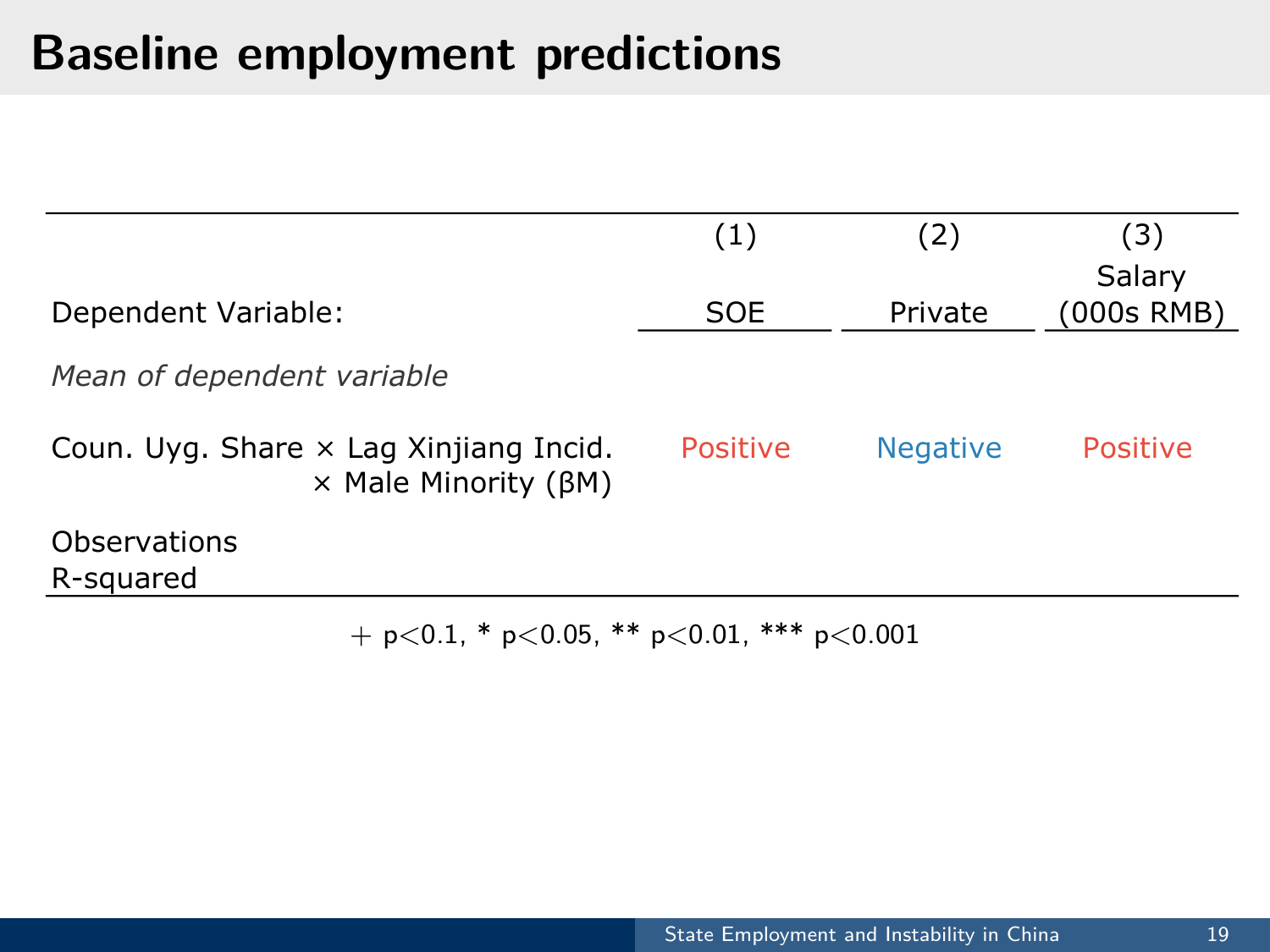## **Baseline employment results**

|                                                                               | (1)                  | (2)                   | (3)                   |
|-------------------------------------------------------------------------------|----------------------|-----------------------|-----------------------|
| Dependent Variable:                                                           | <b>SOE</b>           | Private               | Salary<br>(000s RMB)  |
| Mean of dependent variable                                                    | 0.550                | 0.250                 | 45.51                 |
| Coun. Uyg. Share x Lag Xinjiang Incid.<br>$\times$ Male Minority ( $\beta$ M) | 36.59 ***<br>(12.59) | $-24.24**$<br>(11.04) | $5,422***$<br>(2,075) |
| Observations<br>R-squared                                                     | 224,412<br>0.231     | 224,412<br>0.156      | 176,962<br>0.431      |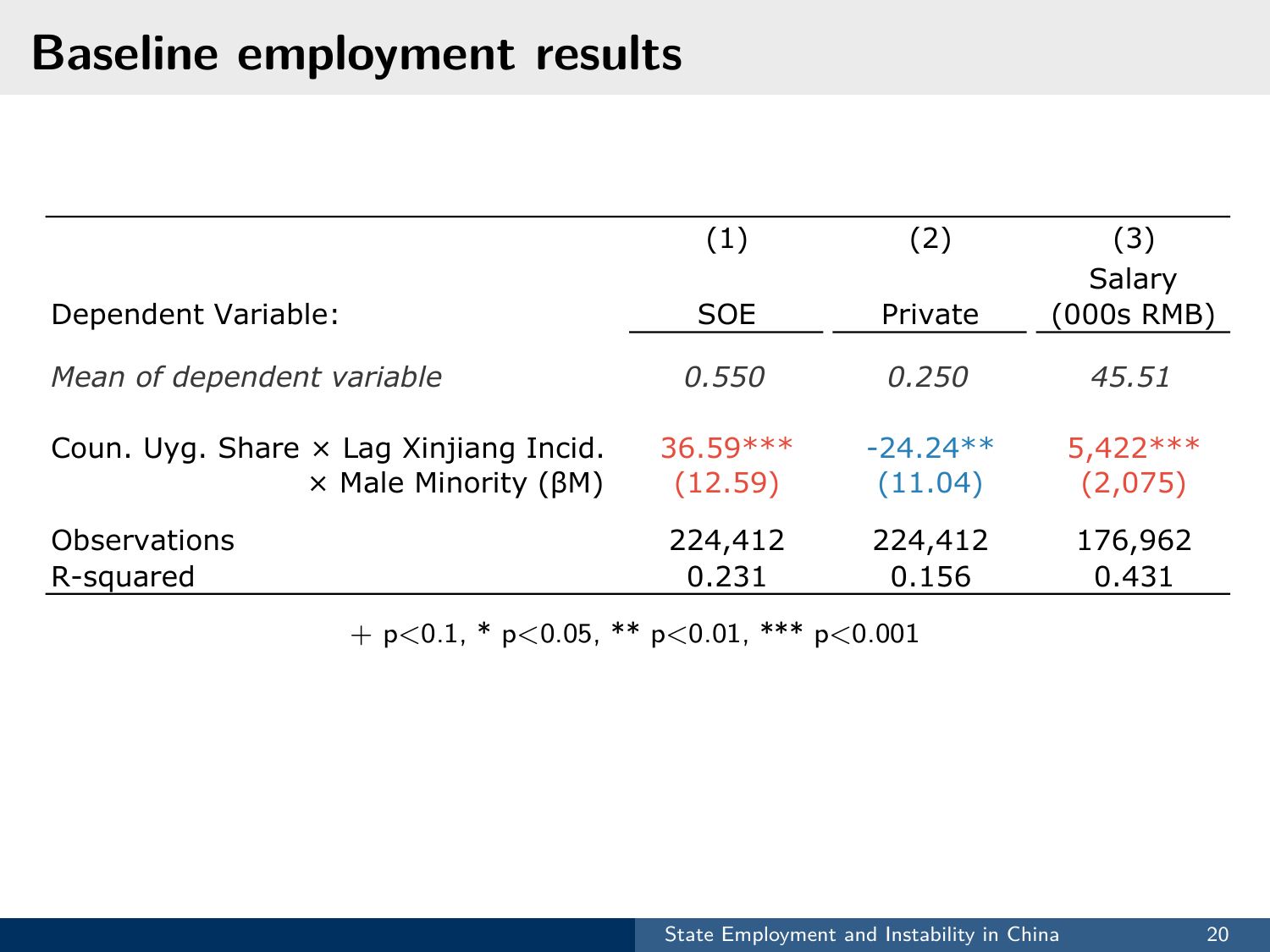## **Baseline employment results**

|                                                                               | (1)                  | (2)                   | (3)                   |
|-------------------------------------------------------------------------------|----------------------|-----------------------|-----------------------|
| Dependent Variable:                                                           | <b>SOE</b>           | Private               | Salary<br>(000s RMB)  |
| Mean of dependent variable                                                    | 0.550                | 0.250                 | 45.51                 |
| Coun. Uyg. Share x Lag Xinjiang Incid.<br>$\times$ Male Minority ( $\beta$ M) | 36.59 ***<br>(12.59) | $-24.24**$<br>(11.04) | $5,422***$<br>(2,075) |
| Observations<br>R-squared                                                     | 224,412<br>0.231     | 224,412<br>0.156      | 176,962<br>0.431      |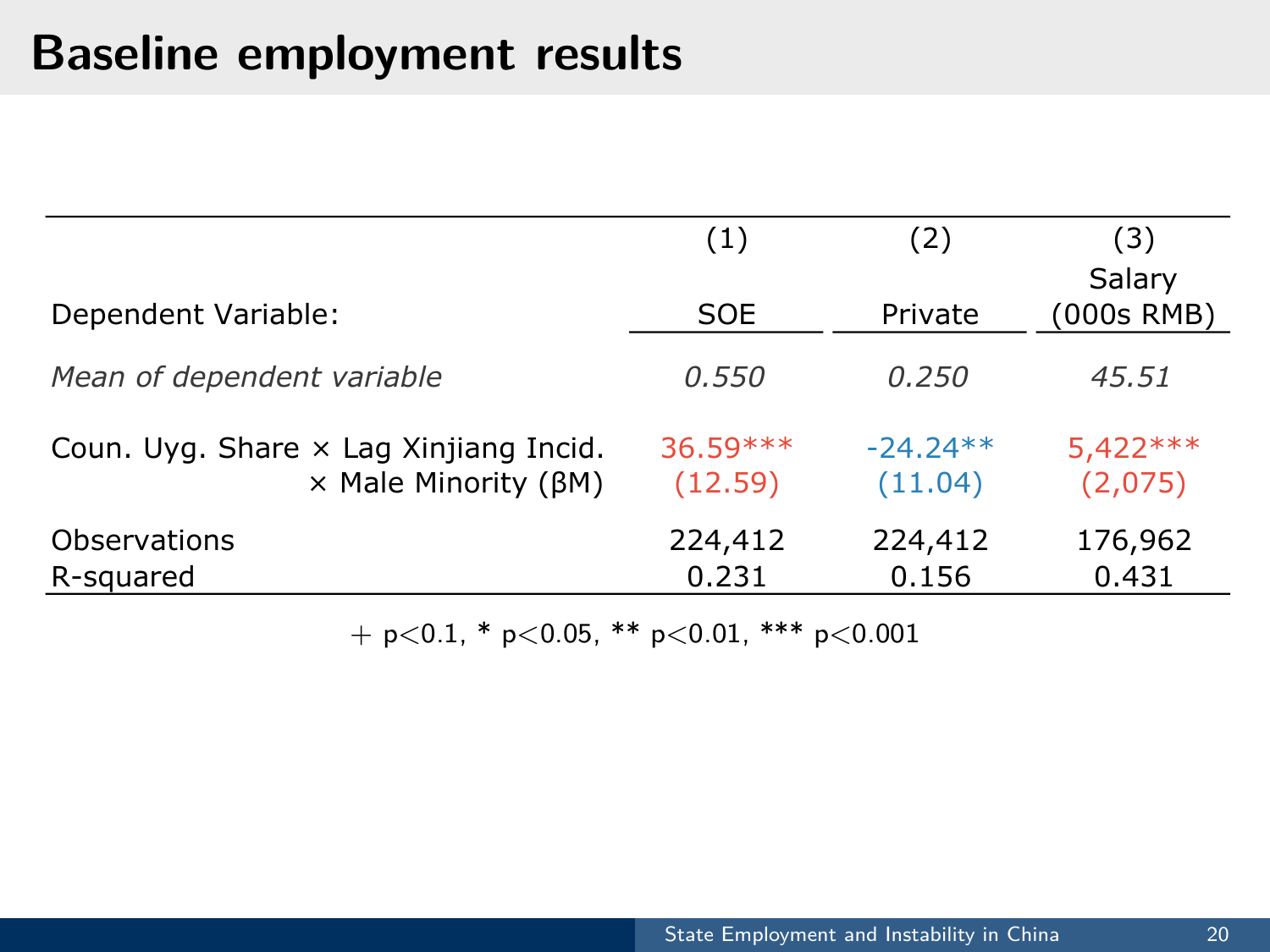#### **Robustness: strategic sectors**

- ▶ Alternative SOE motive: control strategic sectors
	- $\blacktriangleright$  Public services, mining, utilities
	- Initial share by county  $*$  year FE  $*$  male minority indicator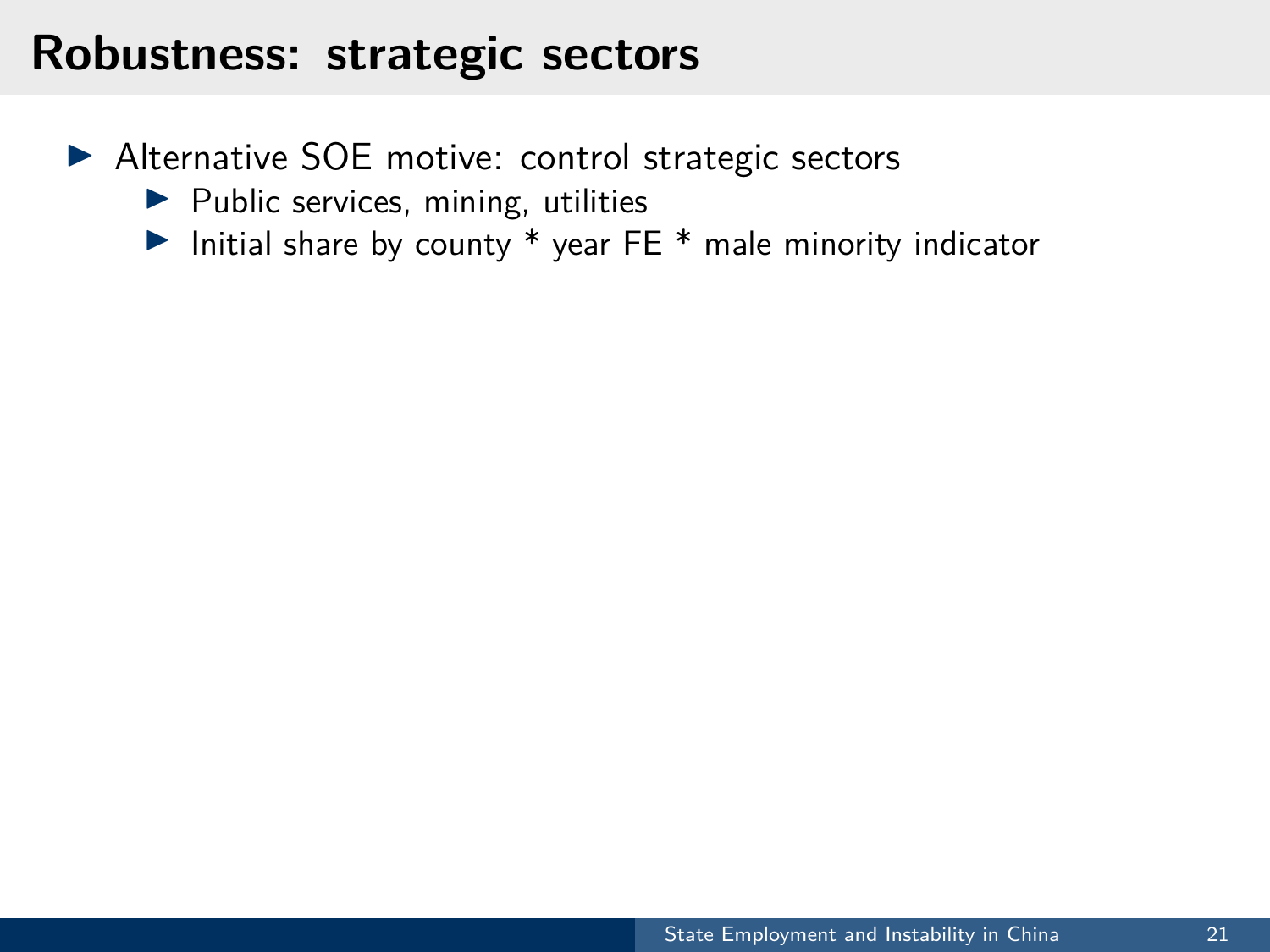#### **Robustness: strategic sectors**

▶ Alternative SOE motive: control strategic sectors

- $\blacktriangleright$  Public services, mining, utilities
- Initial share by county  $*$  year FE  $*$  male minority indicator

|                                                      | (1)        | (2)        | (3)                  |  |
|------------------------------------------------------|------------|------------|----------------------|--|
| Dependent Variable:                                  | <b>SOE</b> | Private    | Salary<br>(000s RMB) |  |
| Coun. Uyg. Share x Lag Xinjiang Incid.               | 38.70***   | $-25.38**$ | 5,892 ***            |  |
| $\times$ Male Minority ( $\beta$ M)                  | (13.85)    | (11.57)    | (2,024)              |  |
| Control for '02 share in:                            |            |            |                      |  |
| Public services * Year FE * Male Min.                | Y          |            | Y                    |  |
| Mining $*$ Year FE $*$ Male Min.                     | Y          | Y          | Υ                    |  |
| Utilities * Year FE * Male Min.                      | Y          | Υ          | Y                    |  |
| Observations                                         | 224,412    | 224,412    | 176,962              |  |
| R-squared                                            | 0.232      | 0.156      | 0.435                |  |
| + $p<0.1$ , * $p<0.05$ , ** $p<0.01$ , *** $p<0.001$ |            |            |                      |  |

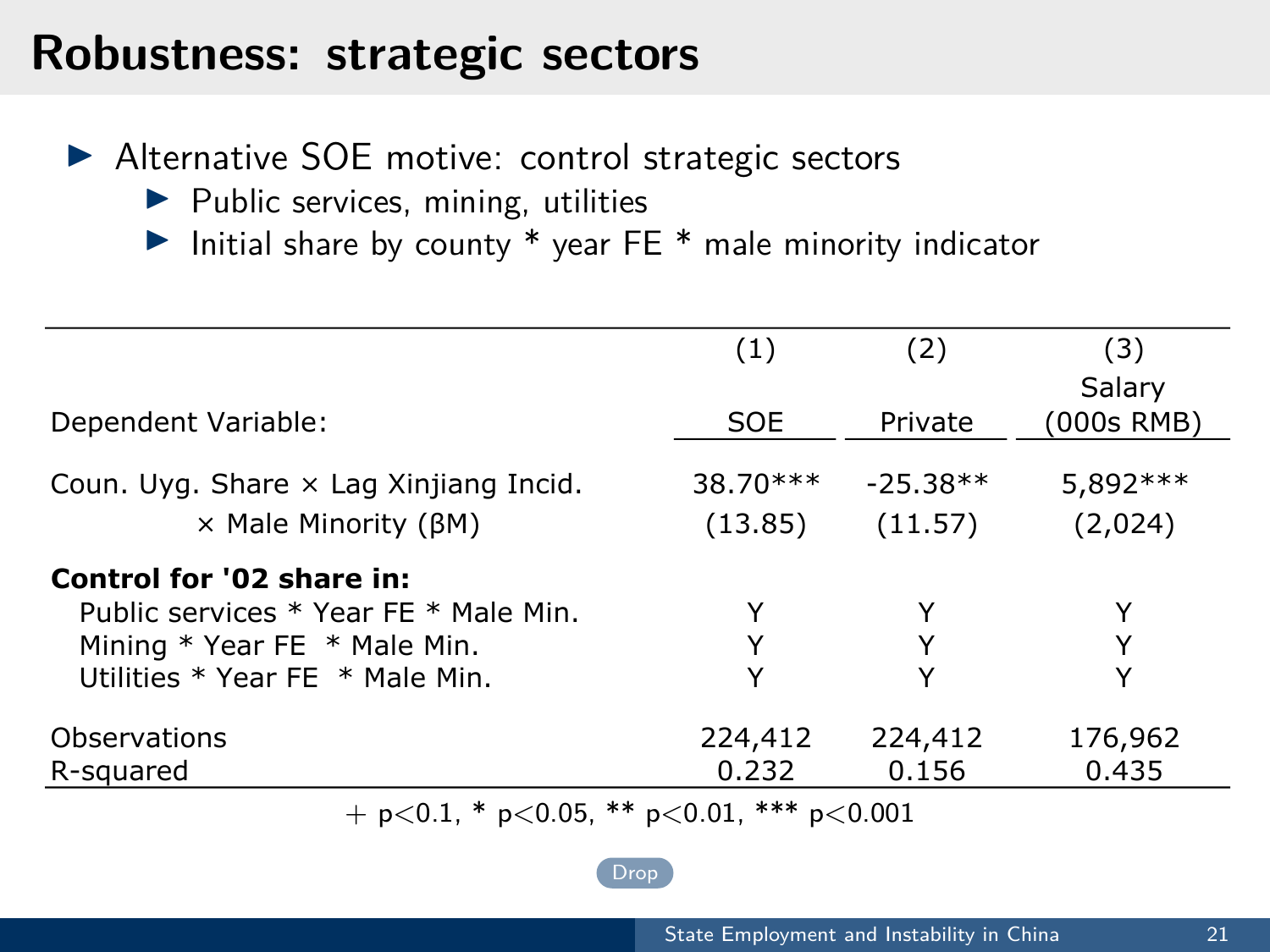#### **Robustness: drop economically-triggered incidents**

- $\triangleright$  Drop all incidents triggered by economic events (8.9%)
	- ▶ Factory layoffs in Hotan county (2001)
	- ▶ Xinjiang tax on cab drivers (2007)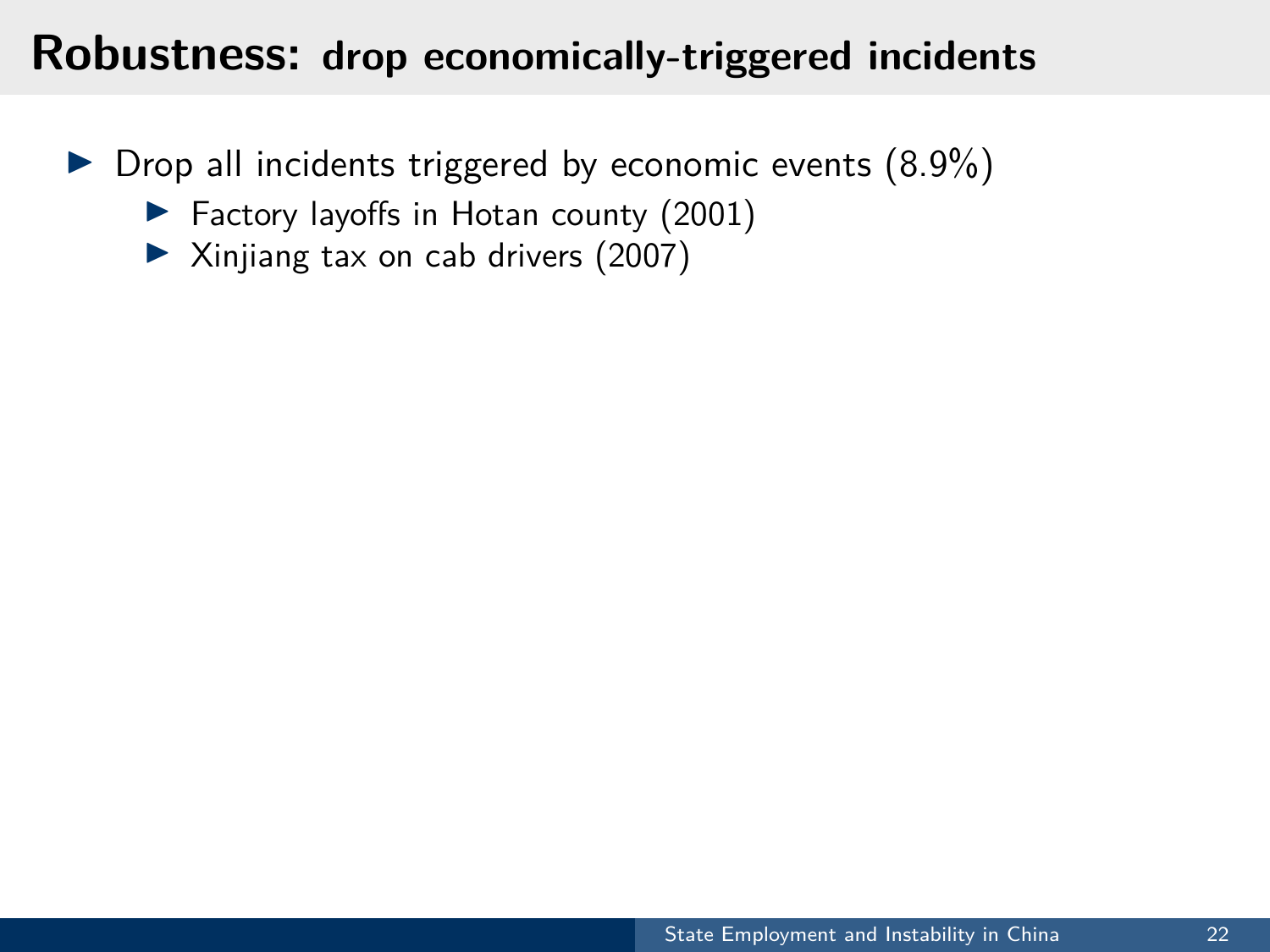#### **Robustness: drop economically-triggered incidents**

- $\triangleright$  Drop all incidents triggered by economic events (8.9%)
	- $\blacktriangleright$  Factory layoffs in Hotan county (2001)
	- $\blacktriangleright$  Xinjiang tax on cab drivers (2007)

|                                                | (1)        | (2)        | (3)                  |
|------------------------------------------------|------------|------------|----------------------|
| Dependent Variable:                            | <b>SOE</b> | Private    | Salary<br>(000s RMB) |
| Shock without economically-triggered incidents | $60.08***$ | $-46.63**$ | $7,312***$           |
| $\times$ Male Minority ( $\beta$ M)            | (19.20)    | (18.14)    | (2,336)              |
| Observations                                   | 224,412    | 224,412    | 176,962              |
| R-squared                                      | 0.231      | 0.156      | 0.431                |

 $+$  p $<$ 0.1, \* p $<$ 0.05, \*\* p $<$ 0.01, \*\*\* p $<$ 0.001

[More](#page--1-16)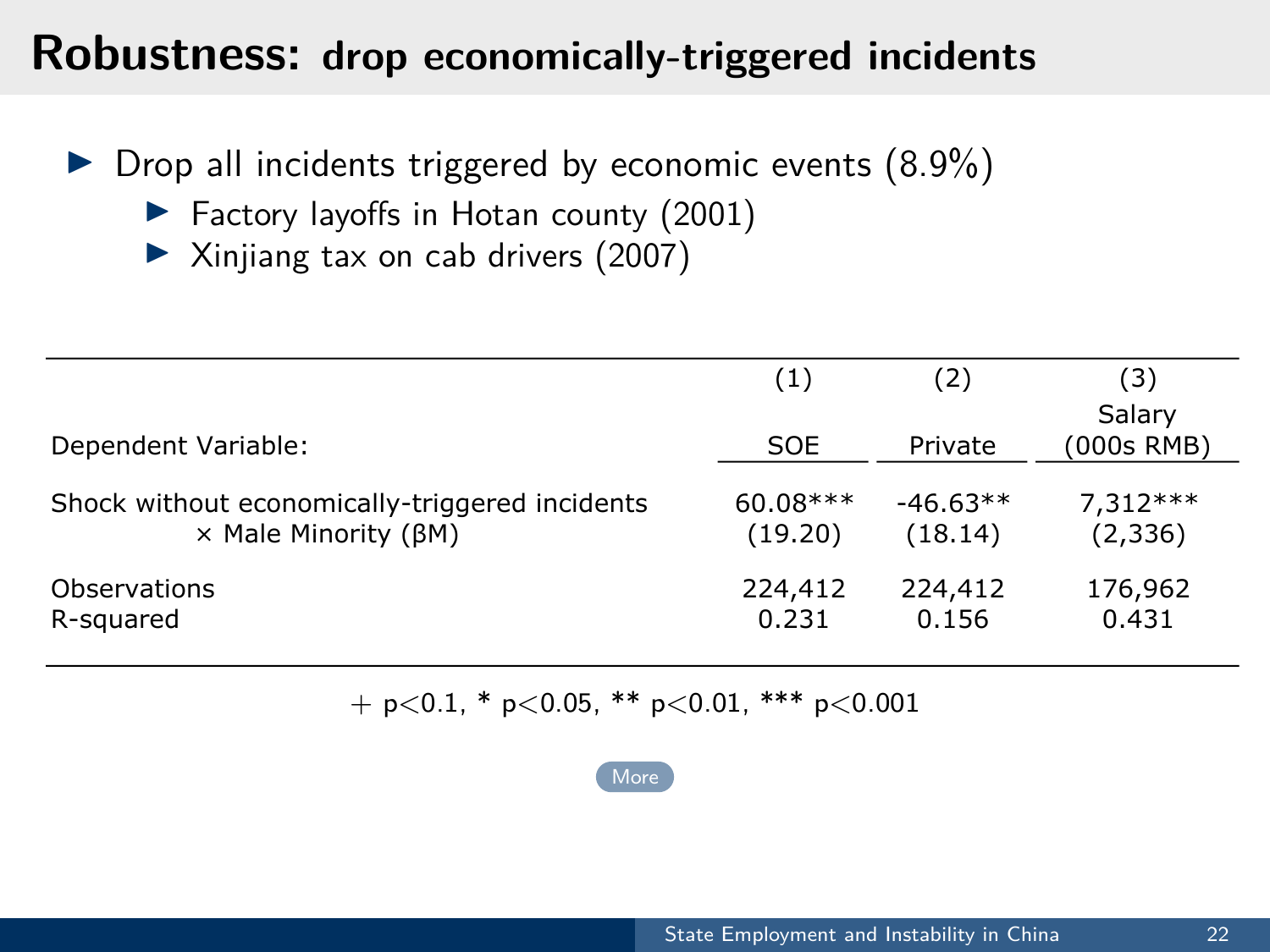# **Placebo: lead of Xinjiang incidents**

|                                         | (1)      | (2)     | (3)                  |
|-----------------------------------------|----------|---------|----------------------|
| Dependent Variable:                     | SOE      | Private | Salary<br>(000s RMB) |
| Coun. Uyg. Share x Lead Xinjiang Incid. | $-16.04$ | 7.605   | $-2,513$             |
| $\times$ Male Minority ( $\beta$ M)     | (13.40)  | (7.529) | (1,580)              |
| Observations                            | 224,412  | 224,412 | 176,962              |
| R-squared                               | 0.231    | 0.156   | 0.431                |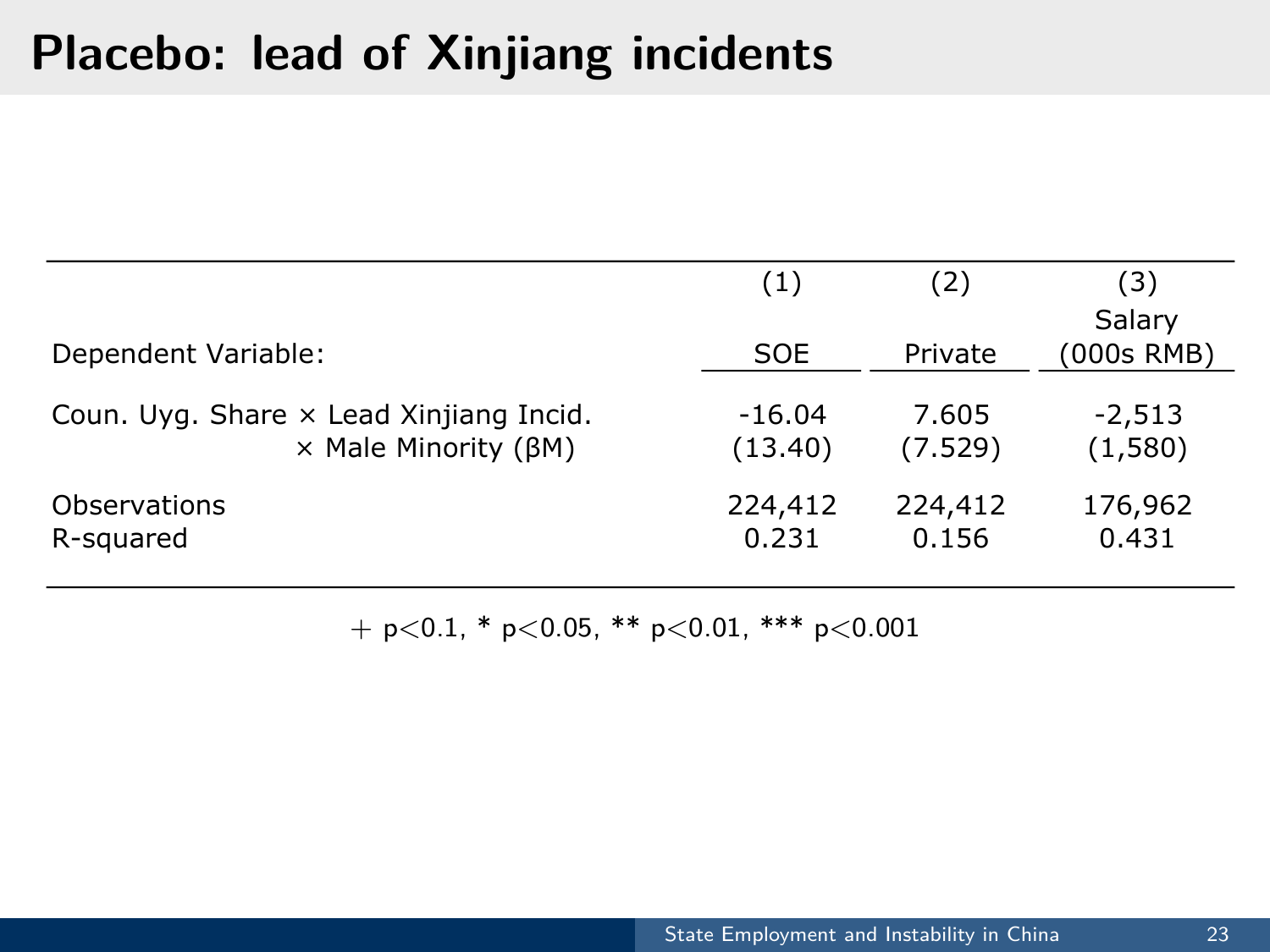#### **Placebo: minority women**

|                                                           | (1)                   | (2)                  | (3)                  | (4)              | (5)                 | (6)              |
|-----------------------------------------------------------|-----------------------|----------------------|----------------------|------------------|---------------------|------------------|
| Sample:                                                   |                       | Men                  |                      |                  | Women               |                  |
|                                                           |                       |                      | Salarv               |                  |                     | Salarv           |
| Dependent Variable:                                       | SOE                   | Private              | (000s RMB)           | SOE              | Private             | (000s RMB)       |
| Coun. Uyg. Share x Lag Xinjiang Incid.<br>× Minority (BM) | $36.25***$<br>(12.21) | $-22.49*$<br>(12.35) | $5.350**$<br>(2,081) | 2.741<br>(13.15) | $-8.842$<br>(10.01) | 272.4<br>(1,246) |
| Observations<br>R-squared                                 | 116,239<br>0.204      | 116.239<br>0.146     | 98.737<br>0.440      | 108.173<br>0.276 | 108.173<br>0.191    | 78,225<br>0.429  |

 $+$  p<0.1, \* p<0.05, \*\* p<0.01, \*\*\* p<0.001

**[More](#page--1-16)**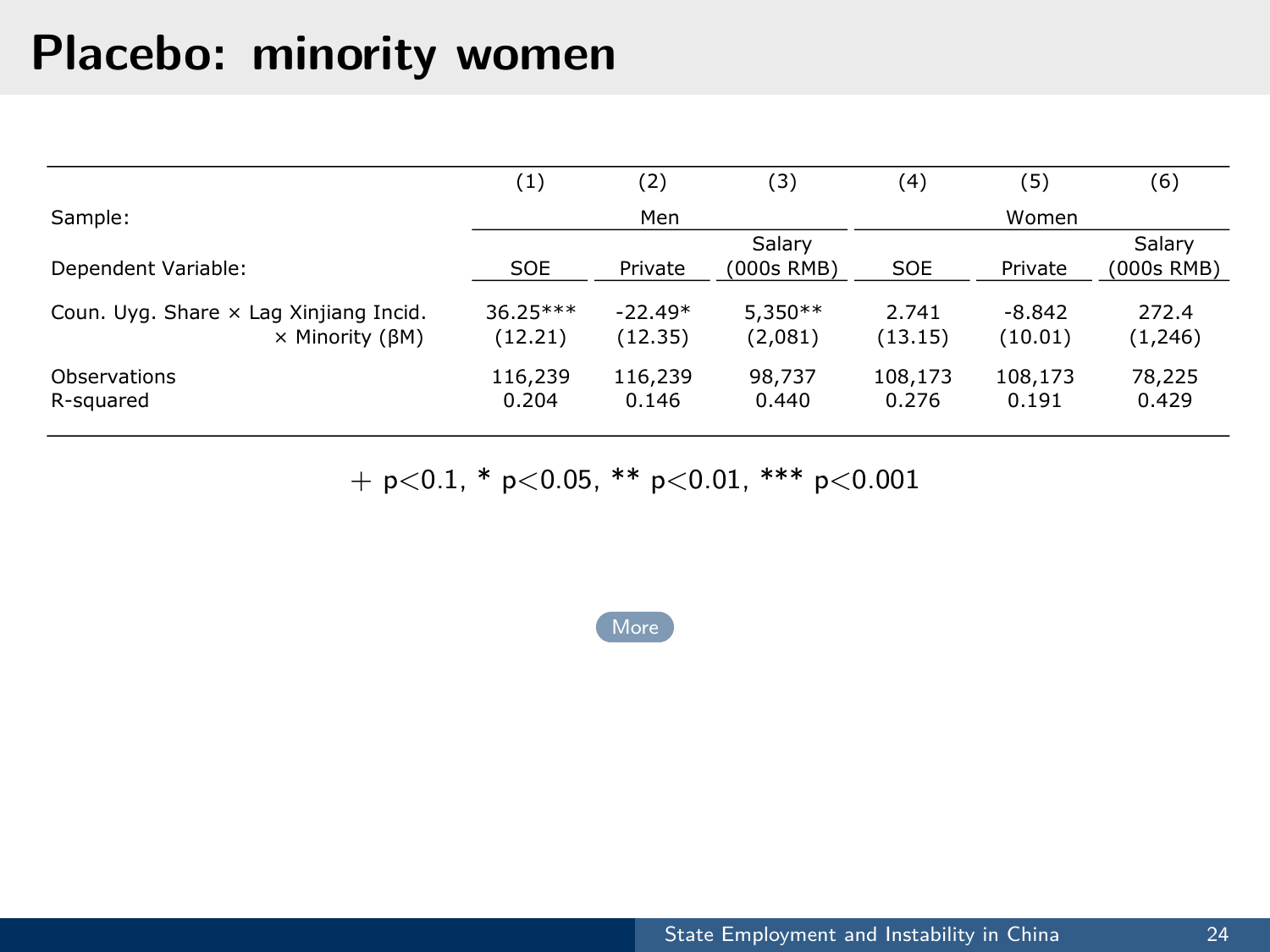# <span id="page-56-0"></span>**Road map**

#### [Background](#page-20-0)

- [Data and Descriptive Evidence](#page-27-0)
- [Empirical Strategy](#page-34-0)
- [Results](#page-46-0)
- [Conclusion](#page-56-0)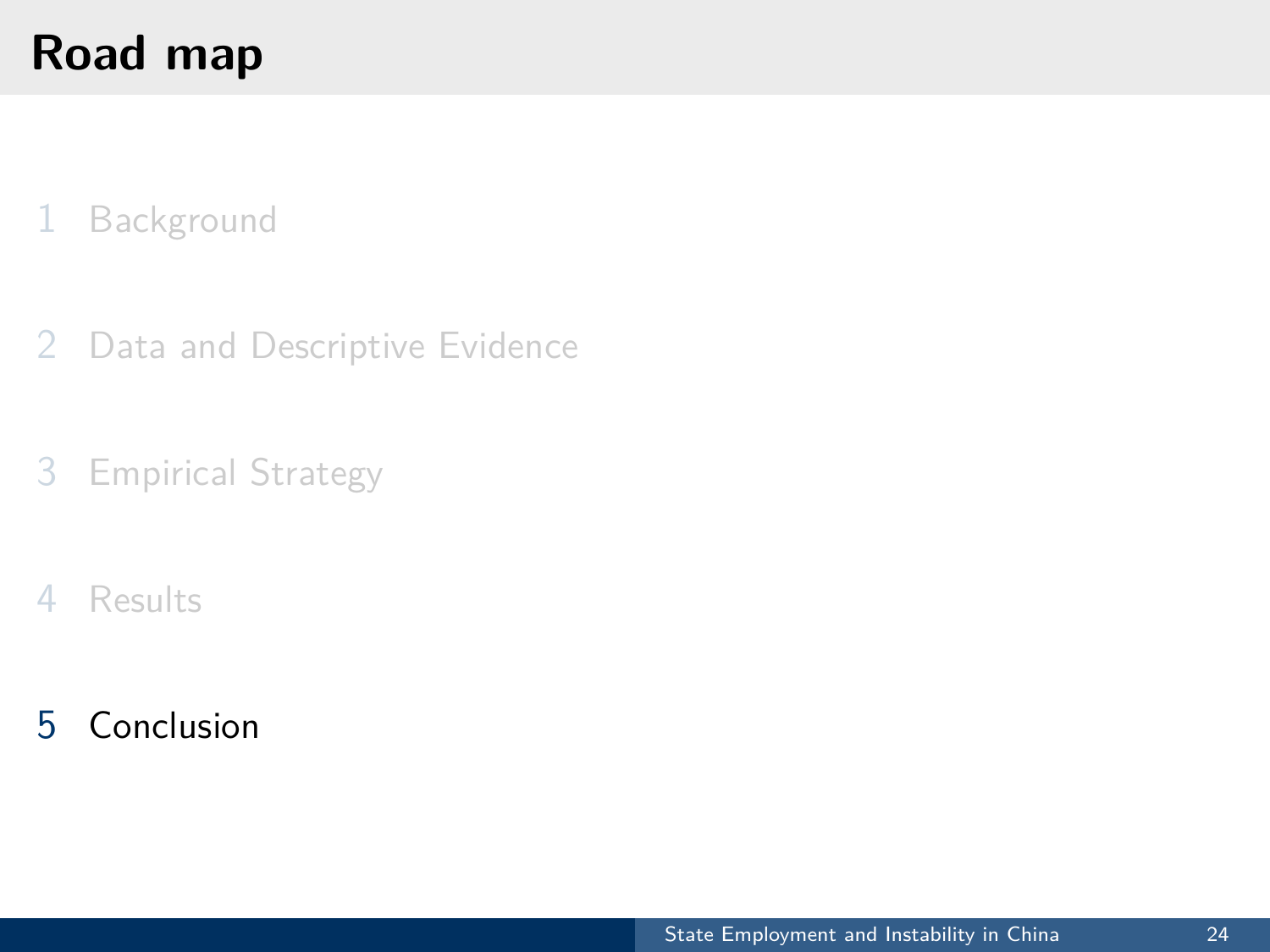## **Conclusion**

Evidence that China uses state employment to maintain stability

 $\blacktriangleright$  In response to ethnic unrest threat

- **In male minority SOE employment increases relative to everyone else**
- $\blacktriangleright$  male minority wages increase relative to everyone else

#### $\triangleright$  SOEs hire more

- $\blacktriangleright$  in response to poor trade shocks
- $\blacktriangleright$  in response to natural disasters